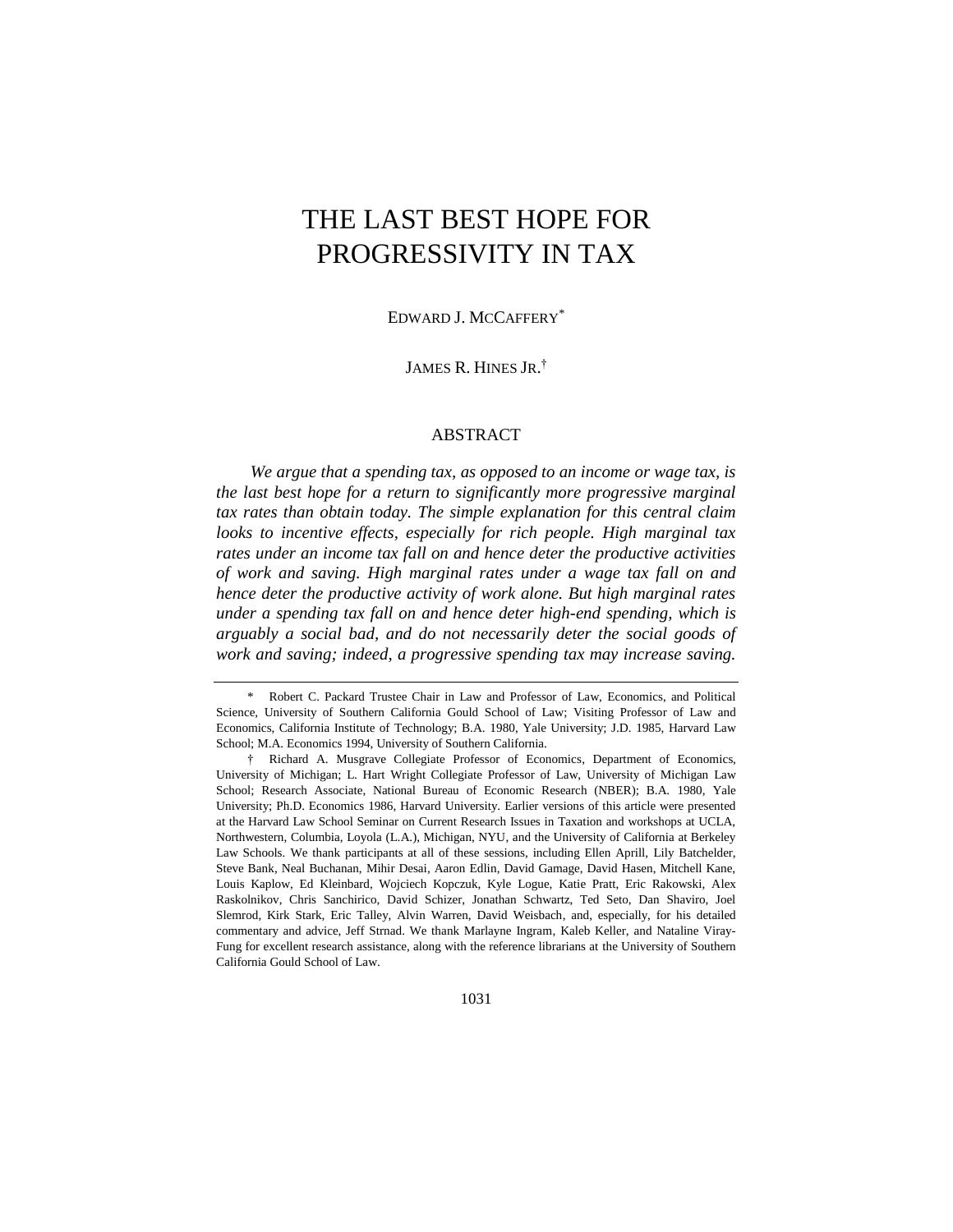*The idea is that because one can escape or defer paying taxes under a progressive spending tax by saving, an activity with positive social externalities, the efficiency costs of high marginal rates under a spending tax can be mitigated. A spending tax can bear more steeply progressive rates with less cost in efficiency or social wealth than an income or wage tax. A progressive spending tax also holds out the possibility of sorting the rich or high-ability into two groups, elastic savers and inelastic spenders: separating the two types of taxpayers could yield welfare gains unavailable under income or wage taxes, which under current technologies can only sort the high-ability into workers and nonworkers. Progressive spending taxes also fall on consumption financed by windfall gains, doing so with diminished adverse incentive effects.*

*Most of the Article sets out analytic possibilities. In the final part, we add a sketch of both a welfarist and a fairness-based argument for progressive spending taxes and conclude with a call for a major new research agenda.*

## TABLE OF CONTENTS

| C. THE TRADITIONAL INCOME-VERSUS-CONSUMPTION TAX   |  |
|----------------------------------------------------|--|
|                                                    |  |
|                                                    |  |
|                                                    |  |
|                                                    |  |
|                                                    |  |
|                                                    |  |
| D. A SHORT EXPLORATION OF OPTIMAL TAX THEORY  1053 |  |
|                                                    |  |
|                                                    |  |
|                                                    |  |
|                                                    |  |
|                                                    |  |
|                                                    |  |
|                                                    |  |
| VII. THE UNEASY CASE FOR PROGRESSIVE SOURCE-BASED  |  |
| TAXES.                                             |  |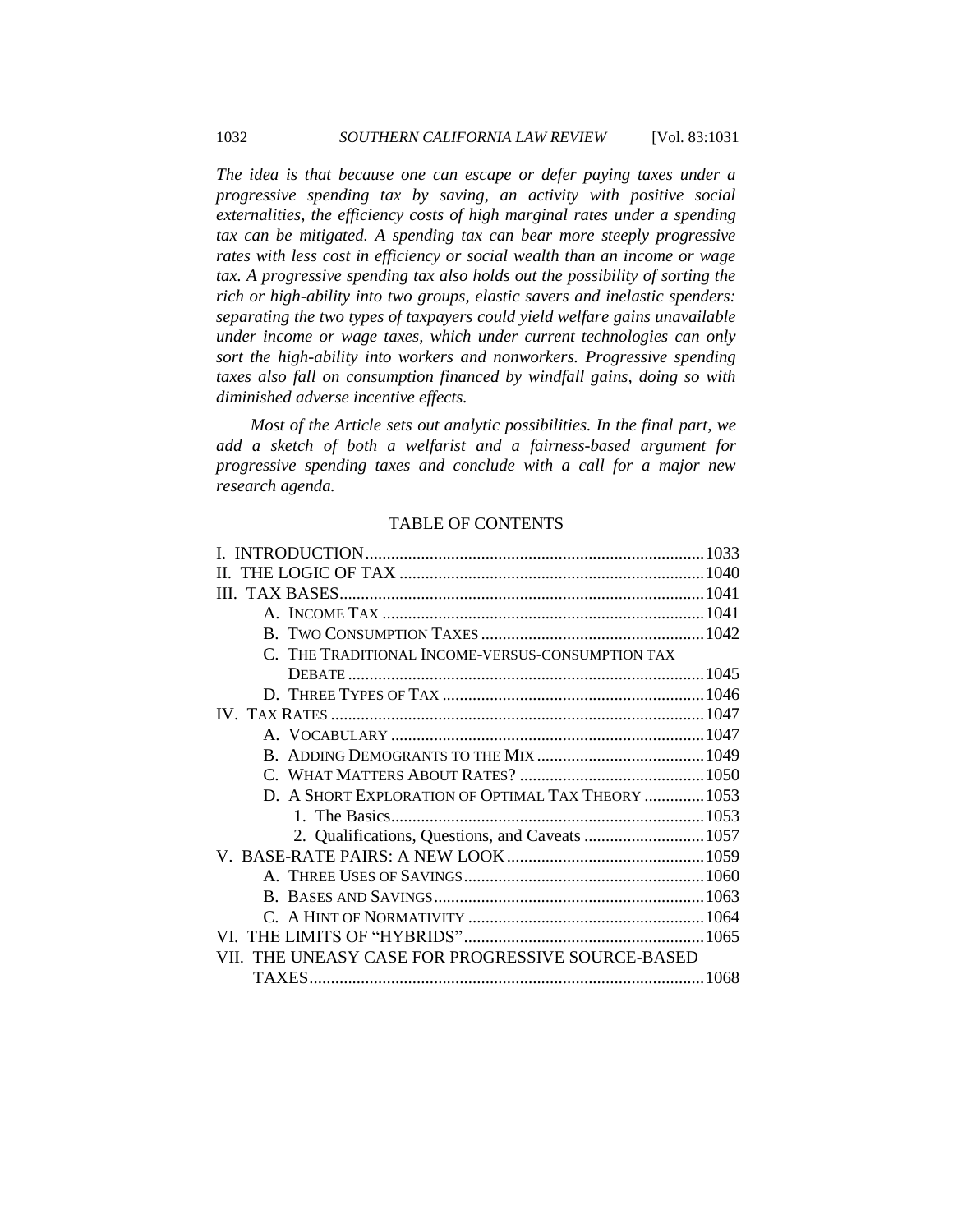# [VIII. THE EASIER CASE FOR PROGRESSIVE SPENDING](#page-39-0)

|  | B. WHY DO PEOPLE SAVE? THE RATIONAL STORY  1072 |  |
|--|-------------------------------------------------|--|
|  |                                                 |  |
|  |                                                 |  |
|  |                                                 |  |
|  |                                                 |  |
|  |                                                 |  |
|  |                                                 |  |
|  | C. PROGRESSION WITHOUT DEMOGRANTS  1087         |  |
|  | X. CONCLUSIONS AND SUGGESTIONS FOR FURTHER      |  |
|  |                                                 |  |
|  | A. PATHS TO A MORE PROGRESSIVE FUTURE  1091     |  |
|  |                                                 |  |
|  |                                                 |  |
|  | D. OUR LAST WORDS: A RESEARCH AGENDA  1096      |  |

#### <span id="page-2-0"></span>I. INTRODUCTION

Pity President Obama. Pity tax. Pity the dreams of progressives everywhere.

Barack Obama's presidential campaign gave believers in redistribution a brief shining moment of hope. Obama's candidacy featured stirring calls for the richest Americans to give back and share more with their less fortunate fellow citizens. Yet even then, beneath the high-flying rhetoric, lay reason for despair, for there was little talk about any kind of significant return to progressivity in the tax system, the main policy instrument for effecting redistribution in America. Deep into Obama's presidency, the Obama Administration has been unable to enact the most progressive element in Obama's tax program: a partial repeal of President George W. Bush's 2001 and 2003 tax cuts, largely meaning a restoration of the two top marginal rate brackets under the federal income tax from 33 and 35 to 35 and 39.6 percent, respectively.<sup>1</sup> The President has consistently

<sup>1.</sup> For the budget proposal, which restates the President's never-enacted proposal in regard to marginal tax rate increases, see Jackie Calmes, *In Proposal, Obama Takes the Long View*, N.Y. TIMES, Feb. 2, 2010, at A17; Sam Goldfarb, *With Economy Still Unsettled, Obama's Budget Treads Carefully*, TAX NOTES TODAY, Feb. 2, 2010, *available at* 2010 TNT 21-1 (LEXIS); Chuck O'Toole, *Obama Scales Back Tax Agenda in Fiscal 2011 Budget*, TAX NOTES TODAY, Feb. 2, 2010, *available at* 2010 TNT 21-2 (LEXIS). For illustrative campaign rhetoric, consider, for example, the following exchange in the Democratic presidential debate before "Super Tuesday." Moderator Wolf Blitzer of CNN asked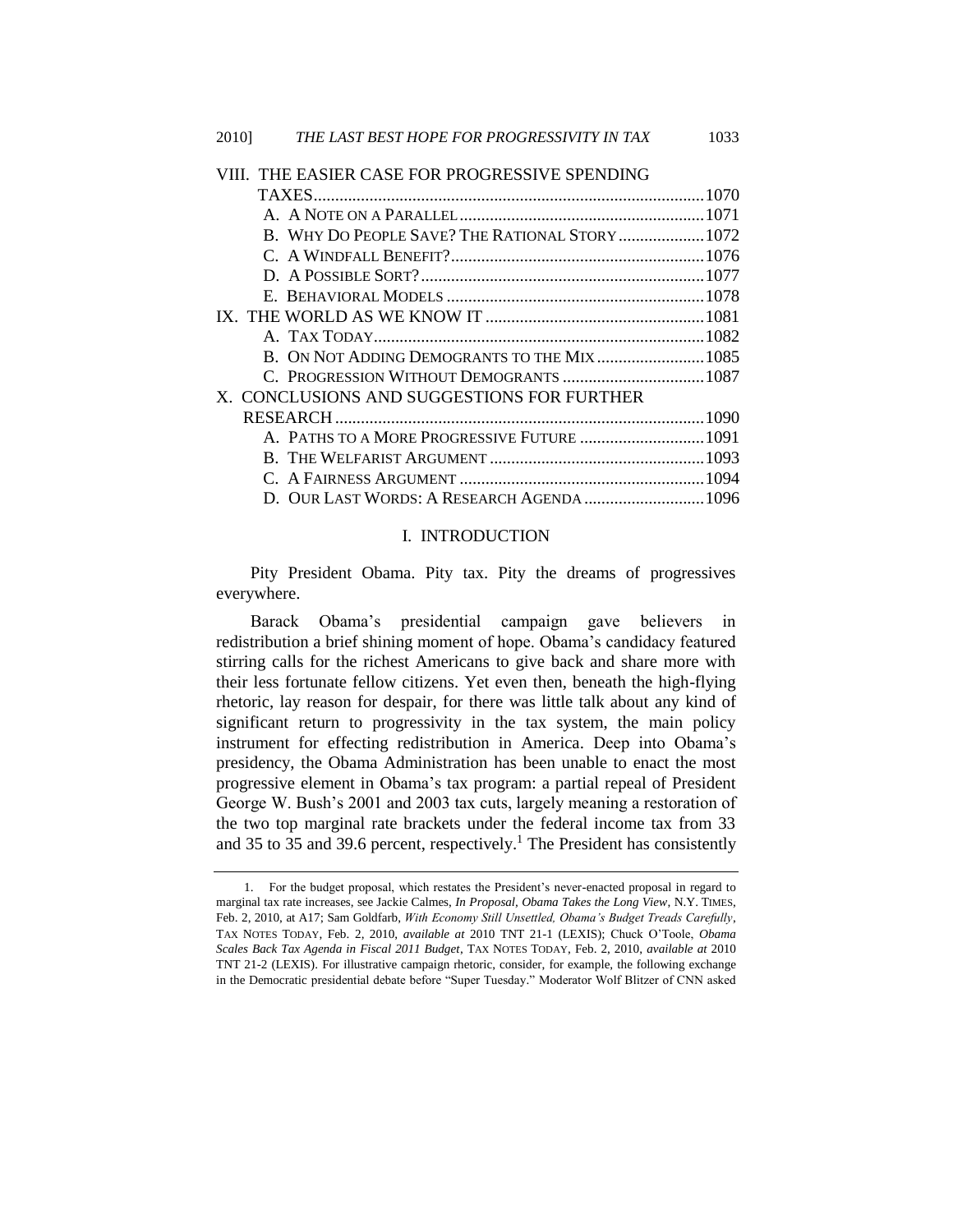underscored that no one earning under a \$250,000 income—that is, no one not among the top few percentage points of earners<sup>2</sup>—would see a tax increase, and no one at all would see his or her rates raised above the level they reached by 1999.<sup>3</sup> And the President is persistently at pains to stress that he would not actually even be raising anyone's tax rate, simply letting the Bush tax cuts expire for top earners.<sup>4</sup> Yet it is far from clear that even

2.11 percent of the total population. *See* U.S. CENSUS BUREAU, CURRENT POPULATION SURVEY, TABLE HINC-6. INCOME DISTRIBUTION TO \$250,000 OR MORE FOR HOUSEHOLDS: 2008, *available at*  http://www.census.gov/hhes/www/cpstables/032009/hhinc/new06\_000.htm.

3. In March 2009, President Obama announced the formation of a Tax Reform Panel led by former Federal Reserve Chairperson Paul Volcker. *See* Meg Shreve, *White House Announces Formation of Tax Reform Panel*, 122 TAX NOTES 1539, 1539 (2009). The "constraints" imposed on the panel were that there could be no tax increases at all in 2009 and 2010, and that no one earning less than \$250,000 would ever see any tax increase. *See id.* 

The story of the possible taxation of bonuses received by AIG executives at 90 percent rates hardly belies our general theme. *See Administration: Changes May Be Needed in 90-Percent Tax on AIG Bonuses*, FOXNEWS.COM, Mar. 22, 2009, http://www.foxnews.com/politics/first100days/2009/03/ 22/administration-changes-needed-percent-tax-aig-bonuses/. For one thing, this potential tax was clearly intended to send a special and harsh message. For another thing, President Obama, in part because of concerns over incentive effects moving forward, ultimately failed to support the idea and it was quietly tabled. *See id.* 

4. *See* Ross Colvin, *Obama to Allow Bush Tax Cuts to Expire on Schedule*, REUTERS, Feb. 21, 2009, http://www.reuters.com/article/idUSTRE51K1ZF20090221.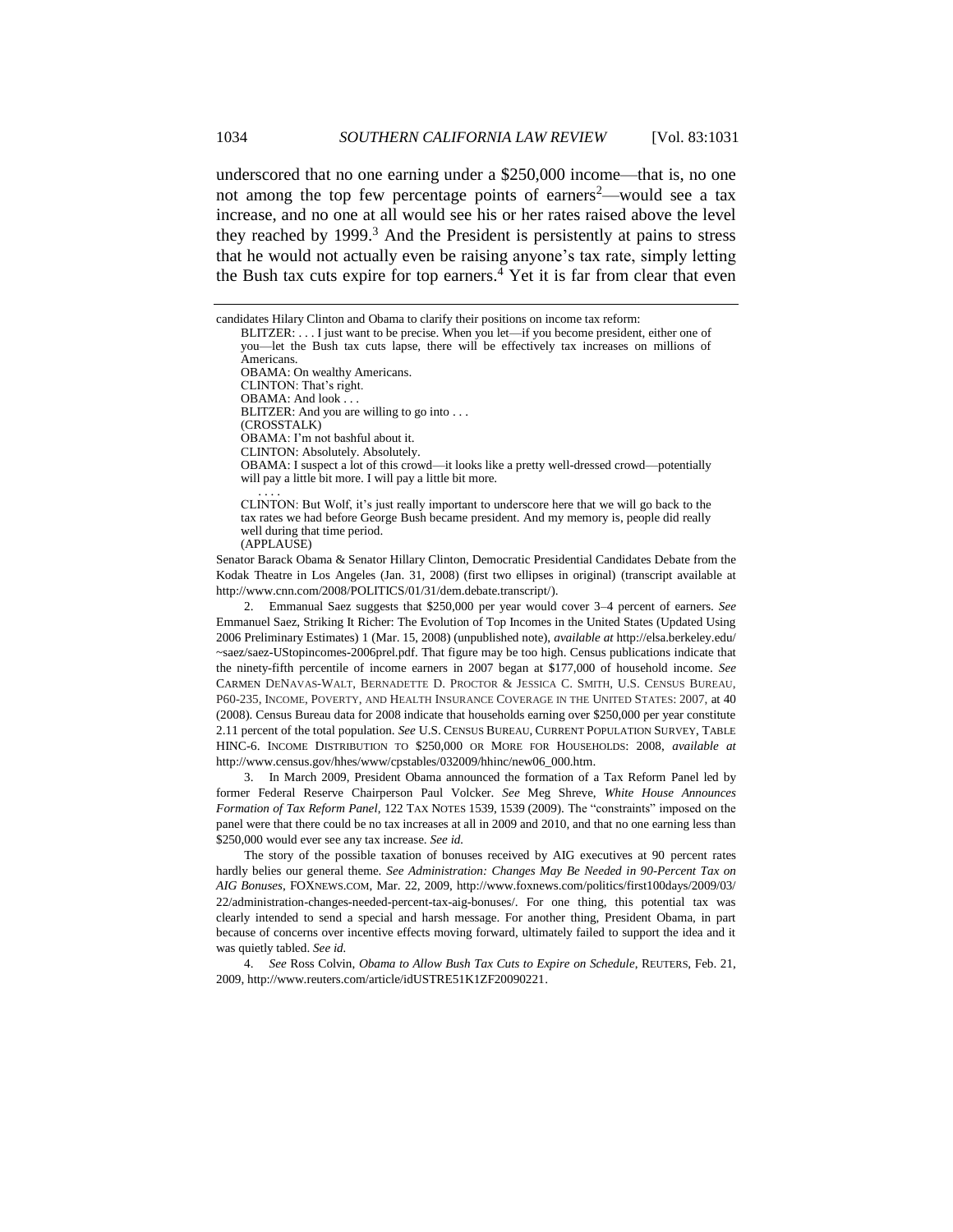this modest change will happen. Alternative tax reform plans, such as the Bipartisan Tax Fairness and Simplification Act of 2010, sponsored by Senators Judd Gregg (R-N.H.) and Ron Wyden (D-Ore.), tellingly feature a top marginal rate bracket of 35 percent.<sup>5</sup>

<span id="page-4-0"></span>Yet a 39.6 percent top rate is far below one-half of the highest marginal rate in the less-than-century-long history of the contemporary income tax, a rate of 94 percent obtained in the midst of World War II.<sup>6</sup> Tax rates persisted as high as 90 percent throughout the 1950s until President Kennedy cut the top rate to 70 percent in 1964.<sup>7</sup> That rate, in turn, obtained until 1981 when President Reagan first cut it to 50 percent before bringing it down to 33 or 28 percent (depending on how one looked at things) in 1986.<sup>8</sup> President Obama is advocating to raise the top rate on highest income earners by a mere 4.6 percentage points in absolute terms, resulting in a final top rate more than 54 percentage points lower than the historical peak, and far below the rate that obtained for more than four decades from 1941 to 1986.

This is hardly radical stuff. Yet the last days of the presidential campaign, featuring Senator John McCain's whole-hearted embrace of "Joe the Plumber," showed that even Obama's extremely modest proposal was extremely controversial.<sup>9</sup> McCain sneeringly called Obama "Redistributionist in Chief,"<sup>10</sup> even as Obama himself tried to distance

<sup>5.</sup> *See* Bipartisan Tax Fairness and Simplification Act of 2010, S. 3018, 111th Cong. § 101(a) (2010); Diana Furchtgott-Roth, *Miracle on the Potomac: A Bipartisan Tax Proposal*, 126 TAX NOTES 1543, 1543 (2010).

<sup>6.</sup> *See* STEVEN A. BANK, KIRK J. STARK & JOSEPH J. THORNDIKE, WAR AND TAXES 84 (2008). For historical background on tax rates, see *id.*; C. EUGENE STEUERLE, CONTEMPORARY U.S. TAX POLICY (2d ed. 2008); and JOEL SLEMROD & JON BAKIJA, TAXING OURSELVES: A CITIZEN'S GUIDE TO THE DEBATE OVER TAXES 16–28 (4th ed. 2008).

<sup>7.</sup> STEUERLE, *supra* not[e 6,](#page-4-0) at 46.

<sup>8.</sup> *Id.* Tax Reform Act of 1986, Pub. L. No. 99-154, 100 Stat. 2085 (codified as amended in scattered sections of 26 U.S.C.), introduced a top individual tax rate of 28 percent and many individual tax changes, including one that required high-income individuals to reduce their exemptions and deductions as their incomes rose over a range. STEUERLE, *supra* note [6,](#page-4-0) at 122–23; Edward J. McCaffery, *Cognitive Theory and Tax*, 41 UCLA L. REV. 1861, 1898 (1994). Due to the reduction in exemptions and deductions, an individual's total tax burden rose by \$33 for every additional \$100 of earnings within this range, which can therefore be interpreted as a marginal tax rate of 33 percent.

<sup>9.</sup> Foon Rhee, *McCain: Joe the Plumber Right About Obama's Socialist Tax Plan*, BOSTON.COM, Oct. 18, 2008, http://www.boston.com/news/politics/politicalintelligence/2008/10/ mccain\_joe\_the.html.

<sup>10.</sup> *McCain: Obama "Redistributionist in Chief*,*"* UPI.COM, Oct. 28, 2008, http://www.upi. com/Top\_News/2008/10/28/McCain-Obama-redistributionist-in-chief/UPI-62821225212571/. *See also* Michael Cooper, ―*Spreading the Wealth" as Both Accusation and Prescription*, N.Y. TIMES, Oct. 20, 2008, at A20.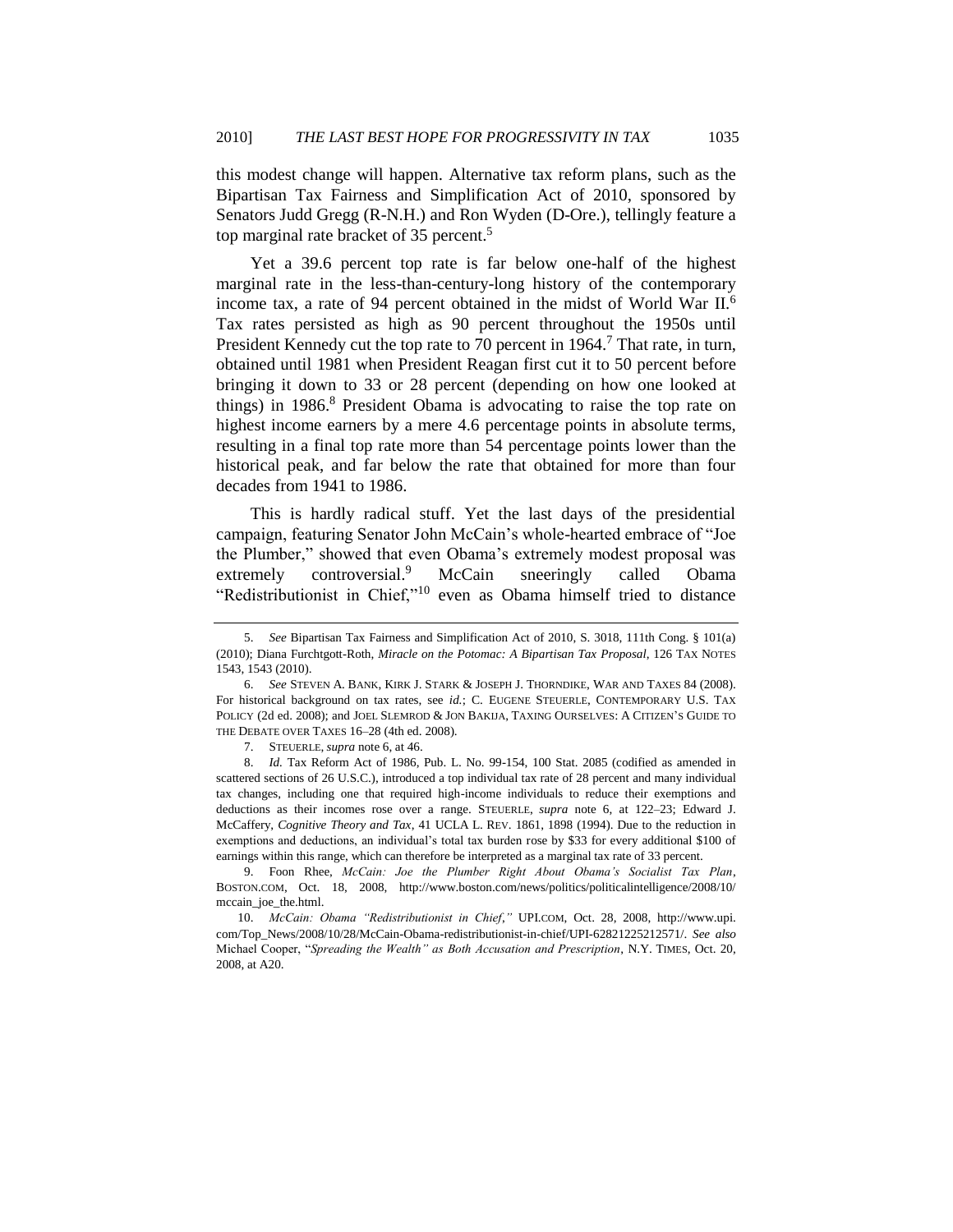<span id="page-5-0"></span>himself from the word "redistribution" or any of its cognates.<sup>11</sup> Obama continues to insist that his proposals would not actually raise any tax rate; letting the Bush tax cuts expire would simply restore the status quo obtaining before Bush took office. Still, the attacks on the marginal tax rate proposals come swiftly and furiously.<sup>12</sup> While an existing fiscal crisis makes a return to 1999, at least for the very top income earners, quite possible, it is too early to tell on that score. Attempts to interject more progressivity, as in the quickly aborted "surcharge" under health care reform, appear utterly unrealistic.<sup>13</sup>

What are we doing? Where are we headed? Are we forever set in a post-Reagan mindset when it comes to tax rates? What has happened to the argument for more steeply progressive marginal rates? Why does a country that seems to believe in redistribution not seek it more forcefully in its major policy instrument devoted to doing so?

<span id="page-5-2"></span>There are many aspects of an acceptable answer to these puzzling questions, involving politics, perception, and more.<sup>14</sup> This Article adds one important piece from the teachings of neoclassical economics and traditional tax policy. It explains that the case for more progression in tax *rates* has been fatally hampered by the choice of tax *base*. This is, in part, a story of how academics, ordinary politics, popular understanding, and inertia can lead a democracy to a place far removed from its initial hopes and dreams. We wanted a progressive tax system over a century ago,  $15$  and

15. *See* EDWIN R.A. SELIGMAN, PROGRESSIVE TAXATION IN THEORY AND PRACTICE 101–09 (2d ed. 1908) (describing mechanisms of progressive taxation); ROBERT STANLEY, DIMENSIONS OF LAW IN

<span id="page-5-1"></span><sup>11.</sup> *See* David Leonhardt, *A Free-Market-Loving, Big-Spending, Fiscally Conservative Wealth Redistributionist*, N.Y. TIMES, Aug. 24, 2008, at MM30.

<sup>12.</sup> *See* Richard Wolf, *Obama's Budget Draws Rapid Fire; Lawmakers Lament Spending, Want to Lower Deficit More*, USA TODAY, Feb. 2, 2010, at A8.

<sup>13.</sup> Congress first proposed the surcharge in the summer of 2009. *See The Small Business Surtax*, WALL ST. J., July 14, 2009, at A12. But there was widespread opposition, and Congress soon backed off. *See Pelosi: Reducing Health Care Surcharge for Wealthy a Possibility*, TALK RADIO NEWS SERVICE, July 16, 2009, http://talkradionews.com/2009/07/pelosi-reducing-health-care-surcharge-forwealthy-a-possibility/ (stating that House Speaker Nancy Pelosi suggested that a high-income surcharge could be reduced). The idea appears not yet dead. *See Obama's Health Care Proposal*, KAISER HEALTH NEWS, Feb. 22, 2010, http://www.kaiserhealthnews.org/Stories/2010/February/22/Obama-Health-Care-Proposal.aspx.

<sup>14.</sup> *See* LARRY M. BARTELS, UNEQUAL DEMOCRACY: THE POLITICAL ECONOMY OF THE NEW GILDED AGE 2 (2008) (exploring the "political causes and consequences of economic inequality in America‖); Jonathan Baron & Edward J. McCaffery, *Masking Redistribution (or Its Absence)*, *in* BEHAVIORAL PUBLIC FINANCE 85, 85–87 (Edward J. McCaffery & Joel Slemrod eds., 2006) (showing how redistributive effects of law changes can be hidden and underconsidered by subjects in Web-based experiments); Larry M. Bartels, *Homer Gets a Tax Cut: Inequality and Public Policy in the American Mind*, 3 PERSP. ON POL. 15, 22–23 (2005) (suggesting that confusion and the salience of narrow selfinterest over ideology lead people to oppose redistribution).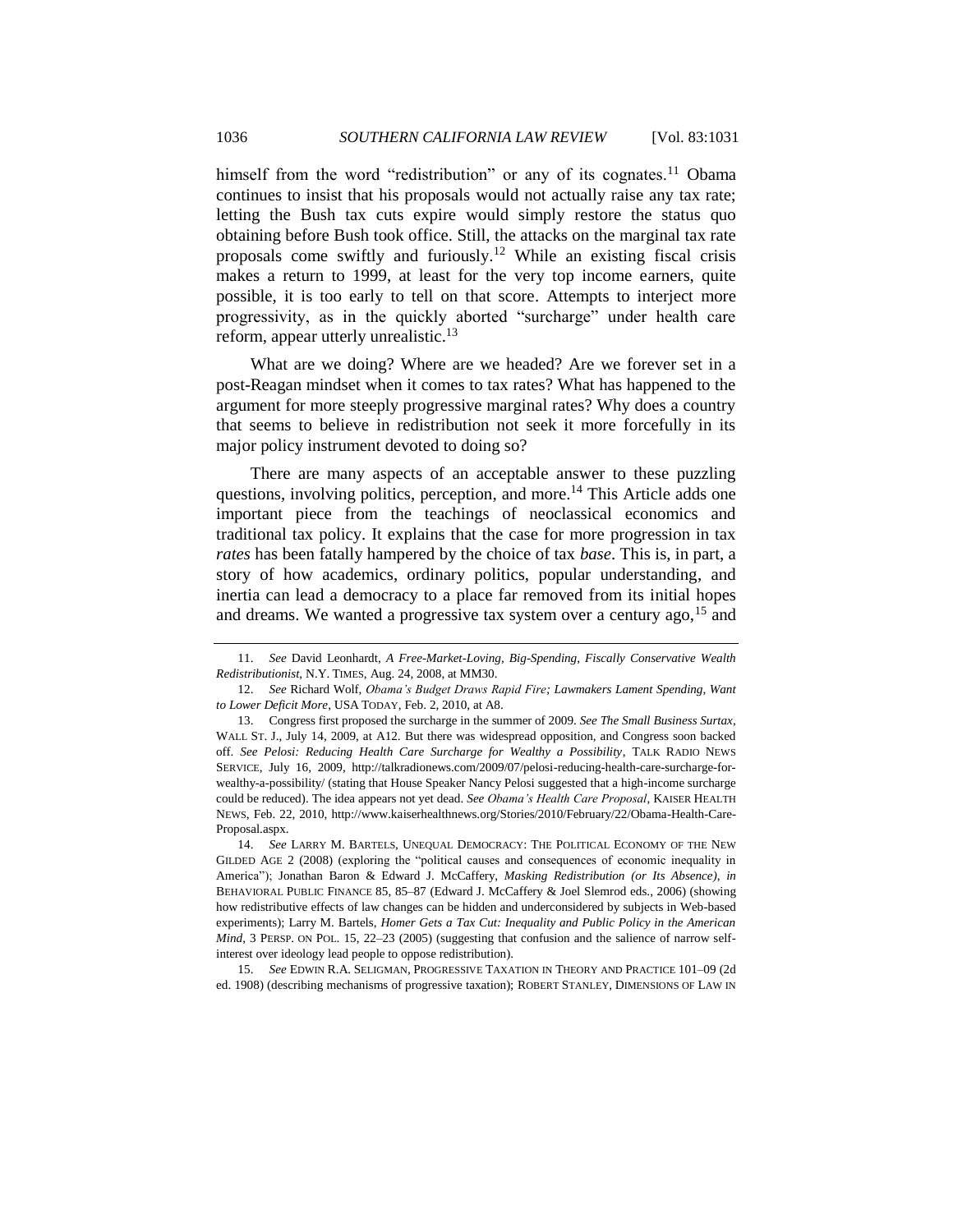we continue to say that we want one.<sup>16</sup> Yet somehow we are unable to get what we want. Indeed, we are unable to take even baby steps in the direction of what we say we want.

Why? Simply put, there are compelling economic reasons for avoiding more steeply progressive rates under an income or a wage tax, such as we have in America today. People and politicians have figured this out. President Reagan successfully made the case over thirty years ago, and there was already powerful academic and intellectual support for it in the writings of Nobel laureate James Mirrlees and others.<sup>17</sup> Political rhetoric picked up and tracked the economic fundamentals. The journalist David Leonhardt, in a long profile of Obama's economic philosophy published in *The New York Times* shortly before the election, reflected the prevailing view:

<span id="page-6-1"></span><span id="page-6-0"></span>When Reagan was elected, in 1980, tax rates on top incomes were so high that even liberal economists now say the economy was suffering. There simply wasn't enough of an incentive for rich people to start new companies or expand existing ones, because so much of their profits would have gone to the federal government.<sup>18</sup>

By 1980, "even liberal economists" had come to fret over the effects of high tax rates on productive incentives. But note that Mirrlees's important academic analysis, Reagan's political rhetoric and accomplishments, and Leonhardt's journalistic conclusion all relate to taxing *income*. Here is where inertia plays its pivotal role: by failing to rethink initial premises regarding the appropriate tax base, we have doomed the prospects for more progressive tax rates. In this Article, we argue that switching to a *spending* tax base holds out the possibility for a new analysis and a return to more steeply progressive marginal tax rates. Hence our title: we believe that a spending tax is the last best hope for progressivity in tax.

THE SERVICE OF ORDER: ORIGINS OF THE FEDERAL INCOME TAX, 1861–1913, at 176–229 & *passim* (1993) (discussing the role of progressive thought and movement leading up to the enactment of the Sixteenth Amendment).

<sup>16.</sup> *See* Frank Newport, *Americans More in Favor of Heavily Taxing Rich Now Than in 1939*, GALLUP NEWS SERVICE, Apr. 16, 2007, http://www.gallup.com/poll/27208/americans-more-favorheavily-taxing-rich-now-than-1939.aspx (reporting that half of Americans favor heavy taxes on the rich to redistribute wealth).

<sup>17.</sup> *See* J.A. Mirrlees, *An Exploration in the Theory of Optimum Income Taxation*, 38 REV. ECON. STUD. 175, 208 (1971) (concluding that "[t]he income-tax is a much less effective tool for reducing inequalities than has often been thought"). We discuss optimal tax theory at greater length in Part IV.D.

<sup>18.</sup> Leonhardt, *supra* note [11.](#page-5-0) *See also* Alan D. Viard, *The Trouble with Taxing Those at the Top*, TAX POL'Y OUTLOOK, June 2007, at 1, 1 (arguing that raising the marginal tax rate for the top income earners is "an inefficient and undesirable way to generate revenue").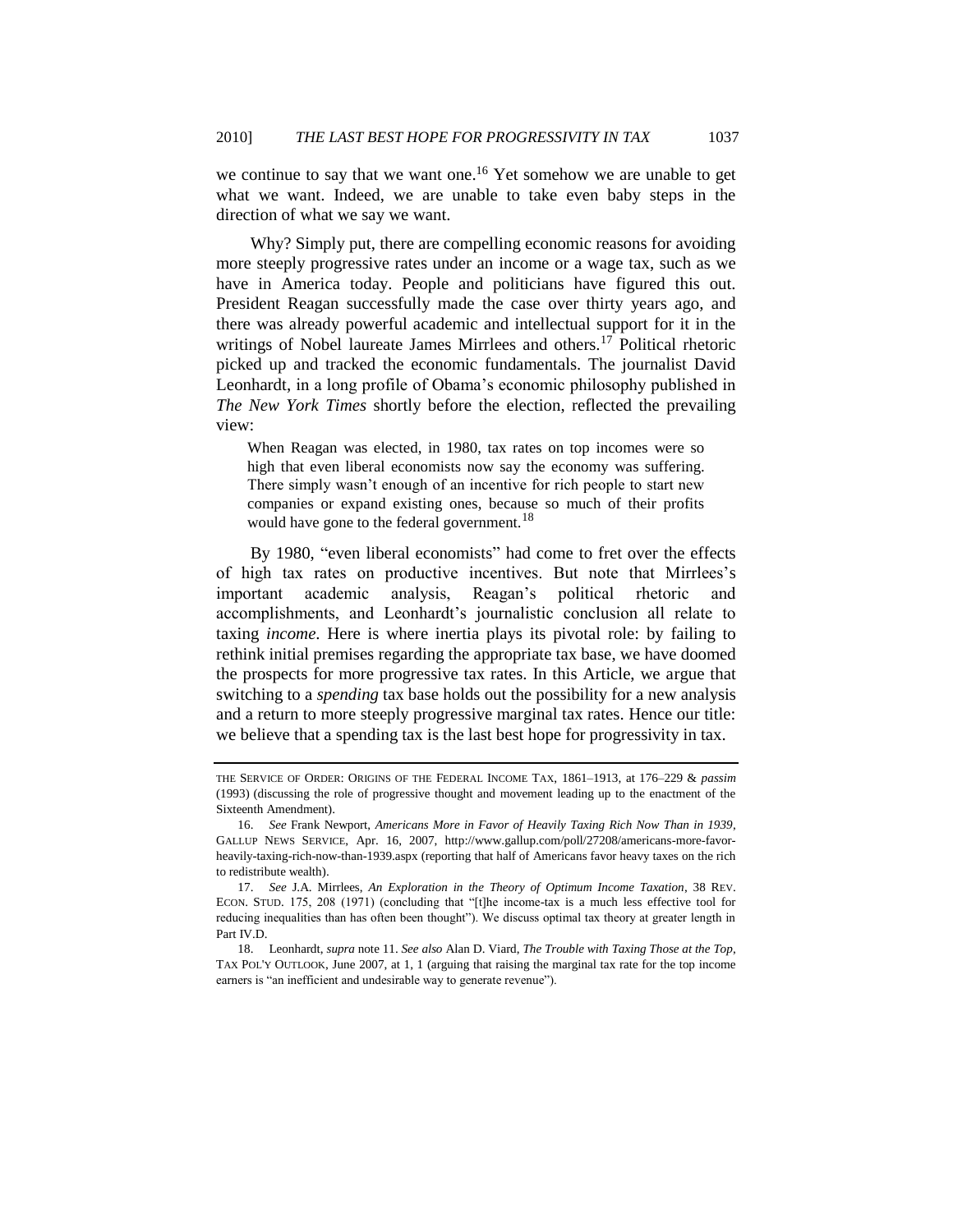The simple explanation for this central claim looks to the pattern of incentive effects, especially on rich people, as both economists and commentators such as Leonhardt tend to focus.<sup>19</sup> High marginal tax rates under an income tax fall on and hence deter the productive activities of work and saving. High marginal rates under a wage tax fall on and hence deter the productive activity of work alone. But high marginal rates under a spending tax fall on and hence deter high-end spending, which is arguably a social bad, and do not necessarily deter the social goods of work and saving. Indeed, high marginal tax rates under a spending tax may even promote more private saving. Hence it is possible to have higher marginal rates under a spending tax than under a wage or income tax with equivalent or lower efficiency costs.

This is a possible empirical result. In this Article, we present the analytic arguments for it and sketch out a research agenda that might verify it. The idea is that because one can escape or defer paying taxes under a progressive spending tax by saving—an activity with positive social externalities—the efficiency costs of high marginal rates under a spending tax can be mitigated. Unless people work only in order to be able to spend on themselves, and even then only if they fully internalize in their present labor-supply decisions the ultimate tax they will pay—and we argue that each of these assumptions is unlikely to hold in the extreme—a spending tax can bear more progressive rates with less cost in efficiency or social wealth than can an income or wage tax. A progressive spending tax also holds out the possibility of sorting the rich or high-ability<sup>20</sup> into two groups: elastic savers and inelastic spenders. <sup>21</sup> This could yield welfare gains unavailable under income or wage taxes, which, given present technologies, can only sort the high-ability into workers and nonworkers. Finally, progressive spending taxes, unlike wage taxes, fall on consumption financed by windfall gains, as to which unexpected good fortune ex ante incentive effects are likely to be weak—and hence such taxes should have lower efficiency costs.

We know that our central claim will seem counterintuitive to many, perhaps most, readers. How can a spending tax be more progressive than an income tax? Since most income is spent, the two tax bases are obviously similar, indeed identical for the vast majority of American taxpayer-

<sup>19.</sup> Leonhardt, *supra* note [11.](#page-5-0)

<sup>20.</sup> The term "high-ability" is used in the optimal tax literature to refer to taxpayers who could earn high incomes, regardless of whether they choose to do so. *See infra* Part IV.D.

<sup>21. &</sup>quot;Elastic" and "inelastic" are also terms of economic art. An "elastic" taxpayer reacts to a taxlaw change, and an "inelastic" taxpayer does not. See infra Part IV.D.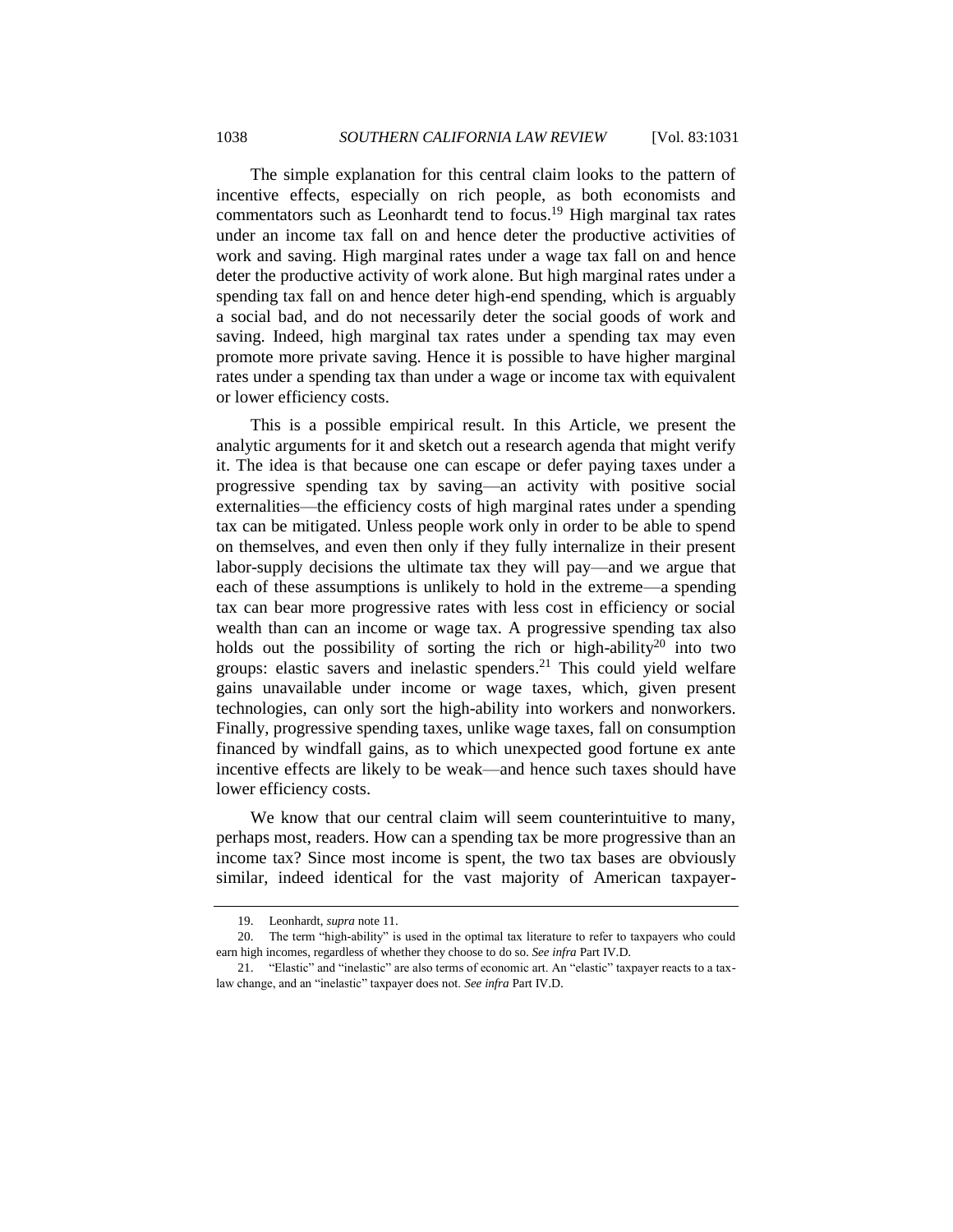worker-spenders. Any differences follow from the fact that a spending tax base does not include income that is earned and not spent—that is, savings. Since the rich do most of the saving, it would seem as if their incomes are the ones that are most exempted by a spending tax. Therefore, at first blush it appears that a spending tax would have to be less progressive than an income tax.

This initial take on the matter, however, fails fully to factor in the effect of the choice of tax *base* on the pattern of feasible tax *rates*. If tax rates under a spending tax are considerably more progressive than those under an income tax—and there is ample reason to think this can be the case—then a spending tax can be the more progressive alternative. That is the project for this Article.

<span id="page-8-1"></span>What about the comparison between a spending tax and a wage tax? While these tax systems are commonly lumped together in the economics and tax policy literatures as roughly equivalent variants of consumption  $\text{taxes}$ <sup>22</sup> and in fact have clear analytic similarities, there are nonetheless important practical differences. One especially important difference is that a wage tax does not attempt to tax unexpectedly high returns on capital investments, sometimes known as "windfalls." It is not only the case that the rich save; it is also the case that the "ex post rich"—those who turn out to be rich, looking backward through time—tend to be those whose capital investments earned extremely high, indeed unexpectedly high, returns. Most of Warren Buffett's or Bill Gates's income has come from capital specifically, the capital appreciation in the price of Berkshire Hathaway or Microsoft stock—and hence would be exempt from wage taxation.<sup>23</sup> Yet the same income would be taxed under a spending tax when consumed. A spending tax alone among feasible alternatives can collect significant tax revenue from the propertied, capitalist classes in a way that does not necessarily undercut their incentives to become propertied in the first place.

<span id="page-8-0"></span>The Article begins with an overview of the logic of tax, progresses to separate consideration of the base and rate issues, and then, in combining bases and rates, turns to an explanation of why more progressive rates

<sup>22.</sup> *See* DAVID F. BRADFORD & U.S. TREASURY TAX POLICY STAFF, BLUEPRINTS FOR BASIC TAX REFORM 110–11 (1984) [hereinafter BRADFORD, BLUEPRINTS]; SLEMROD & BAKIJA, *supra* note [6,](#page-4-0) at 199–200 (discussing the general equivalence of a consumption tax and a wage tax); SLEMROD  $\&$ BAKIJA, *supra* not[e 6,](#page-4-0) at 231–68 (discussing various consumption tax alternatives).

<sup>23.</sup> The payroll tax does not apply to capital gains at all. Tax on capital appreciation is also easily deferred or avoided altogether under the current income tax. *See* Edward J. McCaffery, *A New Understanding of Tax*, 103 MICH. L. REV. 807, 885–99 (2005) [hereinafter McCaffery, *A New Understanding*]; *infra* Part IX.A.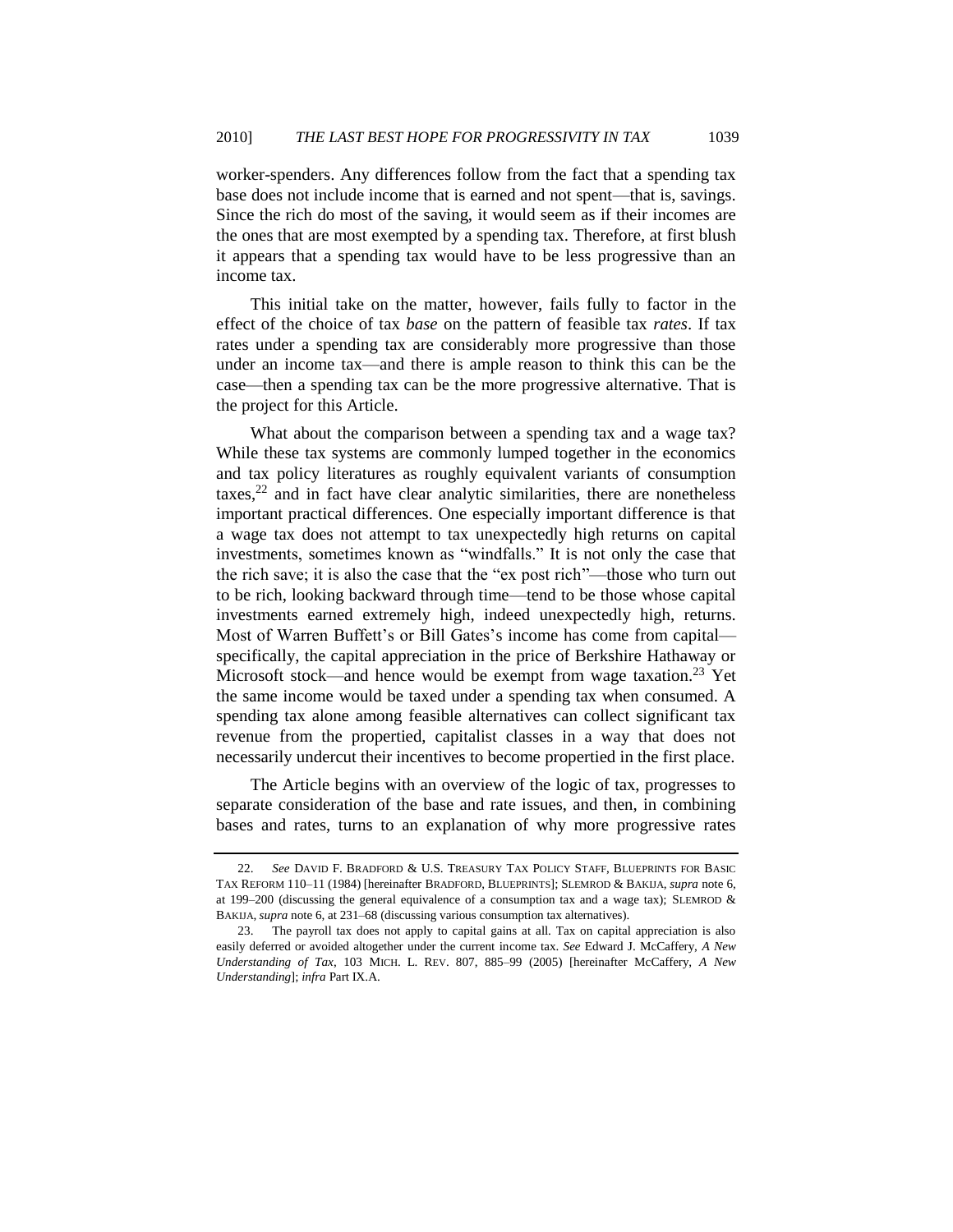under wage or income taxes are unlikely and unwise, but possible—and possibly desirable—under a spending tax. We end with a call for more research, and hope.

#### <span id="page-9-2"></span><span id="page-9-1"></span>II. THE LOGIC OF TAX

<span id="page-9-0"></span>Any tax is the product of a base—what is being taxed—and a rate how much the base is being taxed. The government must choose both, a base-rate pair. Tax policy for decades, and by some measures centuries, has exhaustively considered the base question, where a debate has raged over income versus consumption taxes.<sup>24</sup> A far quieter debate has taken place on the rate structure, where proponents of progressivity—the norm of expecting the rich (or those with greater "ability to pay") to pay more, in percent terms, than the not-rich—have been hanging on, fighting back political and, to some extent, intellectual arguments for flat-rate taxation.<sup>25</sup> The dominant framework for the analysis of tax rates has become the optimal income tax literature, most importantly owing to Mirrlees's work starting in the early  $1970s.<sup>26</sup>$ 

For the most part, the base and rate issues have not been well joined. Where they have been connected, a basic misunderstanding haunts the

<sup>24.</sup> The fountainhead for the debate can be found in JOHN STUART MILL, PRINCIPLES OF POLITICAL ECONOMY (Jonathan Riley ed., Oxford Univ. Press 1994) (1848). Subsequent contributions include IRVING FISHER & HERBERT W. FISHER, CONSTRUCTIVE INCOME TAXATION: A PROPOSAL FOR REFORM 3–5 (1942); and NICHOLAS KALDOR, AN EXPENDITURE TAX 46–53 (1955). The classic argument in an American law review context was presented in William D. Andrews, *A Consumption-Type or Cash Flow Personal Income Tax*, 87 HARV. L. REV. 1113 (1974) [hereinafter Andrews, *A Consumption-Type or Cash Flow Personal Income Tax*]; Alvin C. Warren, Jr., *Fairness and a Consumption-Type or Cash Flow Personal Income Tax*, 88 HARV. L. REV. 931 (1975); William D. Andrews, *Fairness and the Personal Income Tax: A Reply to Professor Warren*, 88 HARV. L. REV. 947 (1975); and Alvin Warren, *Would a Consumption Tax Be Fairer Than an Income Tax?*, 89 YALE L.J. 1081 (1980). For more recent discussion, see Joseph Bankman & David A. Weisbach, *The Superiority of an Ideal Consumption Tax over an Ideal Income Tax*, 58 STAN. L. REV. 1413 (2006); Joseph Bankman & David Weisbach, *Consumption Taxation Is Still Superior to Income Taxation*, 60 STAN. L. REV. 789 (2007); and Daniel Shaviro, *Beyond the Pro-Consumption Tax Consensus*, 60 STAN. L. REV. 745 (2007). For a summary of the intellectual history of the debate, with many citations, see McCaffery, *A New Understanding*, *supra* not[e 23,](#page-8-0) at 838–44.

<sup>25.</sup> The classic argument for progressive tax rates is found in WALTER J. BLUM & HARRY KALVEN, JR., THE UNEASY CASE FOR PROGRESSIVE TAXATION (1953). Other works include SELIGMAN, *supra* not[e 15,](#page-5-1) at 101–09; Joseph Bankman & Thomas Griffith, *Social Welfare and the Rate Structure: A New Look at Progressive Taxation*, 75 CAL. L. REV. 1905 (1987); and Harvey S. Rosen, *Income-Tax Progressivity: A Century-Old Debate*, FED. RES. BANK PHILA. BUS. REV., Jan./Feb. 1990, at 3. For recent statements in favor of flat-rate or proportionate taxation, see ROBERT E. HALL & ALVIN RABUSHKA, THE FLAT TAX (1985). For counterarguments, see Joseph Bankman & Barbara Fried, *Flatness and Fairness*, BOSTON REV., Summer 1996, at 3, *available at* http://bostonreview.net/BR21.3/Bankman.html.

<sup>26.</sup> Mirrlees, *supra* not[e 17.](#page-6-0)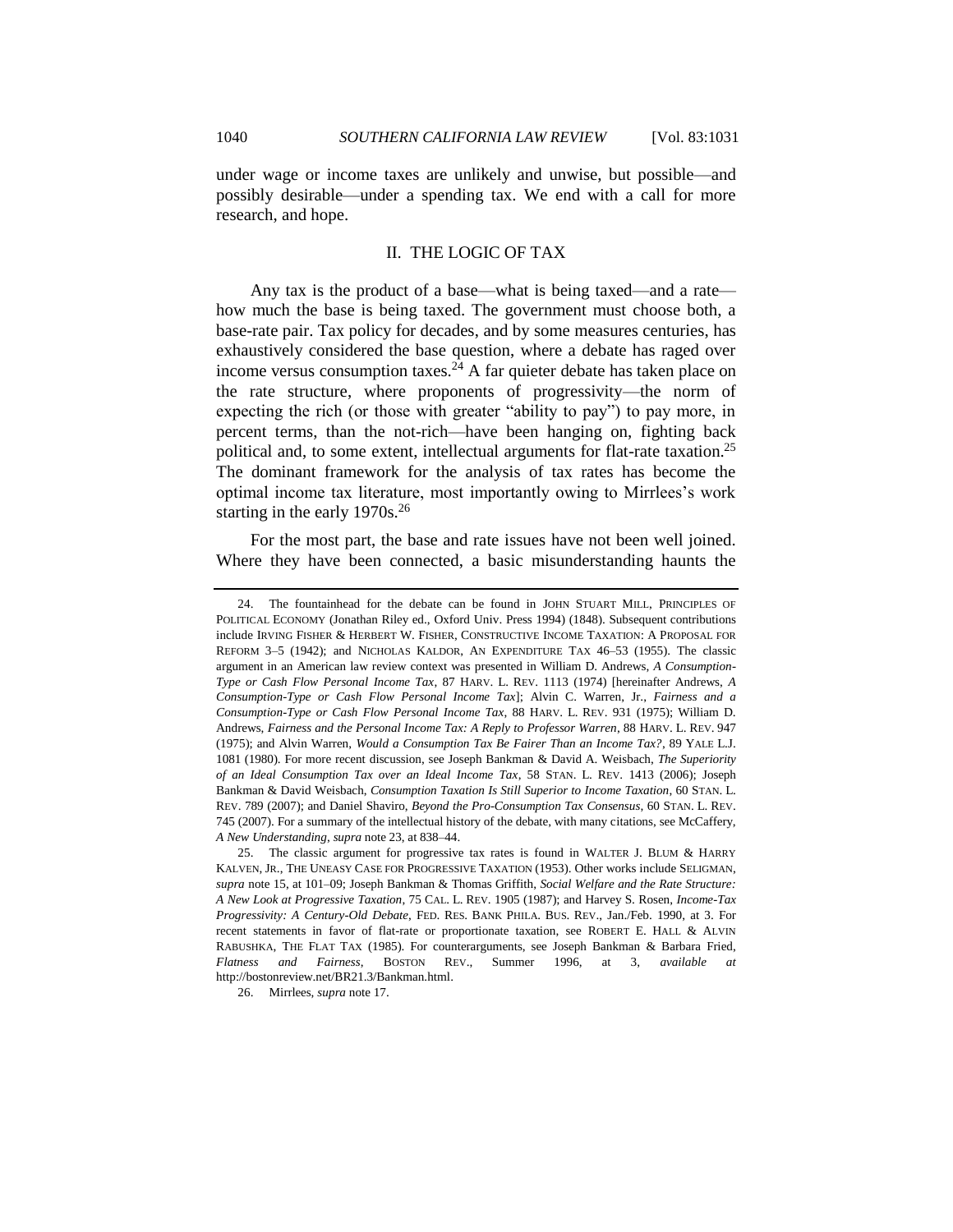analysis. The case for consumption taxation, gaining adherents at an accelerating pace in the academy, has been unnecessarily linked in the intellectual history of tax with flat or proportionate tax rates. $27$ 

While tax bases and tax rates are analytically distinct subject matters, logically separable, they are connected politically, rhetorically, and economically. The choice of base affects the arguments for and the economic effects of the degree of progression in the tax rate structure, and vice versa. Our primary purpose in this Article is to press a positive, descriptive argument that, in general, the nature of the effects of tax rates depends on the tax base and, in particular, the case for significant increases in the progressivity of the marginal rate structure is stronger under a certain form of consumption tax—namely (and all equivalently), a "postpaid," expenditure, or spending tax—than it is under either an income or a wage tax. We turn next to explore those tax bases.

## III. TAX BASES

## A. INCOME TAX

<span id="page-10-1"></span><span id="page-10-0"></span>We begin with an income tax, the most commonly thought of comprehensive individual tax system. An income tax falls on all presentperiod earnings, from "whatever source derived," in the language of the Sixteenth Amendment to the U.S. Constitution<sup>28</sup> and  $\S$  61(a) of the U.S. Internal Revenue Code ("I.R.C.")<sup>29</sup>—that is, from labor or capital (and, arguably, from beneficent transfers as well). As Henry Simons put it in an influential definition named after him and his predecessor Robert Murray Haig: "[I]ncome may be defined as the algebraic sum of (1) the market value of rights exercised in consumption and (2) the change in the value of the store of property rights between the beginning and end of the period in question."<sup>30</sup> We can restate this definition, in reality a simple accounting relation or tautology, as:

#### $Income = Consumption + Saving$

This tells us little more than the facts that inputs or incomes must equal outputs or outflows, or that all wealth (Income) must be either spent

<sup>27.</sup> *See* McCaffery, *A New Understanding*, *supra* not[e 23,](#page-8-0) at 841–44.

<sup>28.</sup> U.S. CONST. amend. XVI.

<sup>29.</sup> I.R.C. § 61(a) (2006).

<sup>30.</sup> HENRY C. SIMONS, PERSONAL INCOME TAXATION: THE DEFINITION OF INCOME AS A PROBLEM OF FISCAL POLICY 50 (1938) ("Haig-Simons definition").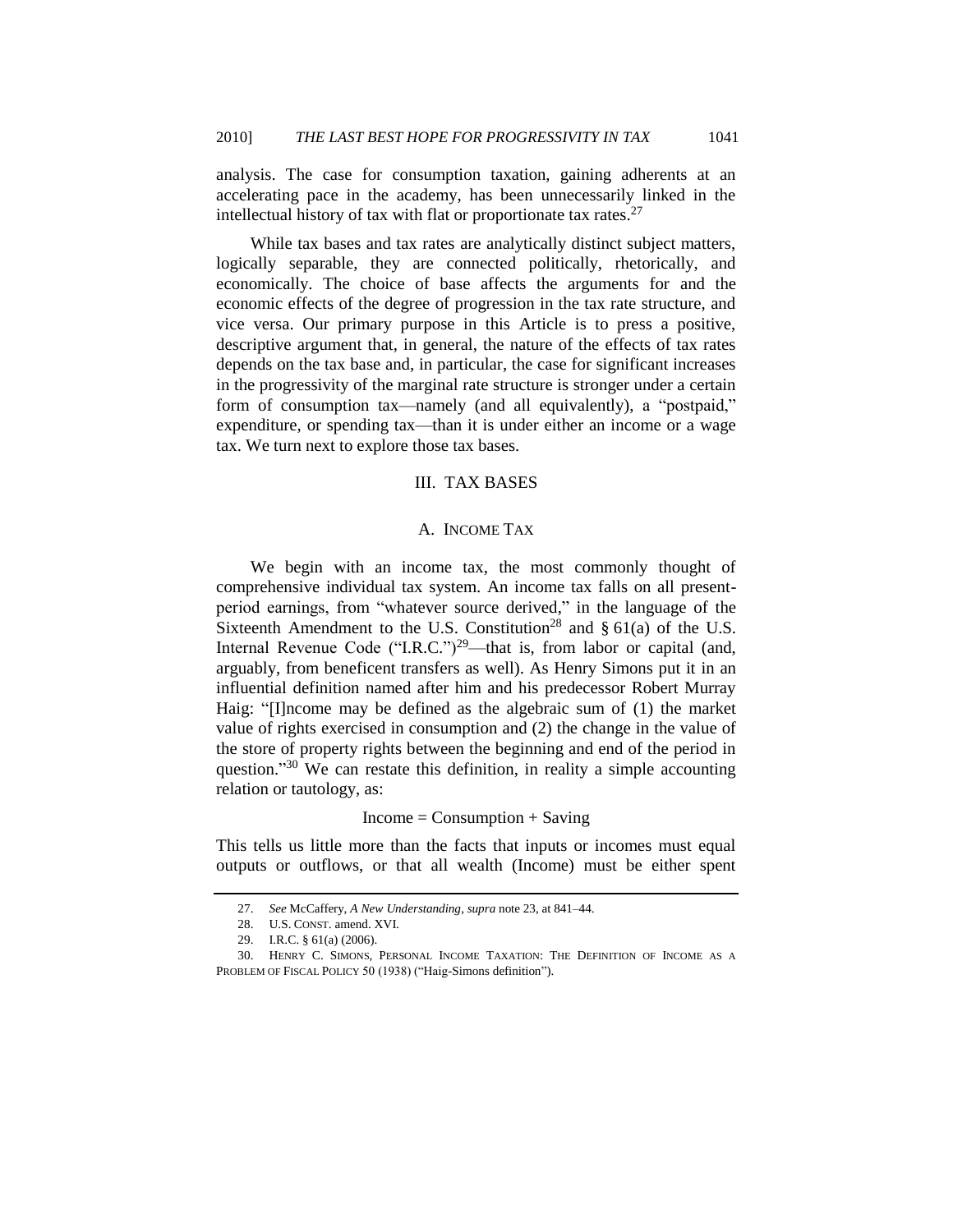(Consumption) or not (Saving).

From the Haig-Simons definition we can see that saving is at a disadvantage compared to immediate consumption under an income tax. Wealth is taxed when it first comes into a household, typically via wages. For wealth that is not immediately consumed, a further tax is levied on the yield to capital, as when interest is credited to a bank account, or stocks or real estate rise in value. As John Stuart Mill first pointed out in 1848, the inclusion of the yield to capital in the income tax base makes it a double tax on saving. $31$ 

#### B. TWO CONSUMPTION TAXES

<span id="page-11-0"></span>In part to avoid the income tax's double-tax sting and its attendant distortions, critics have long advocated some form of consumption tax that would exempt taxes on saving from the tax base, on both economic efficiency and fairness grounds.<sup>32</sup> The efficiency case against taxing the yield to capital is strong. An income tax creates a bias in favor of present consumption over deferred consumption, that is, saving. The bias of the tax widens over time. Compound interest implies that the tax system's distortions loom larger as the time horizon lengthens, thereby making even a very low rate tax on the yield to capital highly distortionary over a lifetime perspective. A 30 percent tax on the yield to capital, for example, increases the cost of tomorrow's consumption relative to today's, but it much more dramatically increases the cost of consumption ten years from now compared to today's.

The case for consumption taxation is not just a matter of efficiency or traditional welfare economics analysis. Taxing saving at a time of low aggregate national and individual saving strikes many as an unwise idea one that is unfair to the vast numbers of middle-class Americans attempting to save for retirement, buy a house, put their children through college, hedge against economic misfortune, and so on. It should not therefore be surprising to learn that the so-called income tax is replete with nominally prosaving provisions, reflecting the ambivalence of policy.<sup>33</sup>

The case for consumption taxation has deep roots, going back to

<sup>31.</sup> MILL, *supra* not[e 24,](#page-9-1) at 179–80.

<sup>32.</sup> *See, e.g.*, *id.* at 179–81; FISHER & FISHER, *supra* note [24,](#page-9-1) at 3–5; KALDOR, *supra* note [24,](#page-9-1) at 14–15; Andrews, *A Consumption-Type or Cash Flow Personal Income Tax*, *supra* note [24,](#page-9-1) at 1115, 1122–23.

<sup>33.</sup> For our discussion of "hybrids," see *infra* Part VI. For our discussion of the real-world tax system, see *infra* Part IX.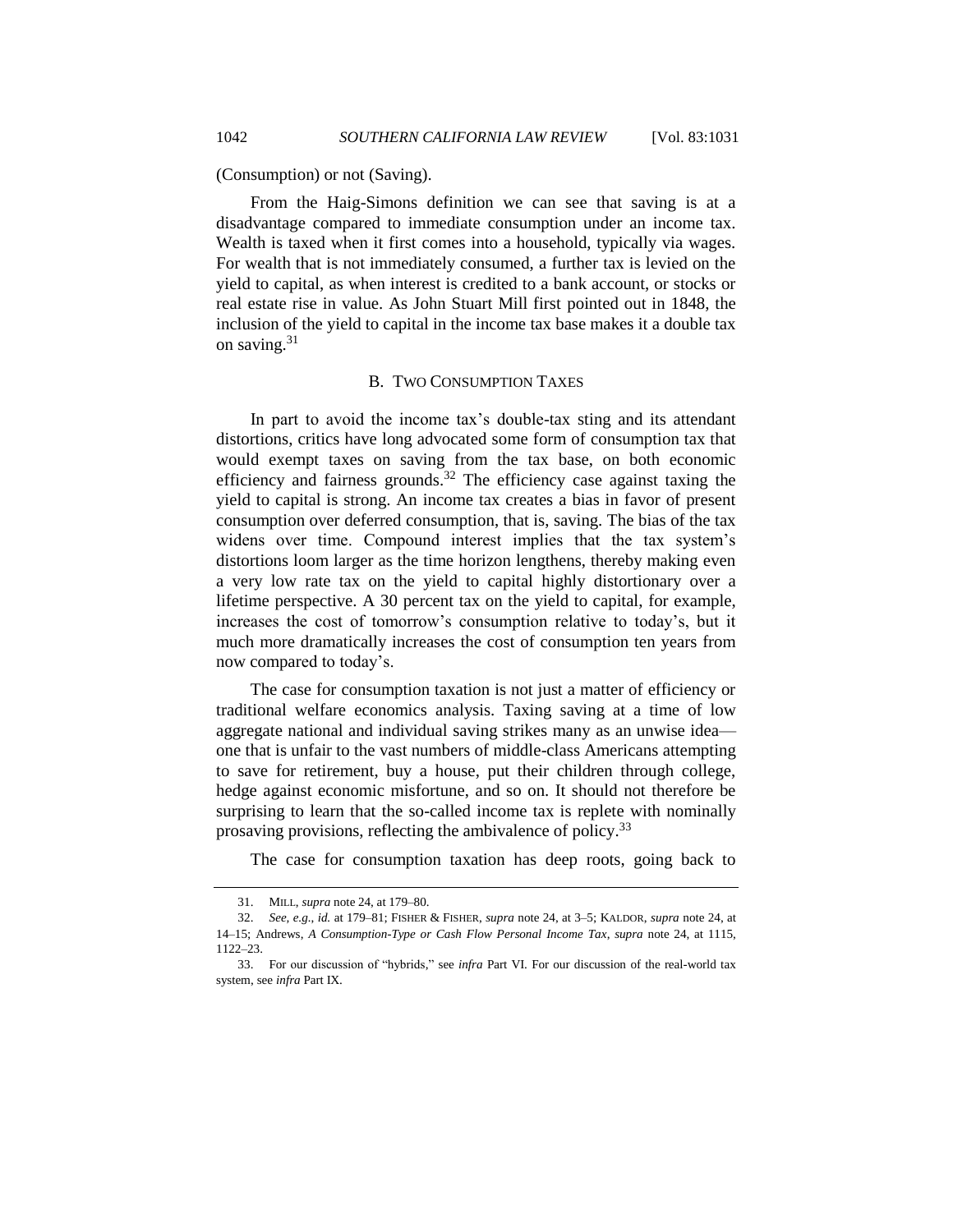Thomas Hobbes in the seventeenth century and Adam Smith in the eighteenth, before moving on to Mill in the nineteenth and Irving Fisher, Nicholas Kaldor, and others in the twentieth. In contemporary times, however, the case for moving to a consumption tax has been held back by analytic confusion: it seems as if a standard consumption tax must be more regressive than an income tax. This is so both for reasons of the *base* because a consumption tax is thought not to include the yield to capital, the virtually exclusive domain of the rich, at all—and of *rates*—because it is further thought that a certain form of consumption tax, in order to be a consumption tax at all, must feature flat rates.

To see this latter point, it helps to understand the two canonical types of consumption taxes. Tax policy theorists have noted the equivalence of two forms of consumption-based taxes under plausible assumptions, namely the "prepaid" or "yield-exempt" tax model and the "postpaid," cash-flow, or expenditure tax model.<sup>34</sup> We shall hereafter refer to these two forms of consumption tax by their most commonly known incarnations: wage and spending taxes, respectively. If tax rates do not change and there is no uncertainty, then levying a tax upfront, and never again, as with a wage tax, is equivalent to deferring the tax and levying it at the single time of ultimate private preclusive use, as with a spending tax.<sup>35</sup> This point is evident algebraically, which we set out in the notes,  $36$  and through a simple example.

Suppose that Ant, the iconic saver, earns \$200 from labor efforts, the tax rate is 50%, and the yield to capital is 10%. Ant will save for two full years then consume. Under a wage tax, Ant's \$200 is reduced to \$100 right away. This grows to  $$100 + $10$ , or  $$110$  after one year, and  $$110 + $11$ , or \$121 after two years. Ant spends away.

$$
FV = P(1+r)^{n}
$$

 $(1-t) P (1+r)$ <sup>n</sup> = P  $(1 + r)$ <sup>n</sup>  $(1-t)$ .

This identity holds as long as t is constant.

<sup>34.</sup> *See* DAVID F. BRADFORD, UNTANGLING THE INCOME TAX 67–68, 72–73 (1986); BRADFORD, BLUEPRINTS, *supra* not[e 22,](#page-8-1) at 110–11; Andrews, *A Consumption-Type or Cash Flow Personal Income Tax*, *supra* not[e 24,](#page-9-1) at 1126.

<sup>35.</sup> *See* Andrews, *A Consumption-Type or Cash Flow Personal Income Tax*, *supra* note [24,](#page-9-1) at 1126; McCaffery, *A New Understanding*, *supra* note [23,](#page-8-0) at 824–27; Edward J. McCaffery, *Three Views of Tax*, 18 CAN. J.L. & JURISPRUDENCE 153, 156 (2005).

<sup>36.</sup> Consider the formula for the future value (FV) of a present amount (P), invested over a number of periods (n) at a rate of return (r):

Since the rate of return is predictable and the tax rate is constant, it does not matter when the government reduces potential consumption by a tax rate (t), leaving the taxpayer to consume  $(1 - t)$ . Under the commutative principle of multiplication, which holds that  $ab = ba$ :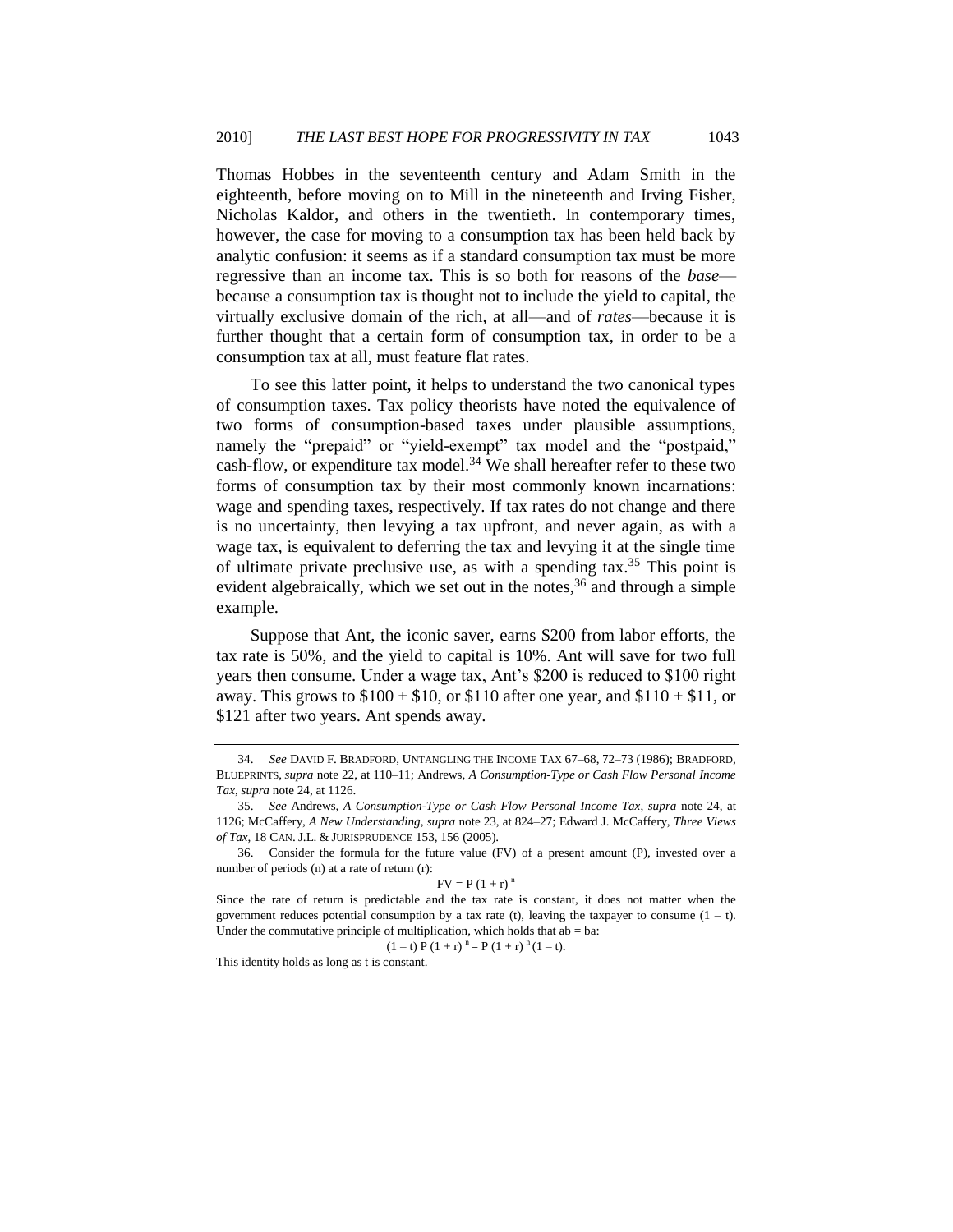Under a spending tax, Ant gets to save the full \$200 without any initial tax. This sum grows to  $$200 + $20$ , or \$220, after one year, and \$220 + \$22, or \$242, after two years. When Ant goes to spend, the government comes to assert its 50% stake under the spending tax. This reduces Ant's \$242 to \$121, just as under the wage tax model. The algebraic formulation set out in the notes proves that this result is not simply an artifact of the numbers chosen for the example, but a fully general result, as long as the tax rate is constant. It is straightforward to show as well that the result continues to hold with a predictable or fully anticipated, varying rate of return.

We can see the same idea more graphically. Return to the basic Haig-Simons definition of Income:

#### $Income = Consumption + Saving$

This basic identity identifies sources with uses. The income tax is a classic source-based tax, looking, in the language of the Constitution, to all "incomes, from whatever source derived." $37$  Consider what the sources of income might be, in broad terms: payments for labor or for capital. Ultimately, all income derives from one or both of these two factors of production, one's own or another's (in the case of gifts and bequests). In short:

Labor + Capital  $\rightarrow$  Income = Consumption + Saving

A wage tax gets to be a single tax on saving by exempting capital as a *source* of income on the left-hand side of the equation, as it were. A wage tax, like an income tax, is source-based, but systematically ignores the return to financial capital as a source. Think of the payroll tax or Social Security / Medicare contribution system, which make no attempt to tax saving. A spending tax, on the other hand, exempts saving as a *use*, that is, on the right-hand side of the equation, as it were, following the simple logic of

## $Income - Saving = Consumption$

<span id="page-13-0"></span>Think of a common sales tax, which does not apply to money saved in a bank account. Both wage and spending taxes are single taxes on a household's flow of funds, whether saved or spent, and are broadly equivalent at constant rates.

<sup>37.</sup> U.S. CONST. amend. XVI.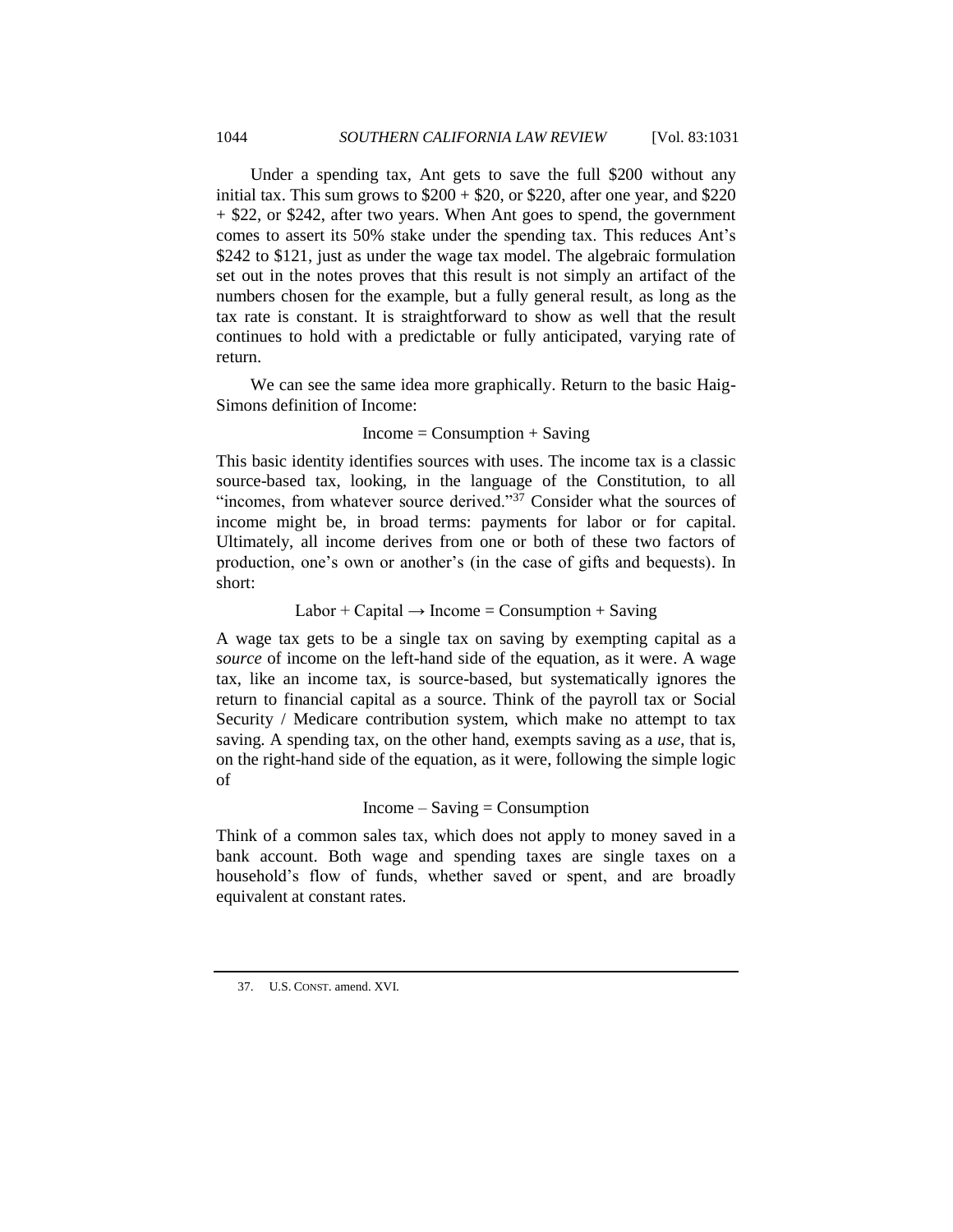#### C. THE TRADITIONAL INCOME-VERSUS-CONSUMPTION TAX DEBATE

The income-versus-consumption tax debate has taken place in the shadows of Mill's critique of the income tax as a double tax on saving or (equivalently) nonconsumed wealth, and the analytic understanding just sketched out. Wage taxes exempt capital returns by design. For spending taxes to produce the same result, they must feature flat tax rates. This traditional view of tax has been unfortunate, because the systematic nontaxation of the return to financial capital is only one reason for moving to a consumption tax, and not necessarily the best reason. Our central claim in this Article is that restoring or increasing progressivity in the marginal rate structure is another reason to adopt a consumption tax of the right sort—a spending tax. $38$  To see this point, it is important to understand the traditional income-versus-consumption tax debate, and then to get beyond it.<sup>39</sup>

It is easy enough to see that a wage tax avoids the double-tax sting of the income tax. Such taxes have, indeed, been the most popular form of tax reform proposal coming from conservative political factions of late: the most common "flat-tax" plans, as from Robert E. Hall and Alvin Rabushka, feature a two-bracket wage tax with no additional taxation of saving.<sup>40</sup> In order for the second form of consumption tax, the spending tax, to be equivalent to a wage tax and thus to avoid any taxation of saving, it must, as the Ant example illustrates, feature constant or relatively flat rates. Hence, the "Fair Tax," a widely publicized proposal for a national retail sales tax, features a flat-rate spending  $tax<sup>41</sup>$  Whether we want a spending

<span id="page-14-1"></span><span id="page-14-0"></span> $(1-t) P (1+(1-t) r)^n < (1-t) P (1+r)^n = P (1+r)^n (1-t)$ 

40. HALL & RABUSHKA, *supra* note [25,](#page-9-2) at 45–46, 55–58 (featuring an exempt level or "zero bracket" and a positive tax bracket); EDWARD J. MCCAFFERY, FAIR NOT FLAT: HOW TO MAKE THE TAX SYSTEM BETTER AND SIMPLER 51–53 (2002); SLEMROD & BAKIJA, *supra* note [6,](#page-4-0) at 235–36.

41. *See generally* NEAL BOORTZ, JOHN LINDER & ROB WOODALL, FAIRTAX: THE TRUTH:

<sup>38.</sup> We state that a spending tax is the "right" sort of consumption tax not for normative reasons—that a spending tax is "better" than a wage tax—but for the analytic reason that the case for progressive marginal rates under a spending tax is stronger than under a wage or income tax: the central positive claim of this Article. We discuss in the concluding Part X whether this reason might lead to a normative argument for a progressive spending tax.

<sup>39.</sup> An income tax is, by design, a tax on wages combined with a double tax on saving. As Mill pointed out, the saver is left worse off than the immediate consumer under an income tax, and worse off than he or she would be under a consumption tax. MILL, *supra* not[e 24,](#page-9-1) at 179–80. The above equations can help us to see this, with a second tax (t) levied on the yield to capital (r) under an ideal income tax. The inequality below adds an income tax, on the left, to the wage and spending taxes, on the right:

The addition of the second  $(1 - t)$  on the left—note that there are two  $t$ 's for the income tax—reduces the after-tax yield to capital under an income tax below 100 percent, and thereby makes the income tax less favorable to savers than either a wage or a spending tax, at constant rates.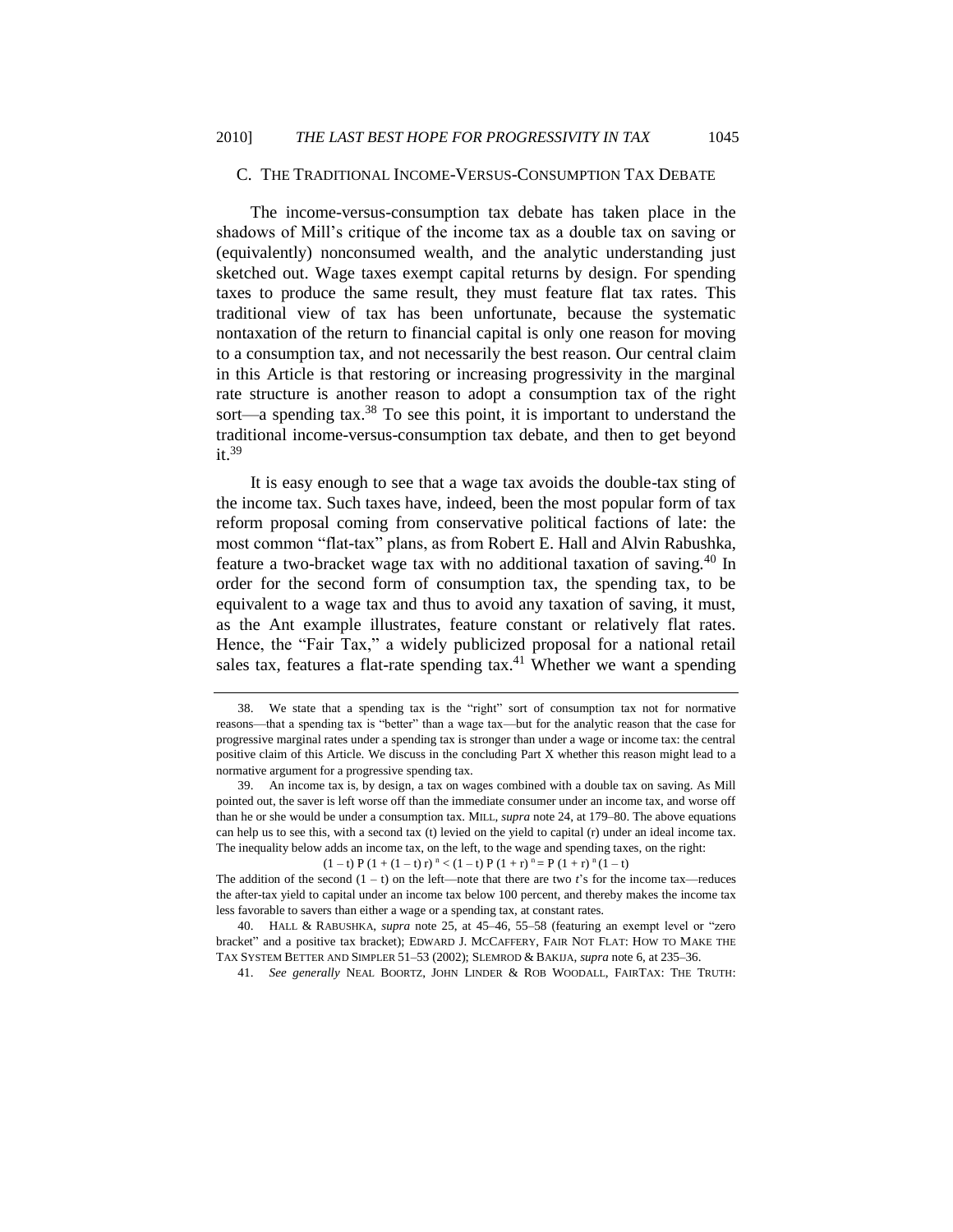tax to be equivalent to a wage tax, however, depends on why we want spending taxes, a decision that must be foundational to the inquiry. Hence we arrive at the following important general points: (1) if the principal aim of a consumption tax is to avoid any additional taxation of saving, the choices come down to wage or flat spending taxes, which are broadly equivalent; but (2) if we have another reason for moving to a consumption tax, particularly one looking to the rate structure, wage and spending taxes are no longer equivalent and more analysis must be done. A progressive spending tax emerges as a distinct option for comprehensive tax reform.

#### D. THREE TYPES OF TAX

<span id="page-15-0"></span>The traditional income-versus-consumption tax debate—centered on the yield to capital—in essence eliminated an important base-rate pair from further analysis: the progressive spending tax. Those who want to tax the yield to capital came to favor an income tax; those who thought it unfair or inefficient to ever tax saving favored a wage or a flat spending tax. Under progressive marginal rates, the automatic, analytic equivalence of wage and spending taxes disappears. The tax rate at the time of initial earnings may not be the same as that at the time of spending. Saving could be "subsidized" or "penalized" vis-à-vis an income or a wage tax.<sup>42</sup> This analytic fact led many to argue for flat- or constant-rate spending taxes because they thought it a norm not to tax capital or its yield at all—they bought into Mill.<sup>43</sup> This argument, typically generated by policymakers invoking conceptions of fairness—and hence parallel to, but distinct from, the efficiency-based arguments—presumes that the principal normative reason for choosing a consumption tax turns on the principled nontaxation

ANSWERING THE CRITICS (2008) (discussing a federal tax proposal featuring a flat-rate spending tax that would "revolutionize" the American tax system); FairTax.org, Americans for Fair Taxation: The Basics, http://www.fairtax.org/site/PageServer?pagename=about\_basics\_main (last visited July 14, 2010) (proposing a national retail sales tax of 23 percent). *See also* Laurence J. Kotlikoff & David Rapson, *Comparing Average and Marginal Tax Rates Under the FairTax and the Current System of Federal Taxation*, *in* FUNDAMENTAL TAX REFORM: ISSUES, CHOICES, AND IMPLICATIONS 421, 424–25 (John W. Diamond & George R. Zodrow eds., 2008) (indicating that "the FairTax's tax rate is  $23$ percent").

<sup>42.</sup> *See, e.g.*, Anne L. Alstott, *The Uneasy Liberal Case Against Income and Wealth Transfer Taxation: A Response to Professor McCaffery*, 51 TAX L. REV. 363, 364–65 (1996); McCaffery, *A New Understanding*, *supra* not[e 23,](#page-8-0) at 814.

<sup>43.</sup> Others seem to take this fact as a semantic matter: namely, that a consumption tax must not include the yield to capital or it will not be a "consumption" tax. Being semantics, one could have this fact any way one wants, as long as terms are consistently defined and used. In the interest of keeping semantics close to ordinary language, we define a postpaid consumption or expenditure—a spending tax as a "consumption" tax, even if its rate structure means that the yield to capital will sometimes be taxed, by design.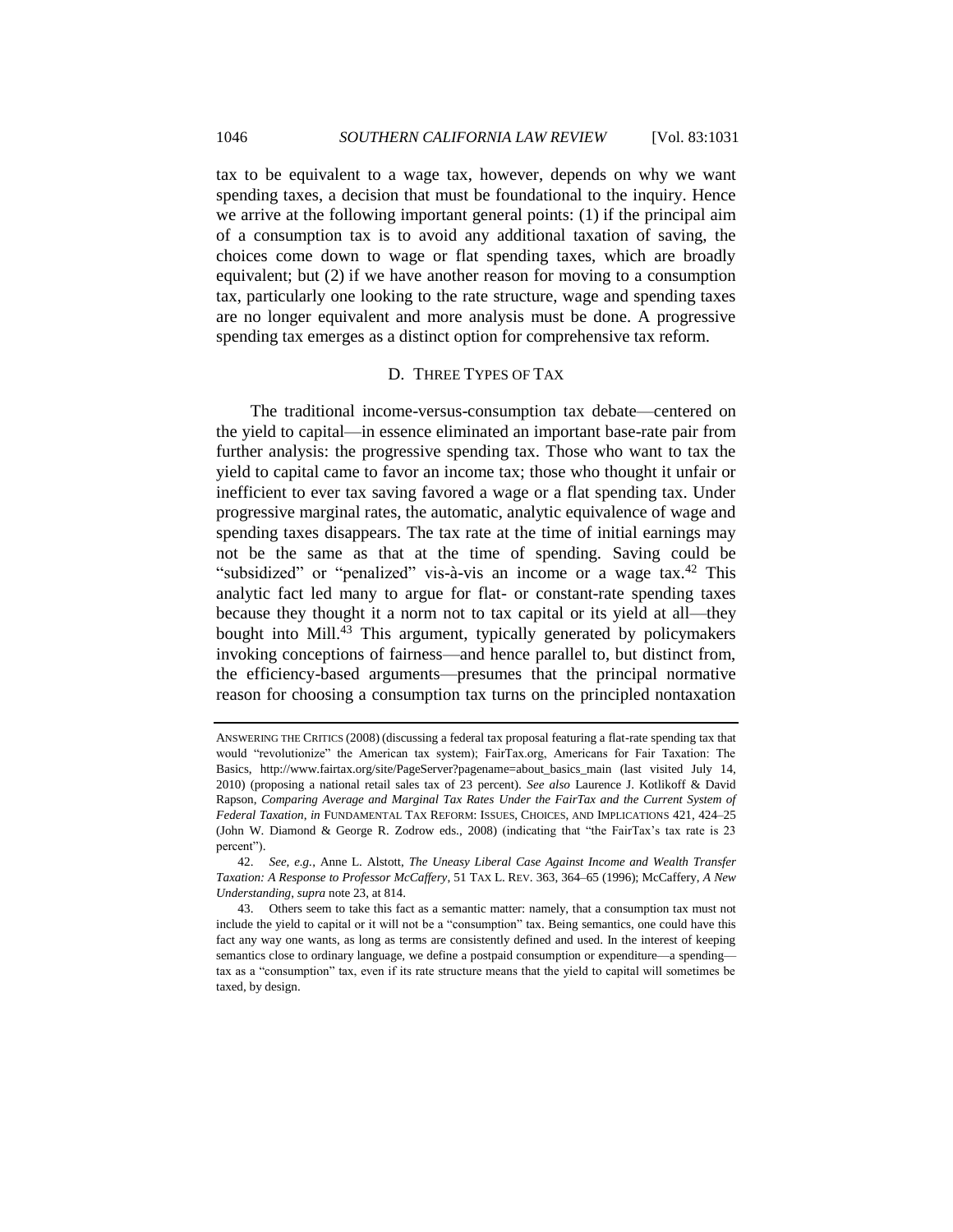of the yield to capital. It need not be so. Policymakers might desire a progressive tax on spending for reasons unrelated to the nontaxation of capital or its yield, or at least not precommitted to such nontaxation.

Consider two distinct arguments. One, a progressive spending tax might generate a welfare-maximizing outcome: it might be the "best" baserate pair in a specifically welfarist sense. This could be so, as we explain further below, because individuals in the face of such a tax may continue to work and save, avoiding present-period taxation but improving social welfare both by the positive externalities of their contributions to the capital stock and by the implicit deferred tax on saving. We call this the *welfarist argument*. Two, policymakers might consider it fair and appropriate to tax some but not all of the yield to capital, and a progressive spending tax is a particularly good and principled way to do so. We call this the *fairness argument*. We shall explain and explore these two arguments further below, and return to them especially in Part X, when we discuss normative implications of our analysis and call for further research.

The critical descriptive, analytic point is that, with progressive marginal tax rates, there are three distinct choices for a comprehensive tax base: income, wage, and spending. Each affects the taxation of saving differently. A progressive income tax double taxes all saving, whatever the use of the savings. A progressive wage tax exempts all saving, whatever the use. A progressive spending tax splits the difference. To understand all this more fully, we need a richer understanding and vocabulary of different uses of savings, which is provided in Part V.A. We first leave tax base matters aside temporarily to develop a better vocabulary and understanding of tax rates, the other half of any base-rate pair. Progressivity is the main focus of the Article, and it is progressive rates that destroy the equivalence of wage and spending taxes and give us three, not two, choices for progressivity's future.

# IV. TAX RATES

#### A. VOCABULARY

<span id="page-16-1"></span><span id="page-16-0"></span>Tax rates form a function over the relevant range: income, wages, or spending, depending on the base. These rates can be progressive, meaning increasing; flat or proportionate; or regressive, meaning decreasing—and, indeed, any tax can be all three of these shapes over differing ranges of its base.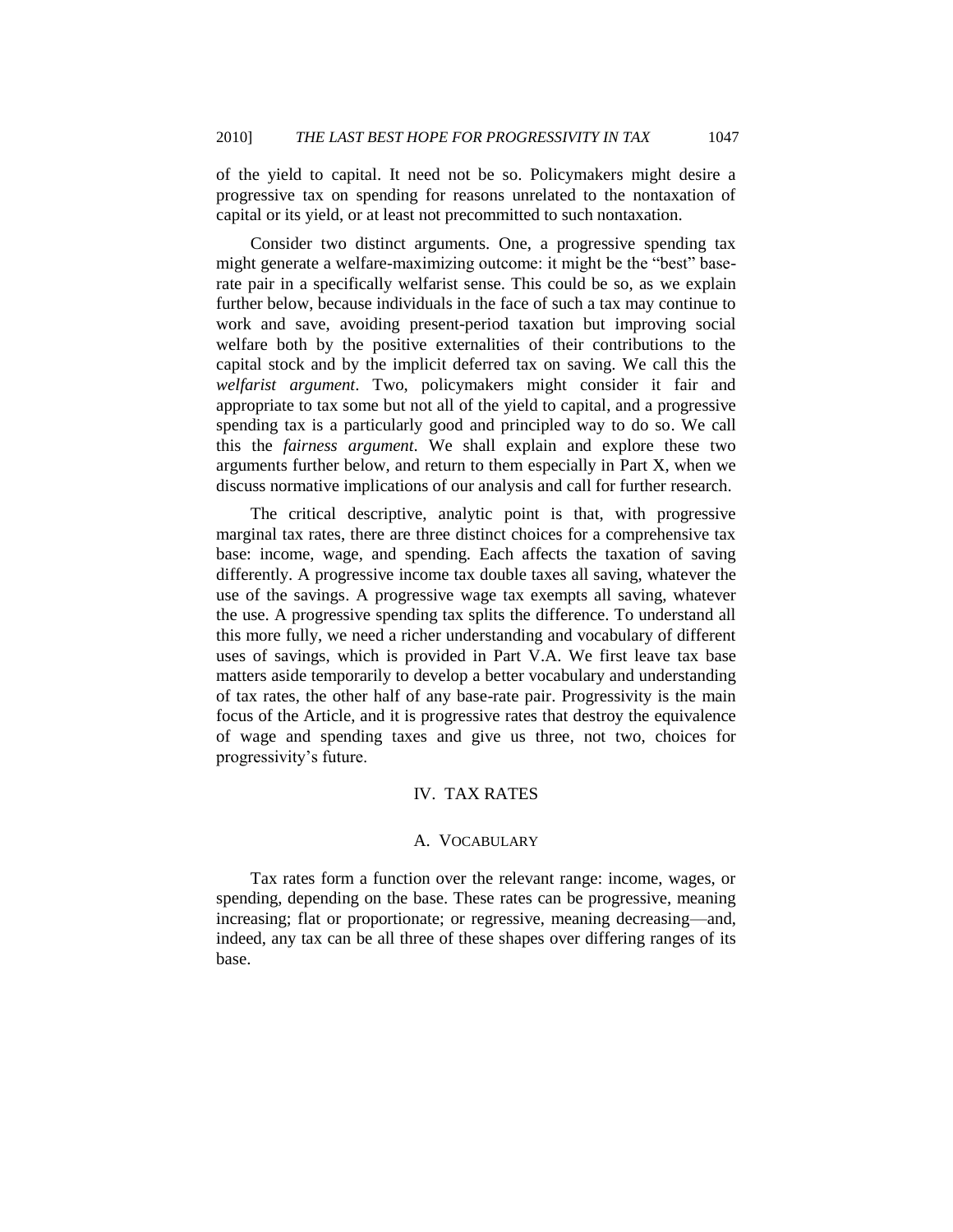There are two different meanings of "tax rates." The income tax in the United States and most developed nations around the world depends on a system of progressive *marginal* rates that work like a step function. Thus, and to simplify, for a family of four there might be a "zero bracket" reaching up to  $$20,000;^{44}$  a 15% bracket extending from  $$20,000$  to \$60,000; and a 30% bracket over that, as presented in table 1:

TABLE 1. Sample Marginal Rate Schedule

| <i>Income</i>       | Marginal Tax Rate (%) |  |  |
|---------------------|-----------------------|--|--|
| $$0 - $20,000$      | $\theta$              |  |  |
| $$20,000 - $60,000$ | 15                    |  |  |
| Over \$60,000       | 30                    |  |  |

This means that the family's "first" \$20,000 is not taxed, and its "next" \$40,000—the income that takes it from \$20,000 to \$60,000—is taxed, on the margin, at 15%. It does not mean that all of the family's income is taxed at 15%. So, for example, a family making \$40,000 would pay \$3000 in taxes under this simplified rate structure: 0% on its first \$20,000, plus 15% of \$40,000 – \$20,000. An interesting aside is that virtually all flat-rate tax plans that have been proposed in the United States are in fact "two-rate" plans, hence featuring progressive marginal rates: the plans typically have an exempt level or zero bracket, followed by a positive tax bracket, of somewhere between 15% and 30%.<sup>45</sup>

*Average* or (equivalently) *effective* tax rates, in contrast, equal the total taxes paid by a taxpayer divided by his or her total income or other base. Using the same simplified example from table 1, a family of four would face an average tax rate of 0% on its first \$20,000 of income. At \$30,000 of income, the family would pay \$1500 in taxes  $(15\% \text{ of } $30,000 - $20,000)$ , for an average tax rate of 5% (\$1500/\$30,000); at \$40,000, the family would pay \$3000 in taxes, as calculated above, for an average tax rate of 7.5% (\$3000/\$40,000).

Under a system of progressive marginal rates, average tax rates, after

<sup>44.</sup> The U.S. income tax is not completely transparent in its zero bracket, which does not appear directly in I.R.C. § 1 (2006), which generally sets out the marginal rate structure. A family's range of nontaxable income depends on whether the family itemizes (as most families do not), the number of personal credits including dependents, and whether the family is subject to the alternative minimum tax. *See id.* §§ 21–26, 55, 161.

<sup>45.</sup> HALL & RABUSHKA, *supra* note [25,](#page-9-2) at 45–46 (proposing a positive tax bracket of 19% after an initial exempt level); MCCAFFERY, *supra* not[e 40,](#page-14-0) at 51–53.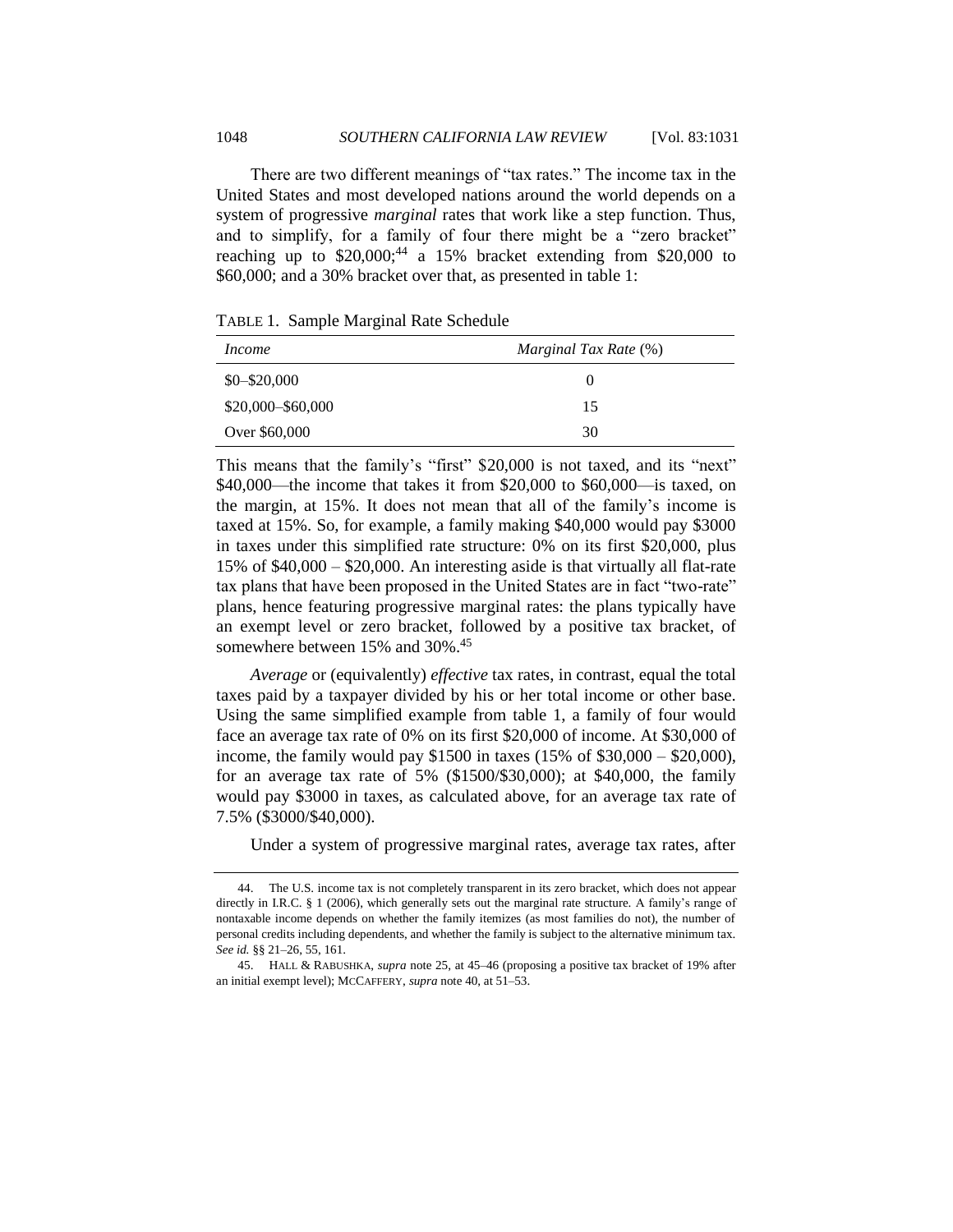the initial zero bracket range, keep increasing, asymptotically approaching the highest marginal rate as the base goes out to infinity. That is, again in the simple example, the taxpayer family will eventually face an average tax rate of practically 30% as its income increases, so that the "benefit" of the initial 0% and 15% rate brackets becomes a trivial part of the whole. As long as the marginal tax rate is higher than the average, the average is increasing—the higher marginal tax rate pulling it up.

## B. ADDING DEMOGRANTS TO THE MIX

<span id="page-18-0"></span>While progressive marginal rates necessarily mean progressive average tax rates, the converse does not hold. Progressive average rates can also be obtained with a system of proportionate or even declining marginal tax rates, as long as the marginal rate exceeds the average. This is an important aspect of optimal tax analysis, explained more fully below. The idea is easiest to understand together with a common feature of optimal tax models: the use of a lump-sum rebate or "demogrant."<sup>46</sup>

Consider adding to the simple illustration in table 1 a demogrant of \$750 per person, or \$3000 total for our family of four. With no other changes, there would now be negative average tax rates: a family earning \$10,000, for example, would pay –\$3000, because it would get the rebate without paying any tax, for an average rate of  $-30\%$ . The family earning \$40,000 would net out at a rate of 0%, and so on. Table 2 summarizes, adding in a \$100,000 household:

<sup>46.</sup> The word "demogrant" combines "demo," or people, and "grant," in this case money. True demogrants must be "lump-sum," that is, calculated without regard to income. Otherwise they easily collapse into combinations of grants and marginal taxes, since grant amounts that decline with income have the same features as income taxes. Put another (equivalent) way, lump-sum payments (or taxes) have no substitution effects. *See* Bankman & Griffith, *supra* not[e 25,](#page-9-2) at 1950.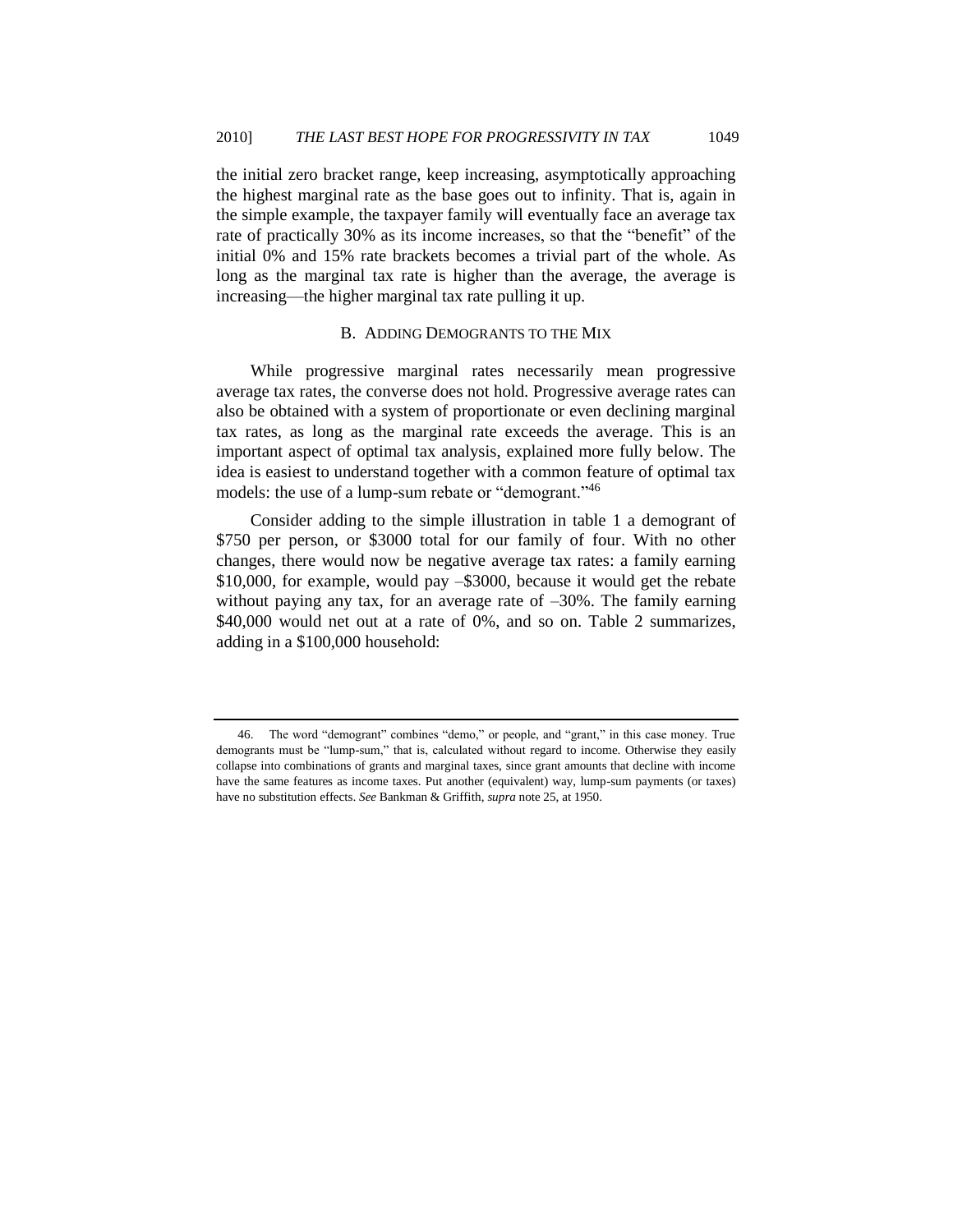| Family<br><i>Income</i> | Tax      | Demogrant | $Tax -$<br>Demogant | Average<br>Tax | Marginal<br>Rate<br><b>Bracket</b> |
|-------------------------|----------|-----------|---------------------|----------------|------------------------------------|
| \$10,000                | \$0      | \$3000    | $-$ \$3000          | $-30\%$        | 0%                                 |
| \$40,000                | \$3000   | \$3000    | \$0                 | 0%             | 15%                                |
| \$100,000               | \$18,000 | \$3000    | \$15,000            | 15%            | 30%                                |

TABLE 2. Average and Marginal Tax Rates with Demogrant

Suppose finally that we changed the rate structure from table 1 to be a flat 20%, but kept the demogrant of table 2 in place. The family at \$10,000 would net out at  $-1000$ , a  $-10\%$  average tax rate; at \$40,000, the family would pay a positive \$5000, for a 12.5% average tax rate; by \$100,000, the family would pay \$17,000, on net, for a 17% average. Table 3 summarizes:

TABLE 3. Average and Marginal Tax Rates with Demogrant and Flat Tax

| Family<br><i>Income</i> | Tax      | Demogrant | $\int Iax -$<br>Demogant | Average<br>Tax | Marginal<br>Rate<br><b>Bracket</b> |
|-------------------------|----------|-----------|--------------------------|----------------|------------------------------------|
| \$10,000                | \$2000   | \$3000    | $-$1000$                 | $-10%$         | 20%                                |
| \$40,000                | \$8000   | \$3000    | \$5000                   | 12.5%          | 20%                                |
| \$100,000               | \$20,000 | \$3000    | \$17,000                 | 17%            | 20%                                |

Under the tax system represented in table 3, there are progressive average tax rates without progressive marginal rates. Indeed, the average rate for each family in table 3 has gone up compared with table 2, although this would not continue to be true for wealthier families. The asymptote for table 3 is 20%, compared with table 2, which was at 30%. The insight that progressive marginal rates are not needed to obtain progressivity in average tax burdens is especially important to optimal tax analysis, where a core finding of almost all models is declining marginal tax rates at the upper ranges of income. 47

## <span id="page-19-1"></span>C. WHAT MATTERS ABOUT RATES?

<span id="page-19-0"></span>Most policy discussions of tax in a welfare economics tradition define

<sup>47.</sup> *See* MATTI TUOMALA, OPTIMAL INCOME TAX AND REDISTRIBUTION 14 (1990). We discuss optimal tax analysis more extensively in Part IV.D.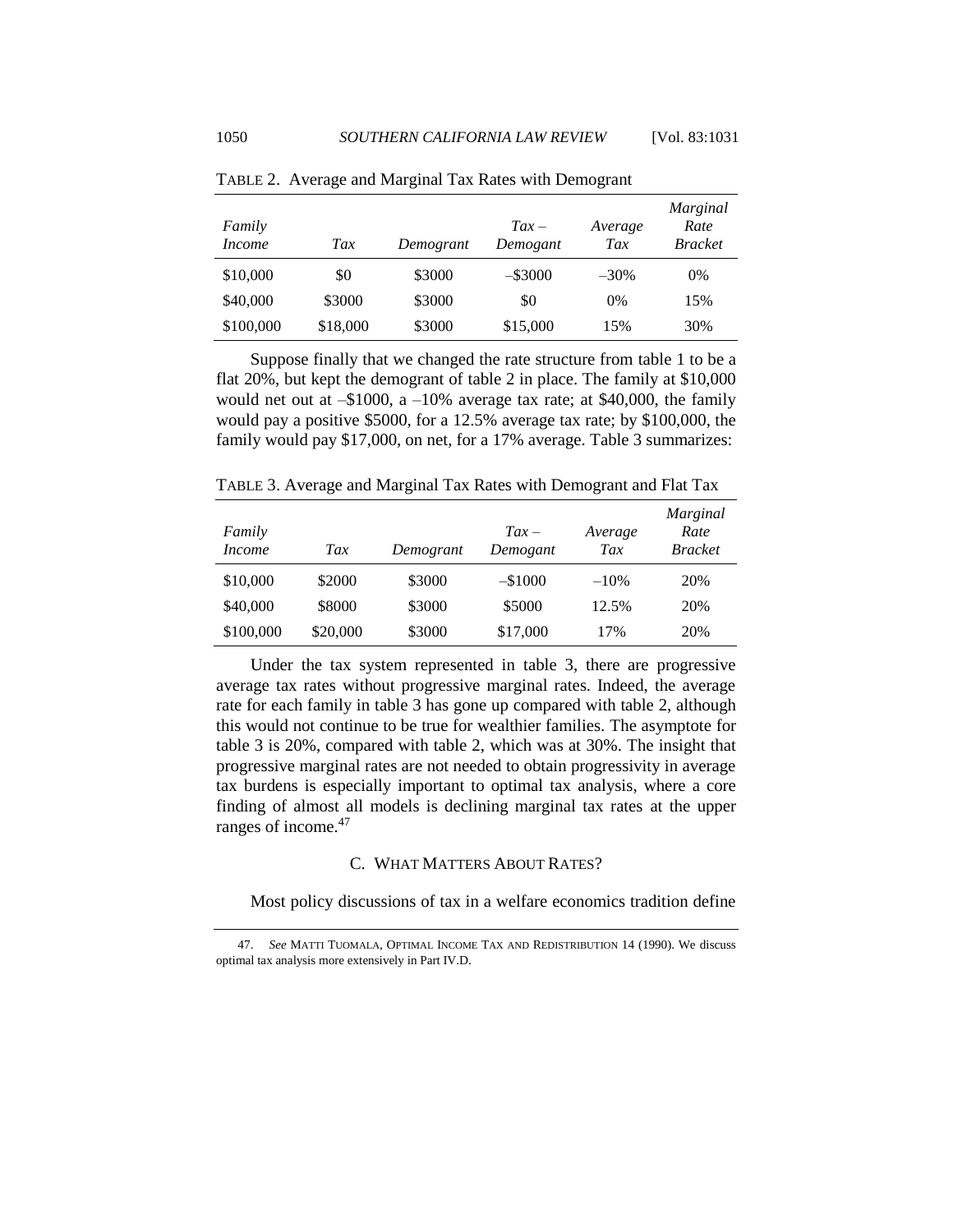<span id="page-20-0"></span>progressivity as referring to average tax rates.<sup>48</sup> This definition follows simply enough if one is looking at a snapshot of distributive outcomes, measuring income (or wages or spending) pre- and posttax. In the fullest and most complete statement of optimal tax analysis, as Louis Kaplow has forcefully pointed out, all government tax and transfer programs would be considered together and aggregated, just as demogrants and marginal tax rates are in the classic Mirrlees formulation, and as we did in tables 2 and 3<sup>.49</sup> In more philosophical terms, average rates point to end-state distributive justice: the resources people have after all government programs are considered.

<span id="page-20-1"></span>In the standard welfarist conception, marginal tax rates matter only for their incentive effects at the individual level, that is, for their effects on efficiency. In a very crude nutshell, the project for optimal tax, at least assuming a redistributive social welfare function, is to generate progressive average tax (net tax and transfer) rates while minimizing the marginal disincentives to work, especially among the most able. This division of labor between the two types of rates ultimately leads to different patterns. Marginal rates decline over high ranges, often ending in zero on the highest able worker (and sometimes even going negative at the top). Average rates tend to increase, however, with demogrants doing the work of ensuring the redistributive result.<sup>50</sup>

Further investigation, however, suggests that marginal rates can matter—both to conceptions of fairness and to efficiency—independent of their contribution to average tax rates, once we consider changing the tax *base* along with the rate structure. The basic insight is simple: because optimal income tax has developed considering an income or wage tax, marginal rates have affected only the decisions to work or save. The disincentives generated by high rates lead to a socially inefficient substitution of present consumption for saving and leisure for labor. If the base is allowed to vary—to include exclusions for charitable contributions,

<sup>48.</sup> LOUIS KAPLOW, THE THEORY OF TAXATION AND PUBLIC ECONOMICS 17 n.7 (2008); LIAM MURPHY & THOMAS NAGEL, THE MYTH OF OWNERSHIP: TAXES AND JUSTICE 17 n.\* (2002); SLEMROD & BAKIJA, *supra* note [6,](#page-4-0) at 43; Bankman & Griffith, *supra* note [25,](#page-9-2) at 1907–08. *But cf.* Lawrence Zelenak & Kemper Moreland, *Can the Graduated Income Tax Survive Optimal Tax Analysis?*, 53 TAX L. REV. 51, 56 (1999) (distinguishing between "average rate progresivity" and "marginal rate progresivity").

<sup>49.</sup> *See* Louis Kaplow, *Public Goods and the Distribution of Income*, 50 EUR. ECON. REV. 1627 (2006) (requiring that all of the benefits and burdens of all government policies are netted out to get an accurate sense of distributional effects).

<sup>50.</sup> For average rates to increase constantly, they must always be below the marginal rate, which is not true with a zero (or negative) rate at the highest end.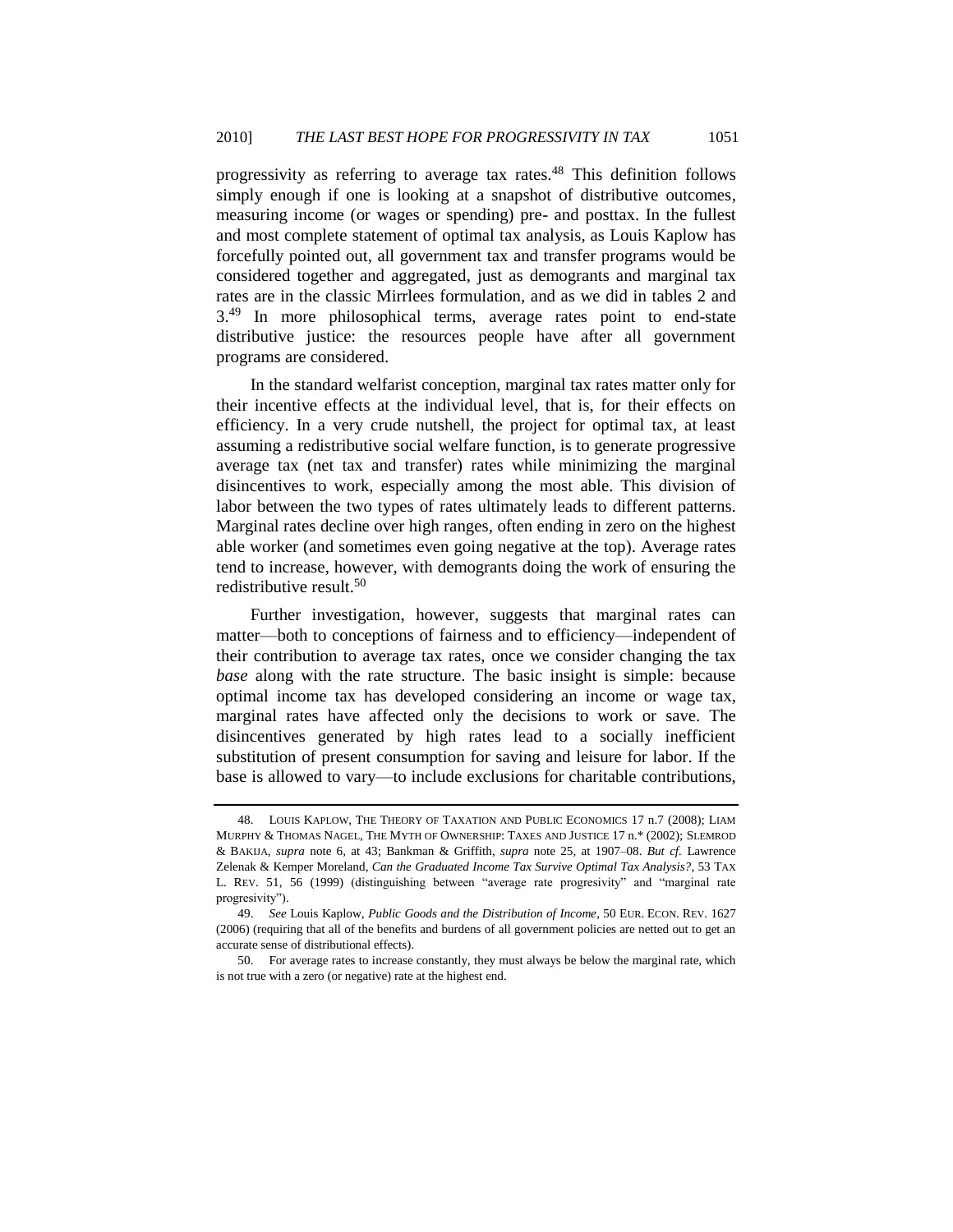for example, as suggested by Peter Diamond,<sup>51</sup> or for saving, as is our principal theme here—high marginal tax rates can push people to give to charity or to save, as well as or in lieu of engaging in leisure. These activities—saving and philanthropy—have very different equity and efficiency characteristics than do consumption or leisure. Both philanthropy and saving can be seen as public goods, which benefit all. In such cases, marginal rates, independent of their influence on average rates, can shape matters of concern to both efficiency and fairness advocates.

This is a different argument than one pressed by others, such as Lawrence Zelenak and Kemper Moreland in the legal literature.<sup>52</sup> Zelenak and Moreland argue that marginal tax rates are relevant because they are related to average tax rates, and, in fact, are necessary to achieve any form of progressivity in tax once demogrants are ruled out.<sup>53</sup> These are analytically correct claims: without some kind of demogrant, progressive marginal rates are for all practical purposes needed for progressive average rates.<sup>54</sup> But this is still an argument about average tax rates, given a political constraint—no demogrants. We agree that America is unlikely to engraft a significant new demogrant onto the existing government spending platform, as we discuss below.<sup>55</sup> But our argument for the relevance of marginal tax rates extends beyond their impact on average tax rates.

<span id="page-21-0"></span>

<sup>51.</sup> Peter Diamond, *Optimal Tax Treatment of Private Contributions for Public Goods with and Without Warm Glow Preferences*, 90 J. PUB. ECON. 897, 901–03 (2006).

<sup>52.</sup> Zelenak & Moreland, *supra* note [48.](#page-20-0) Zelenak and Moreland do a nice job of setting out the centrality of average tax rates in other analyses, particularly Bankman and Griffith's. *See id.* at 55–58 (discussing Bankman & Griffith, *supra* note [25\)](#page-9-2). They then list as the first reason why marginal rates might still matter: the political infeasibility of demogrants. *Id.* at 60–61. We discuss this argument below, in the context of Liam Murphy and Thomas Nagel's similar argument. *See infra* note [155](#page-55-0) and accompanying text. Zelenak and Moreland's other reasons why progressive marginal rates might matter are that envy might figure into the social welfare function; taxation might serve as insurance against wage uncertainty; high-income taxpayers might be more inelastic than generally assumed (a qualification also noted by Mirrlees in 1971, *see* Mirrlees, *supra* not[e 17,](#page-6-0) at 207–08); the distribution of abilities in society might differ from the usual assumptions (there is a "thick" upper tail); or there might be "winner take all" markets. *See Zelenak & Moreland, supra* note [48,](#page-20-0) at 57. These qualifications typically fit the standard models and are indeed often made in the literature; they also all come in the context of an income or wage tax. Our argument, in contrast, is that society might have reasonable concerns over the patterns of behavior of its richest citizens, especially a pattern of unchecked, high-end consumption. We develop these arguments next.

<sup>53.</sup> *See* Zelenak & Moreland, *supra* not[e 48,](#page-20-0) at 56–57.

<sup>54.</sup> Technically, average rates will constantly—monotonically—increase as long as marginal rates are above average rates; this could be obtained even with some intervals of declining marginal rates. In table 2, for example, imagine that the top marginal rate fell from 30 to 25 percent before the average tax rate had obtained 25 percent; we would have at least episodically declining marginal rates while steadily increasing average ones.

<sup>55.</sup> *See infra* Part IX.B.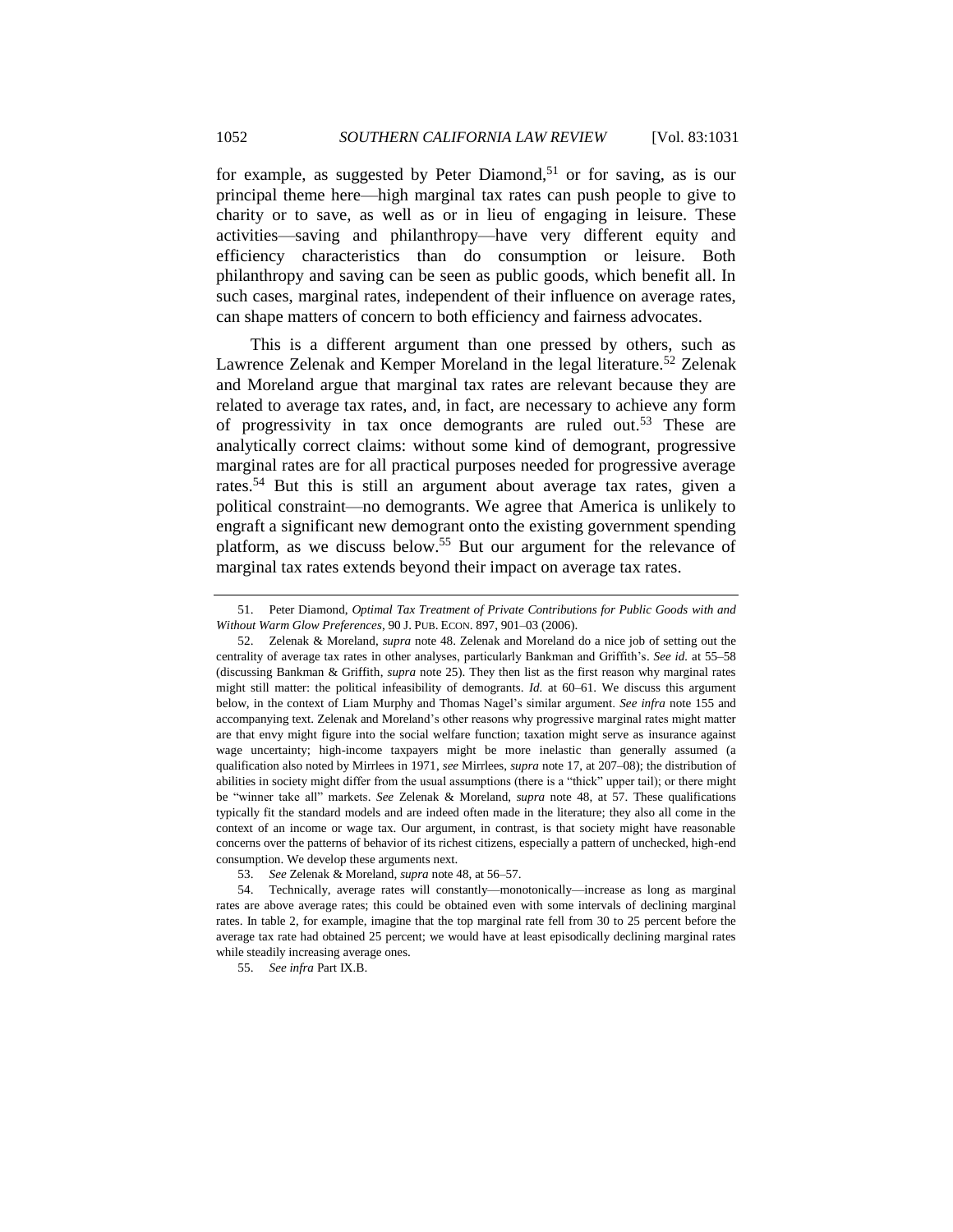<span id="page-22-3"></span>In brief, marginal incentives matter. Obtaining average rate progression by maintaining steep marginal rate progression under an income or wage tax means sacrificing efficiency—welfare or wealth—to obtain equity. This is what politicians, commentators, and ordinary citizens have noticed ever since Ronald Reagan's presidency—and it is what haunts President Obama today.<sup>56</sup> Minimizing the tradeoff between efficiency and equity is why optimal income tax models accept declining marginal tax rates on the upper income. These declining rates can be justified on the Paretian principle that it is better for the most able to work than not to work.<sup>57</sup> But then these declining marginal rates under a wage or income  $\text{tax—reaching zero in many models for the most able<sup>58</sup>—mean that society}$ must sit by and watch as its most highly compensated citizens, at the margin, get richer while paying little or no additional taxes, and are free to spend what they earn. This pattern is what bothers Zelenak and Moreland, along with many, if not most, ordinary citizens.<sup>59</sup> The philosophers Liam Murphy and Thomas Nagel in their work on tax policy make a similar point, which we comment on below.<sup>60</sup> Resolving the dispute by insisting on progressive marginal rates under an income tax, however, means choosing equity over efficiency. Changing the tax base changes the tradeoff.

## <span id="page-22-2"></span>D. A SHORT EXPLORATION OF OPTIMAL TAX THEORY

<span id="page-22-0"></span>We have already introduced the idea of optimal tax, the dominant contemporary analytic framework for considering tax rates. It is time to explain the idea more fully.

#### <span id="page-22-1"></span>1. The Basics

Beginning with a seminal paper in 1971, Mirrlees famously led the development of optimal income tax theory, building on the much earlier

<sup>56.</sup> *See* Leonhardt, *supra* not[e 11.](#page-5-0)

<sup>57.</sup> The Paretian principle, named after the political economist Vilfredo Pareto, stands for the idea that society should adopt any change that improves at least one person's welfare while harming no one's. *See* LOUIS KAPLOW & STEVEN SHAVELL, FAIRNESS VERSUS WELFARE 54 n.75 (2002).

<sup>58.</sup> Indeed, Nobel laureate Joseph Stiglitz even has an optimal tax model wherein marginal tax rates on the most able are negative. *See* Joseph E. Stiglitz, *Self-Selection and Pareto Efficient Taxation*, 17 J. PUB. ECON. 213, 215 (1982).

<sup>59.</sup> *See* Zelenak & Moreland, *supra* note [48,](#page-20-0) at 54–56. For example, Warren Buffett famously noted that his own average tax rate was considerably lower than those of his employees, including his secretary, and conjectured that the same was true of every other wealthy investor. *See* David Ellis, *Buffett Talks Tax Reform with Sen. Clinton*, CNNMONEY.COM, June 27, 2007, http://money.cnn.com/2007/06/26/news/newsmakers/clinton\_buffett/index.htm.

<sup>60.</sup> *See infra* note [164](#page-57-0) and accompanying text.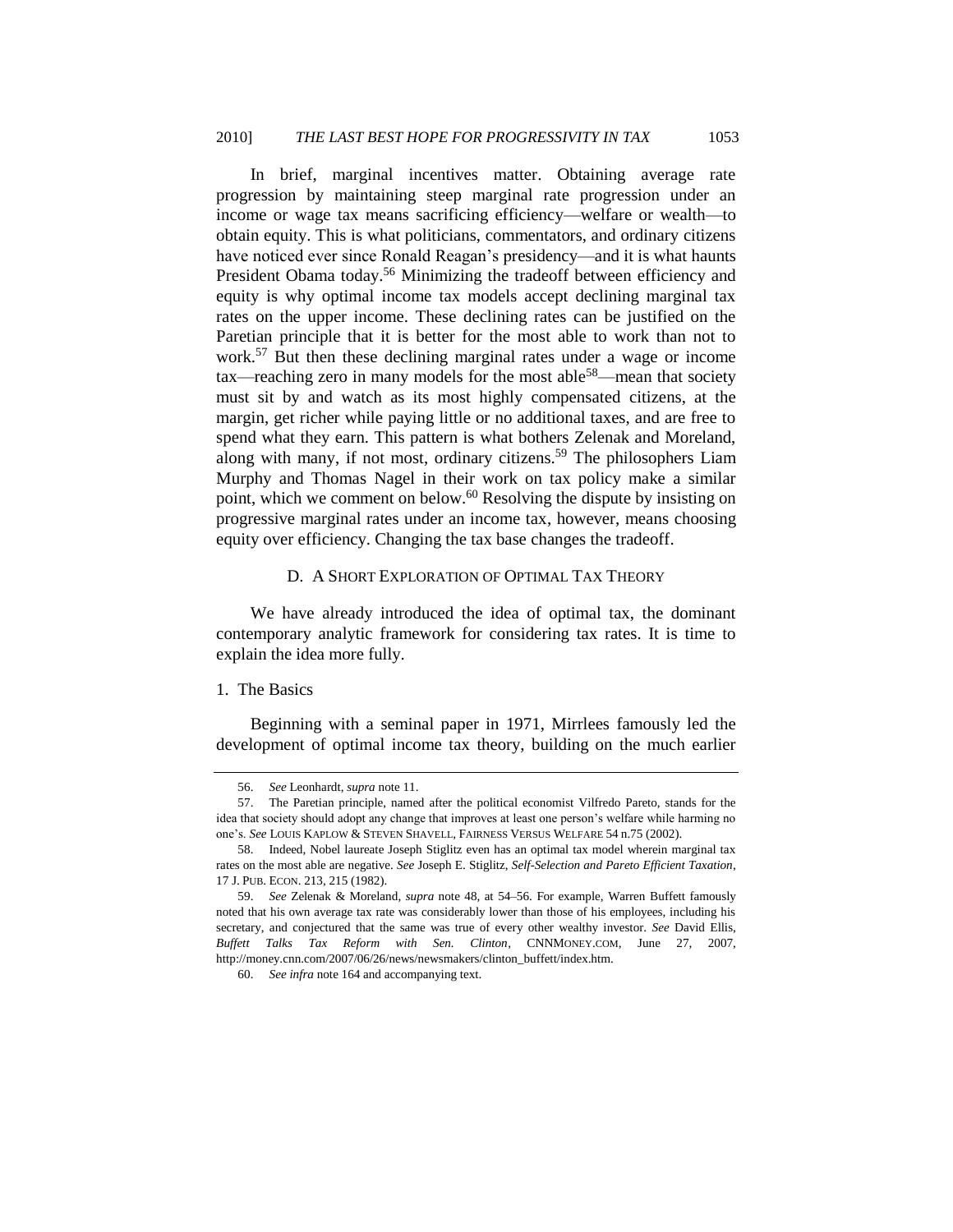optimal commodity tax work of Frank Ramsey. <sup>61</sup> Ramsey had demonstrated that an optimally efficient government should set differential commodity tax rates based on the demand for different goods, generally leading to the "inverse elasticity rule" whereby inelastically demanded goods should be most highly taxed. $62$  Mirrlees situated the optimal income tax problem in a welfare and information economics setting, analyzing the properties of income taxes designed to redistribute income in the most efficient possible manner, given the information limits facing governments.<sup>63</sup>

<span id="page-23-1"></span>Importantly, because there is only a single period in Mirrlees's model, there is no saving.<sup>64</sup> All income comes from wages and is spent in the single period. This is a wage tax. Taxes generate revenue for the government in the model that is simply turned back over to the people via demogrants. Given a social welfare function with declining marginal utility of money income, a Mirrlees-style model can lead to a large amount of redistribution. In a certain limiting case, where taxes have no distorting effects, the government would tax all wages and return demogrants to all to equalize after-tax wealth. But of course taxes do distort, and therein lies the rub.

The specific problem facing the government in a Mirrlees model is an informational one: individuals know their abilities—which, in the model, represent their abilities to cash their native talents out into wages—but the government cannot observe this information. In the face of high marginal tax rates, taxpayers, as the agents to the government's principal, might "shirk," substituting leisure for labor, earning less, and thereby appearing to be, in the government's eyes, of lesser ability than they in fact are. This formulation is analogous to the perhaps more familiar language of "substitution effects." Tax rates distort the allocation of resources, which ought, in standard welfare economics theory, to be set efficiently by the pretax price system. Looking at wages, or the payment for labor, taxes on them cause after-tax wages to fall, and so people find work less attractive. This tax-induced distortion causes taxpayers to substitute untaxed leisure

<span id="page-23-0"></span>

<sup>61.</sup> Mirrlees, *supra* note [17.](#page-6-0) For further commentary on optimal tax analysis, see 3 Alan J. Auerbach & James R. Hines, Jr., *Taxation and Economic Efficiency*, *in* HANDBOOK OF PUBLIC ECONOMICS 1347, 1361 (Alan J. Auerbach & Martin Feldstein eds., 2002); Bankman & Griffith, *supra*  note [25,](#page-9-2) at 1946–65; and Peter A. Diamond & James A. Mirrlees, *Optimal Taxation and Public Production II: Tax Rules*, 61 AM. ECON. REV. 261 (1971).

<sup>62.</sup> *See* Frank P. Ramsey, *A Contribution to the Theory of Taxation*, 37 ECON. J. 47, 56–57 (1927).

<sup>63.</sup> *See* Mirrlees, *supra* not[e 17,](#page-6-0) at 175–76.

<sup>64.</sup> *See id.* at 175 ("The economy discussed below is timeless.").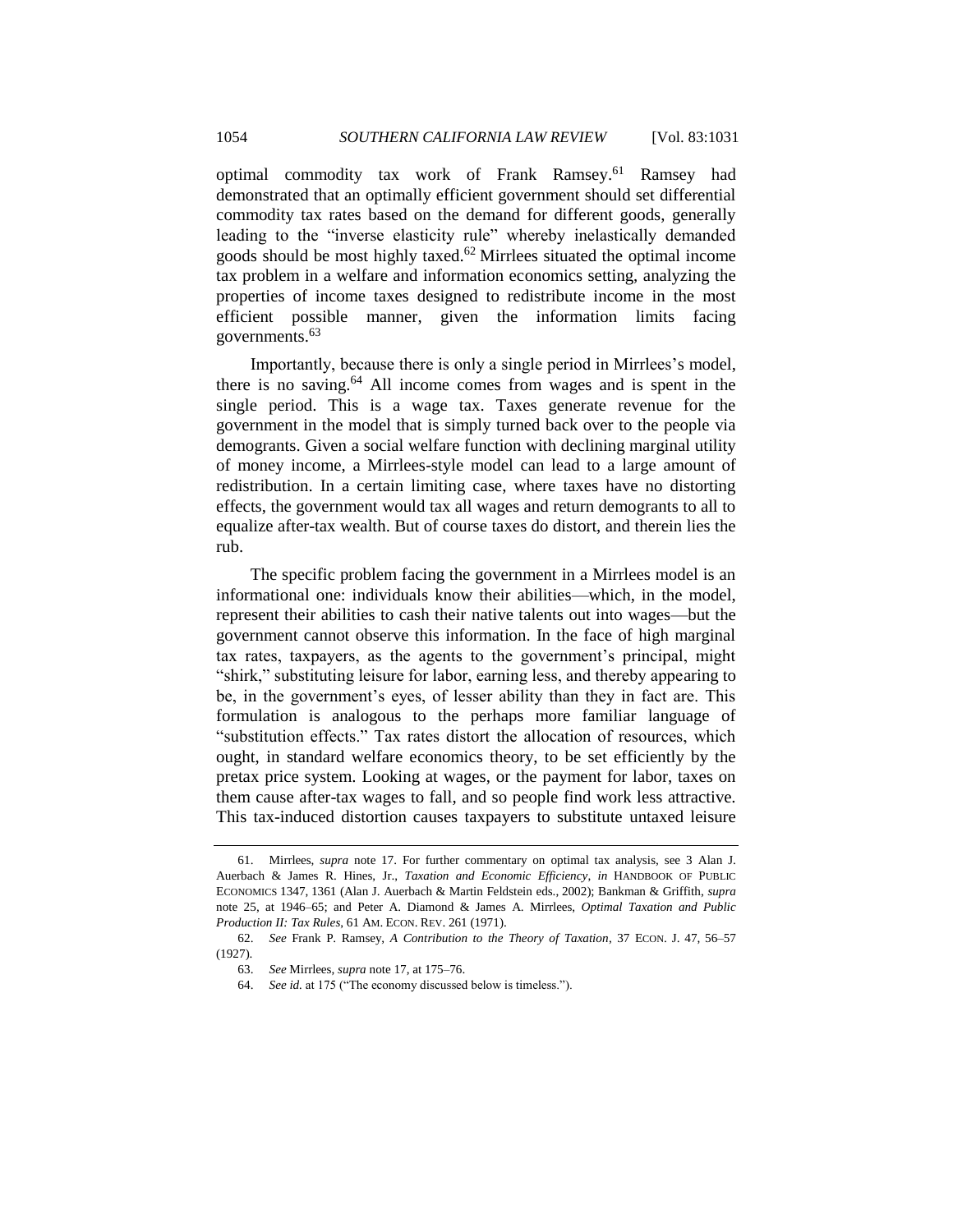for taxed labor, all else equal.

<span id="page-24-0"></span>The major implications of the Mirrlees model and its considerable progeny<sup>65</sup> are that, given a redistributive social welfare function with certain restrictions on technology, skills, and individual utility functions, the marginal tax rate on labor earnings should (1) attain its peak in the middle of the income range and decline at the upper ranges of income for workers with high wage-earning ability, and (2) reach zero on the last dollar earned by the highest ability wage-earner (though Mirrlees himself did not have this top rate of zero).<sup>66</sup> While there is great disagreement about the precise contours, there is little argument that marginal tax rates should decline over the upper income (or ability) range. Matti Tuomala, a prominent proponent of the optimal tax tradition, has put it simply that ―[o]ne of the main conclusions to be drawn from the Mirrleesian optimal non-linear income tax model is that it is difficult (if at all possible) to find a convincing argument for a progressive marginal rate structure throughout."<sup>67</sup>

Mirrlees included simulations in his seminal 1971 paper that featured peak (that is, highest tax rates, typically on the lower-middle income class) and highest-end (that is, tax rates for the most able or highest income) marginal tax rates of 26 and 16; 21 and 15; 28 and 19; 34 and 20; 39 and 21; and 60 and 49. $^{68}$  These peak/highest-end rate pairs show not only the considerable range of possible outcomes under an optimal tax analysis (depending on the social welfare and individual utility functions used), but also the general pattern of peaking then falling. Later analysis pushed the case out to finding a zero rate—in the case of one model advanced by Nobel laureate Joseph Stiglitz, a negative rate—for the highest earner / most able citizen.<sup>69</sup> In all optimal tax models, progressivity in average tax rates is achieved by means of demogrants, combined with the pattern of often increasing (over low to middle income ranges), but intermittently decreasing (especially over upper income ranges), marginal rates.

The intuitions behind the complex mathematics of optimal income tax models are simple enough to state. The pattern of tax rates once again

<sup>65.</sup> For a review of major contributions to the Mirrlees tradition, see Auerbach & Hines, *supra* note [61.](#page-23-0)

<sup>66.</sup> The zero top marginal rate was first identified by Efraim Sadka, *On Income Distribution, Incentive Effects and Optimal Income Taxation*, 43 REV. ECON. STUD. 261, 266 (1976); and J. K. Seade, *On the Shape of Optimal Tax Schedules*, 7 J. PUB. ECON. 203, 205–06 (1977).

<sup>67.</sup> TUOMALA, *supra* not[e 47,](#page-19-1) at 14.

<sup>68.</sup> Mirrlees, *supra* not[e 17,](#page-6-0) at 202–04 tbls.II, IV, VI, VIII, X & XII.

<sup>69.</sup> Seade, *supra* not[e 66,](#page-24-0) at 205–06 (finding a zero rate); Stiglitz, *supra* not[e 58,](#page-22-2) at 215.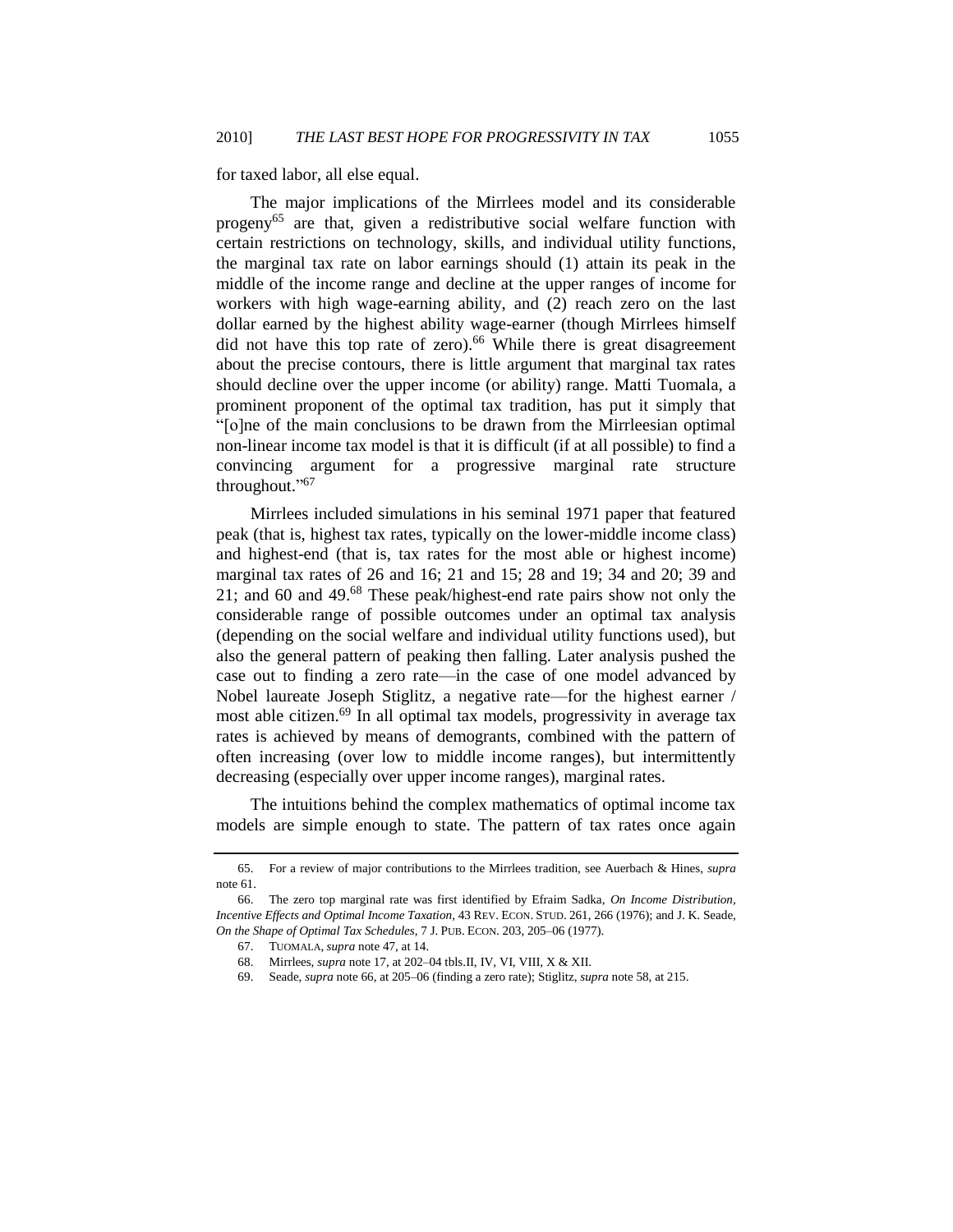reflects the tradeoff between the distorting effects of taxes on labor supply decisions on the one hand, and the benefits of producing and then redistributing income via the tax system on the other. While higher marginal tax rates at low income levels have the undesirable feature of discouraging work effort by low-ability taxpayers—one aspect of many of the models is that some citizens will rationally chose not to work<sup>70</sup>—such rates also offer the prospect of raising significant tax revenue from all taxpayers, including the high-income or high-ability taxpayers, for whom the higher rates are inframarginal. That is, the high tax rates on low levels of income occur well "before" the high-income or high-ability taxpayers make their marginal decisions about additional work effort. If a welleducated lawyer can earn \$250,000 a year, for example, her marginal work decisions—should she work those extra hours toward the end of the year to get a larger bonus, say—are unlikely to be affected by a high marginal rate on her first \$50,000 of income. Higher rates on the lower and middle income brackets raise money from all or most taxpayers, which the government can then redistribute to all citizens, including the poor, via demogrants.

High marginal tax rates at upper incomes and abilities, in contrast, while they also distort the labor supply of high-income or high-ability taxpayers, raise only modest amounts of revenue because they apply only to a small fraction of the labor force. Unless the labor supply of the rich is unusually unresponsive to taxes, that is, inelastic—and the opposite is likely to be the case—tax rates applying to upperincome levels attempt to tax what is a very elastic and a very small base. Hence optimal income taxation entails declining marginal tax rates over the upper ranges of the income distribution. Suppose that our well-paid lawyer faces a 90 percent rate on any earnings over her \$250,000 pay. Would she work those extra hours, giving up time with family and friends in order to keep 10 cents on the dollar? In the limiting case, it is better—for all, under the standard Paretian condition—for a worker to work than not to work simply for tax reasons, hence the zero tax rate on the last dollar earned by the otherwise fully-deterred highest potential wage earner. Another way to express the same concept is that there is nothing for society to gain by imposing a positive marginal tax rate on the most able worker, thereby distorting his or her labor supply, since such taxes yield no greater revenue than less distorting alternatives. It is always better to eliminate the taxation of the

<sup>70.</sup> *See* KAPLOW, *supra* note [48,](#page-20-0) at 69 n.24; Kaplow, *supra* note [49,](#page-20-1) at 1629–30; Mirrlees, *supra* note [17,](#page-6-0) at 207; Emmanuel Saez, *Optimal Income Transfer Programs: Intensive Versus Extensive Labor Supply Responses*, 117 Q.J. ECON. 1039, 1051–52 (2002).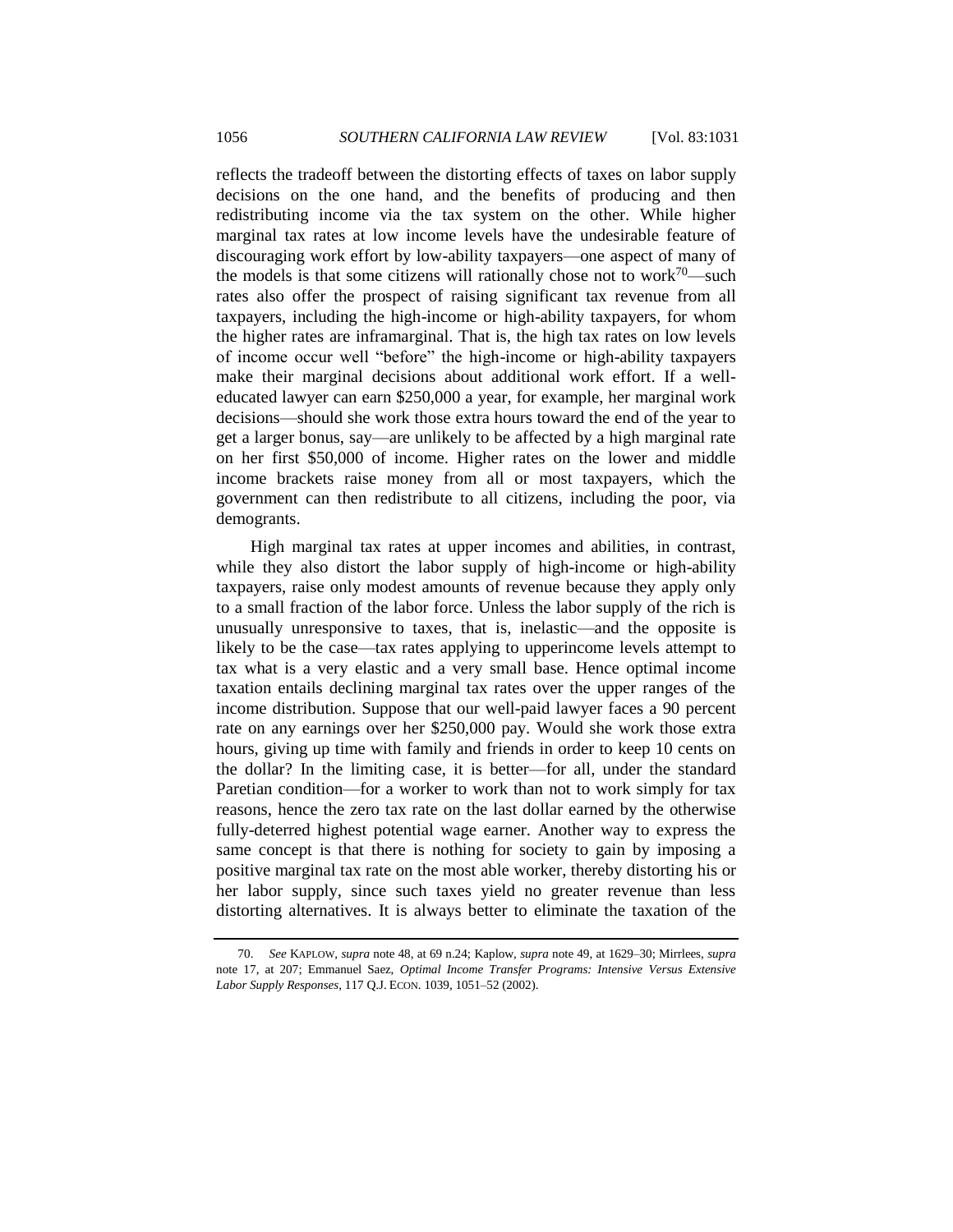last dollar earned by the most affluent taxpayer, paying for this reduction by increasing the taxation of income just below that level, since doing so creates fewer labor market distortions.

## <span id="page-26-0"></span>2. Qualifications, Questions, and Caveats

That is the basic framework for optimal income tax analysis, which has been highly influential in the academy and beyond. There are several important qualifications.

<span id="page-26-2"></span>One, optimal tax models are extremely sensitive to changes in key assumptions and parameters, as the simulations from Mirrlees's initial article itself suggest. The most important variable in a public policy setting is labor supply elasticity. This is typically found to be low for men,  $71$  at least, suggesting that tax rates can be higher than some models would otherwise suggest.<sup>72</sup> In the face of this empirical observation, the literature has generally shifted from the elasticity of labor income per se to the elasticity of taxable income.<sup>73</sup> Here, scholars have typically found more dramatic effects, suggesting that while people may continue to work in the

<span id="page-26-1"></span><sup>71.</sup> This fact raises puzzling questions about why we do not have better mechanisms to lower the taxable burden on women, especially married women, who typically register higher labor supply elasticities, but we leave that puzzle for another day. *See* EDWARD J. MCCAFFERY, TAXING WOMEN 267–69 (1997).

<sup>72.</sup> *See, e.g.*, 4 Alan B. Krueger & Bruce D. Meyer, *Labor Supply Effects of Social Insurance*, *in* HANDBOOK OF PUBLIC ECONOMICS, *supra* not[e 61,](#page-23-0) at 2327, 2384–85 (estimating that "the labor supply elasticities typically found for men in studies of the effects of wages or taxes on hours of work . . . are centered close to zero"). One interesting quirk of the literature is that most of the studies of labor supply elasticities look at "uncompensated" elasticities: that is, how labor supply responds to a change in the after-tax wage. In standard welfare economics, however, economists look to compensated elasticities. The difference arises because any tax has two effects. One, the substitution effect, alluded to above in the text, arises because the tax affects the price, and thus leads to a substitution away from higher priced goods or activities. But taxes also take money away from taxpayers, leading to the second effect, the income effect. Because individuals need income, they might work more in the face of a tax on wages. A ―compensated‖ elasticity corrects for the income effect, to look at the distortion caused by the substitution effect alone. An uncompensated elasticity, in contrast, looks at the real behavior, the amalgam of income and substitution effects. This can often be low, because the two effects roughly cancel each other out, although there can be a high utility loss from the tax. Interestingly, although a strong case can be made that economists should look to compensated elasticities, the government, as an institution concerned with real revenues, would typically look to uncompensated elasticities. Hence uncompensated elasticity may, in fact, be the more relevant variable for "everyday optimal tax" theory.

<sup>73.</sup> Raj Chetty, *Is the Taxable Income Elasticity Sufficient to Calculate Deadweight Loss? The Implications of Evasion and Avoidance*, 1 AM. ECON. J.: ECON. POL'Y 31, 31 (2009); Martin Feldstein, *Tax Avoidance and the Deadweight Loss of the Income Tax*, 81 REV. ECON. & STAT. 674, 679 (1999) [hereinafter Feldstein, *Tax Avoidance*]; Martin Feldstein, *The Effect of Marginal Tax Rates on Taxable Income: A Panel Study of the 1986 Tax Reform Act*, 103 J. POL. ECON. 551, 551–52 (1995) [hereinafter Feldstein, *The Effect of Marginal Tax Rates*].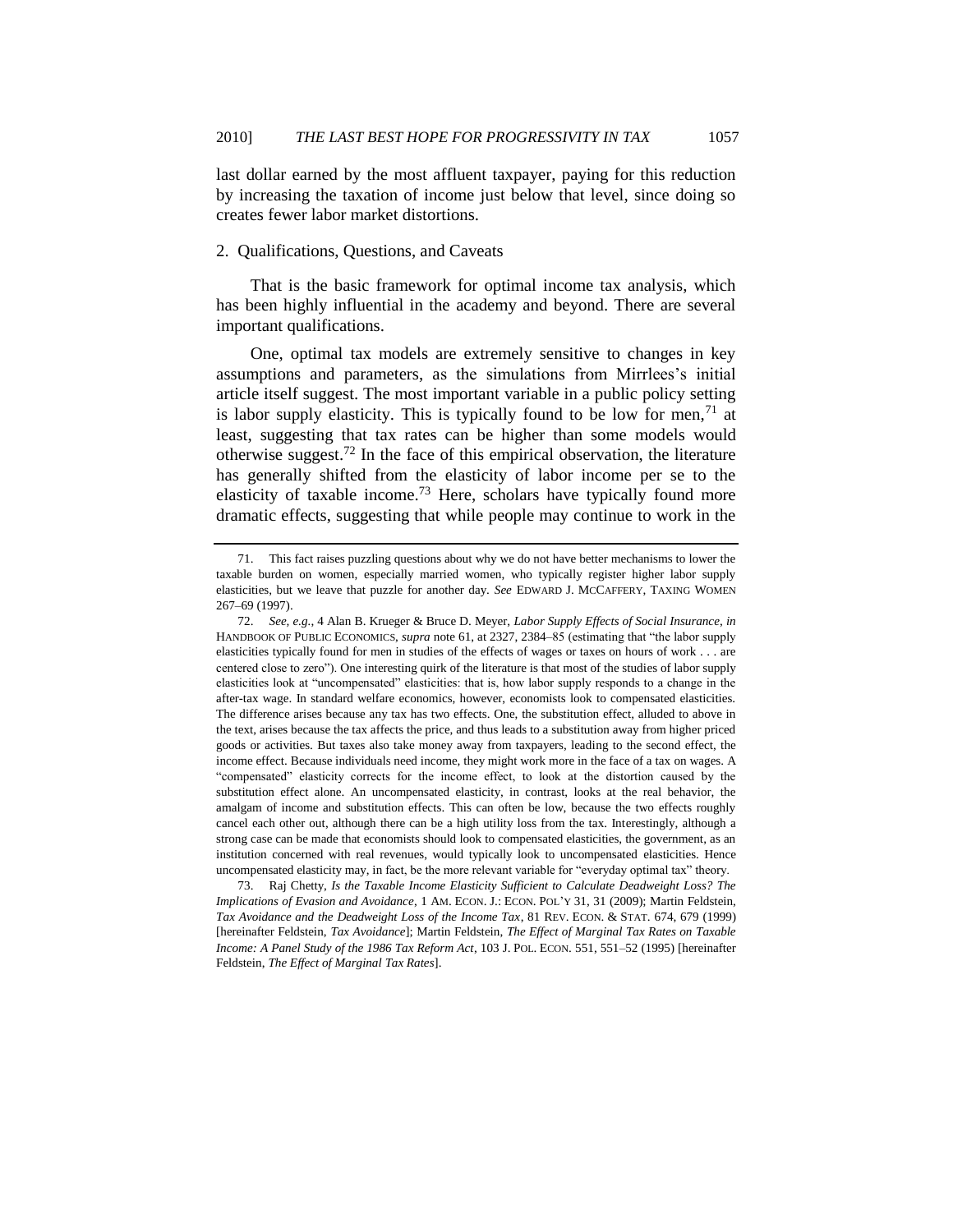<span id="page-27-0"></span>face of high tax rates, they devote more time and effort to shielding their income from tax.<sup>74</sup> This can, of course, be a "bad" thing, if the shifts are to illegal noncompliance or to socially distorting decisions, such as the substitution of untaxed capital income for taxable ordinary wages.<sup>75</sup> But the shift can also be a "good" thing if the reason for the diminished labor effect of high marginal tax rates is that taxpayers are responding to socially beneficial incentives in the tax law—such as by making charitable contributions, as suggested by Diamond,<sup>76</sup> or via a generalized saving incentive, as developed in the central insight of this Article.

Two, and more particularly, there is considerable disagreement about how general the Mirrlees results are and what the precise details should be—where, exactly, the marginal rate should begin to decline and where (if at all) it should reach zero. For example, in a 1998 article, Diamond reports that the top marginal rate does not reach zero in his model with a bounded distribution of individual types.<sup>77</sup> Later scholars have argued that Diamond's result follows from the very particular form of the utility function that Diamond (and some subsequent authors) adopted for modeling convenience.<sup>78</sup> In a 1982 article, Stiglitz showed that the top income tax rate can be *negative* in a setting in which labor of different types is not perfectly substitutable.<sup>79</sup> There are yet other generalizations of the basic Mirrlees result, in a flourishing optimum income tax literature.<sup>80</sup>

Three, the optimal tax analysis in its classic incarnation depends crucially on demogrants. Without demogrants, average tax rates cannot increase over significant ranges with declining marginal tax rates. The difficulty is that demogrants are unlikely to happen on any scale—and certainly not on the scale countenanced by the optimal tax models—any time soon, or perhaps ever.<sup>81</sup> We nonetheless draw significantly different analytic conclusions from this apparent fact than have others, as we discuss below.

<sup>74.</sup> *See, e.g.*, Chetty, *supra* not[e 73,](#page-26-1) at 45–46; Feldstein, *Tax Avoidance*, *supra* not[e 73,](#page-26-1) at 674.

<sup>75.</sup> *See* Chetty, *supra* note [73,](#page-26-1) at 45–46; Wojciech Kopczuk, *Tax Bases, Tax Rates and the Elasticity of Reported Income*, 89 J. PUB. ECON. 2093, 2095 (2005); Joel Slemrod, *Optimal Taxation and Optimal Tax Systems*, 4 J. ECON. PERSP. 157, 171–74 (1990).

<sup>76.</sup> *See* Diamond, *supra* note [51,](#page-21-0) at 901–03.

<sup>77.</sup> Peter A. Diamond, *Optimal Income Taxation: An Example with a U-Shaped Pattern of Optimal Marginal Tax Rates*, 88 AM. ECON. REV. 83, 93 (1998).

<sup>78.</sup> *See, e.g.*, Momi Dahan & Michel Strawczynski, *Optimal Income Taxation: An Example with a U-Shaped Pattern of Optimal Marginal Tax Rates: Comment*, 90 AM. ECON. REV. 681, 681 (2000).

<sup>79.</sup> Stiglitz, *supra* not[e 58,](#page-22-2) at 215.

<sup>80.</sup> For surveys of these works, see KAPLOW, *supra* note [48,](#page-20-0) 53–79; Auerbach & Hines, *supra* note [61.](#page-23-0)

<sup>81.</sup> *See infra* Part IX.B.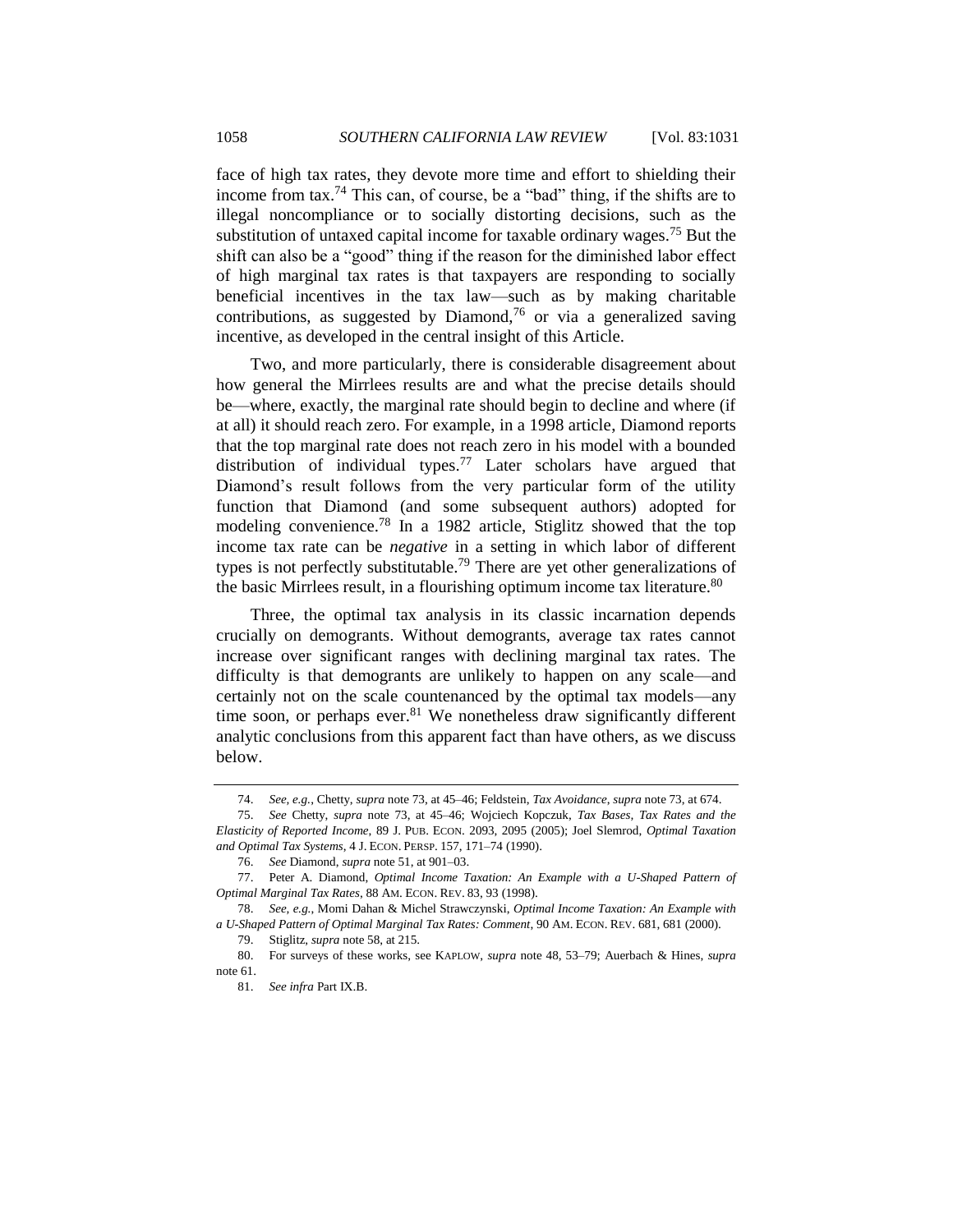<span id="page-28-1"></span>Four, it is worth noting that there is certain angst even within the optimal tax literature that important variables might be missing. Mirrlees himself, at the conclusion of his 1971 article, reflected that he would "hesitate to apply the conclusions regarding individuals of high skill," because he surmised that, "apart from the possibilities of migration," the highly able find that "their work is, up to a point, quite attractive," and are thus inelastic.<sup>82</sup> This is surmise on Mirrlees's part, explicitly wishful thinking. Mirrlees felt compelled to qualify his speculation with the phrases "up to a point" and the "possibilities of migration." Mirrlees was clearly not thinking at the level of detail of substituting nontaxable for taxable income, where a high elasticity is plausible (that is, taxpayers are likely to respond highly to incentives to shelter income from taxes when tax rates are high). Mirrlees concluded that "[t]he income-tax is a much less effective tool for reducing inequalities than has often been thought," and ended his article sounding a plaintive plea for the "great desirability of finding some effective method of offsetting the unmerited favours that some of us receive from our genes and family advantages.<sup>83</sup>

Finally, it bears stressing that the optimal income tax has been developed in the context of an income tax base, which is, indeed, a wage base in Mirrlees's precise formulation, because there is no time and hence no saving. The central point of this Article is that the project of choosing optimal tax rates must be connected to the project of choosing a tax base.

## <span id="page-28-2"></span>V. BASE-RATE PAIRS: A NEW LOOK

<span id="page-28-0"></span>We now combine the discussion of bases and rates to consider baserate pairs. Because our project considers the case for progressivity in tax specifically more steeply progressive marginal as well as average tax rates—we consider three pairs: progressive income, wage, and spending taxes. As explained above, the equivalence of wage and spending taxes, a key plank in the traditional income-versus-consumption tax debate, holds only for regimes without uncertainty and then only for essentially flat taxes. The three bases differ under progressive rates. We must consider each, especially as to how each affects saving, the critical difference among the bases. 84

<sup>82.</sup> Mirrlees, *supra* not[e 17,](#page-6-0) at 207–08.

<sup>83.</sup> *Id.* at 208.

<sup>84.</sup> The tax bases under progressive marginal rates also differ in how they affect uneven flows: progressive income and wage taxes burden "lumpy" or uneven earnings relative to even earnings, whereas progressive spending taxes are neutral as to the timing of earnings but burden "lumpy" or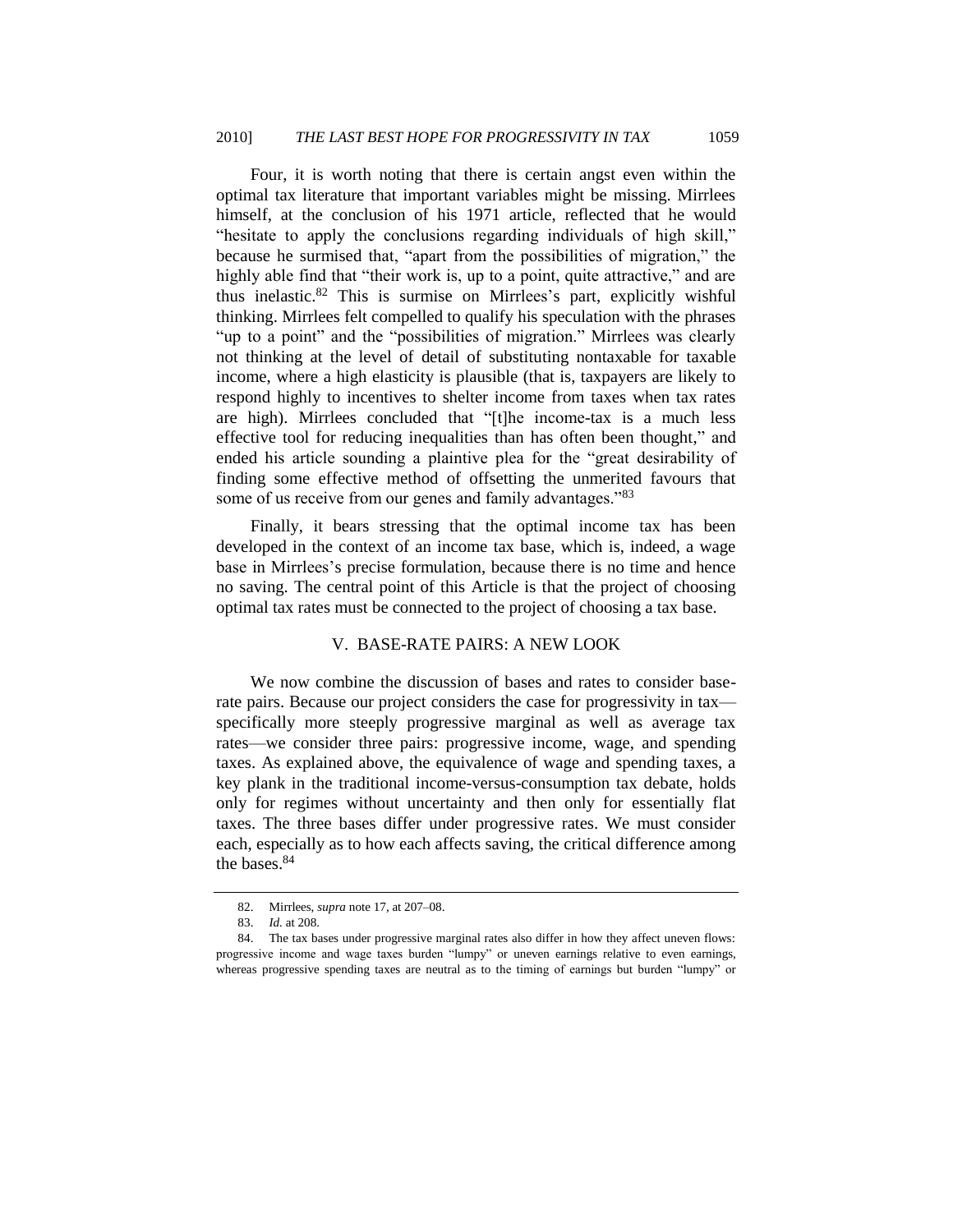To review, an income tax double taxes all saving, whatever the source and use of the savings, by design. A wage tax exempts all saving, again whatever the source and use, again by design. A progressive spending tax splits the difference, taxing some but not all uses of savings. To understand this point, and to get a sense of how to characterize the saving that a progressive spending tax does and does not tax, we need a better understanding of the uses of savings.

## A. THREE USES OF SAVINGS

<span id="page-29-0"></span>Consider in financial terms how most of us live out our lifetimes. As any parent knows, we spring forth into the world nearly fully formed as consumers: we cost money from the get-go. But (as any parent also knows) we do not earn anything for quite some time. When we do start earning, it is necessary to earn more than we spend to pay off the debts of youth, including school loans, and then to set aside funds for retirement so that we do not have to work all the days of our lives. Our time on earth looks like one fairly steady consumption profile, from cradle to grave, financed by a lumpy period of labor market earnings concentrated in midlife.

If we lived as islands, by ourselves, we would have to balance the books on our own account, borrowing in youth, first paying off debts and later saving for retirement in midlife, spending down in old age. Financial intermediaries such as banks and insurance companies would facilitate this process. In reality, many families work more or less as informal annuities markets, across generations.<sup>85</sup> Our parents pay for our spending in youth, and we pay for our children's youths; we also stand ready to pay our parents back, should their needs exceed their resources in old age, and so on.

The figure below is meant to be a very simple picture of this pattern. The curved line indicates earnings from work. The horizontal lines represent spending. The lower, solid horizontal line is a crude approximation of a fully self-financed taxpayer, whose lifetime spending equals (in present value terms) his or her lifetime earnings. The dotted line represents a taxpayer who has been able to live "better"—a more expensive lifestyle—than his or her labor earnings alone, smoothed across time, would seem to allow.

uneven spending. *See* McCaffery, *A New Understanding*, *supra* not[e 23,](#page-8-0) at 873–78.

<sup>85.</sup> *See* Laurence J. Kotlikoff & Avia Spivak, *The Family as an Incomplete Annuities Market*, 89 J. POL. ECON. 372, 388–89 (1981).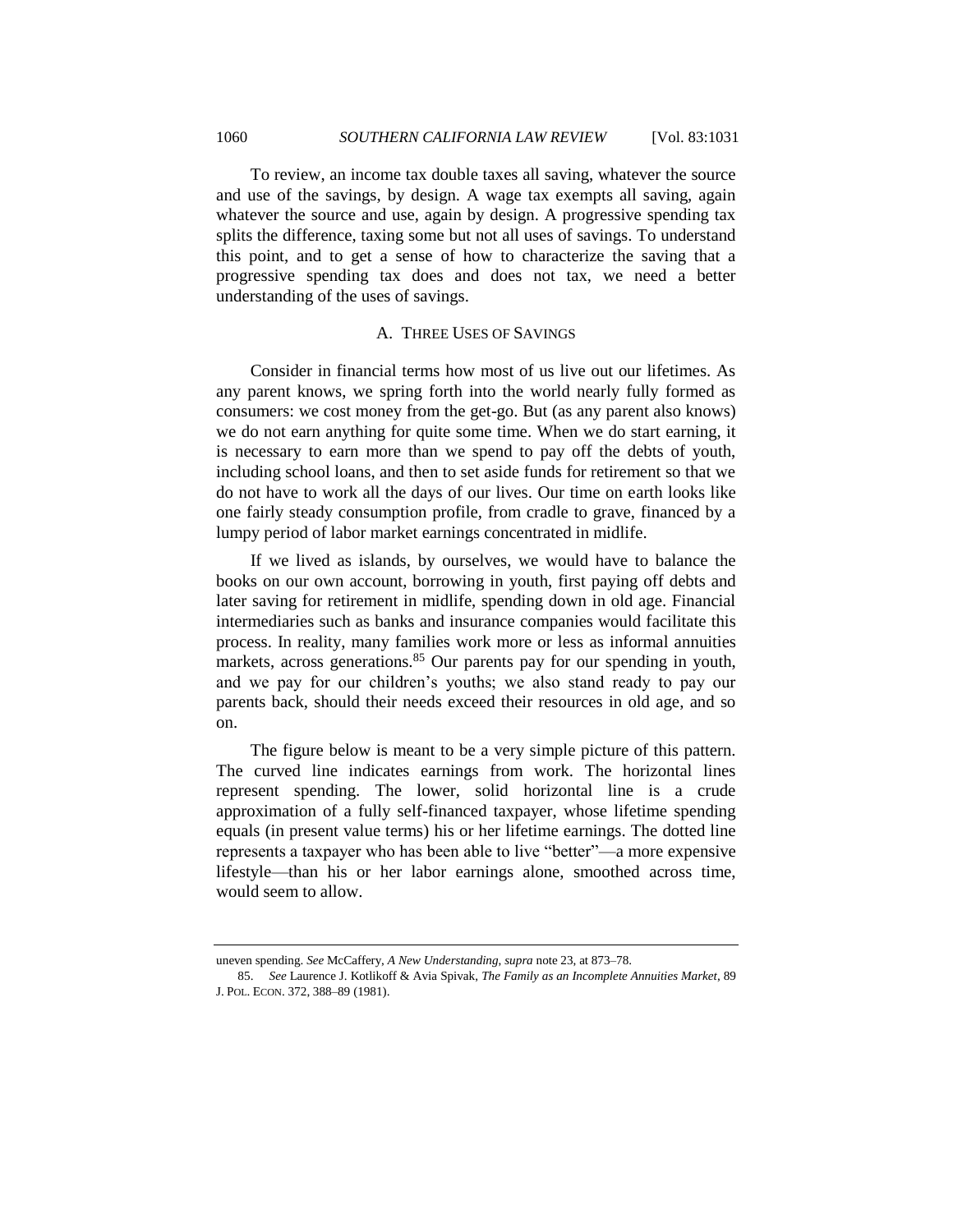

FIGURE. Earnings and Spending Across Time

In this perhaps atypical characterization of a typical life, note three broad uses of savings. One is to smooth out consumption profiles within lifetimes or across individuals—to translate uneven labor market earnings into level consumption flows. We do this by borrowing in youth and saving for retirement in midlife. $86$  We can do this using third-party financial intermediaries or by borrowing and saving within the family. Economists call this use of savings "life cycle savings."87

<span id="page-30-0"></span>A second use of savings is to provide for periods of emergency, such as heightened medical or educational needs, or times of low income due to un- or underemployment. These are exceptional needs, off the usual plan

<sup>86.</sup> Note that a spending tax consistently subtracts saving, under the simple formula (a rearrangement of the Haig-Simons definition), Consumption = Income – Saving. This means that a spending tax will include debt within its base as a form of negative saving. Debt that is used to save ends up being a "wash": an inclusion qua debt minus a deduction qua saving. But debt that is used to finance spending is taxed currently. This feature may sound odd, but it need not. Consider a basic sales tax: you pay this tax when you buy an item on credit, as with a credit card; you do not pay the tax again when you pay off your credit card balance. So too, debt to finance personal spending is within a spending tax base; repayments of principal debt, which in fact reflect positive saving, are not. Students and others often consider that this feature means a progressive spending tax will hurt them. In fact, allowing the tax to come due in the period of spending lowers average tax rates across a lifetime for students, under progressive rates, compared to the income tax treatment of ignoring both debt and its repayment. Note also that borrowing under a progressive spending tax works like retirement savings in reverse: it pulls down the level being taxed. For a more detailed discussion, see McCaffery, *A New Understanding*, *supra* not[e 23,](#page-8-0) at 878–80.

<sup>87.</sup> *See* Franco Modigliani, *The Role of Intergenerational Transfers and Life Cycle Saving in the Accumulation of Wealth*, 2 J. ECON. PERSP. 15, 16–17 (1988); Franco Modigliani & Richard Brumberg, *Utility Analysis and the Consumption Function: An Interpretation of Cross-Section Data*, *in* POST-KEYNESIAN ECONOMICS 388, 390–91 (Kenneth K. Kurihara ed., 1962).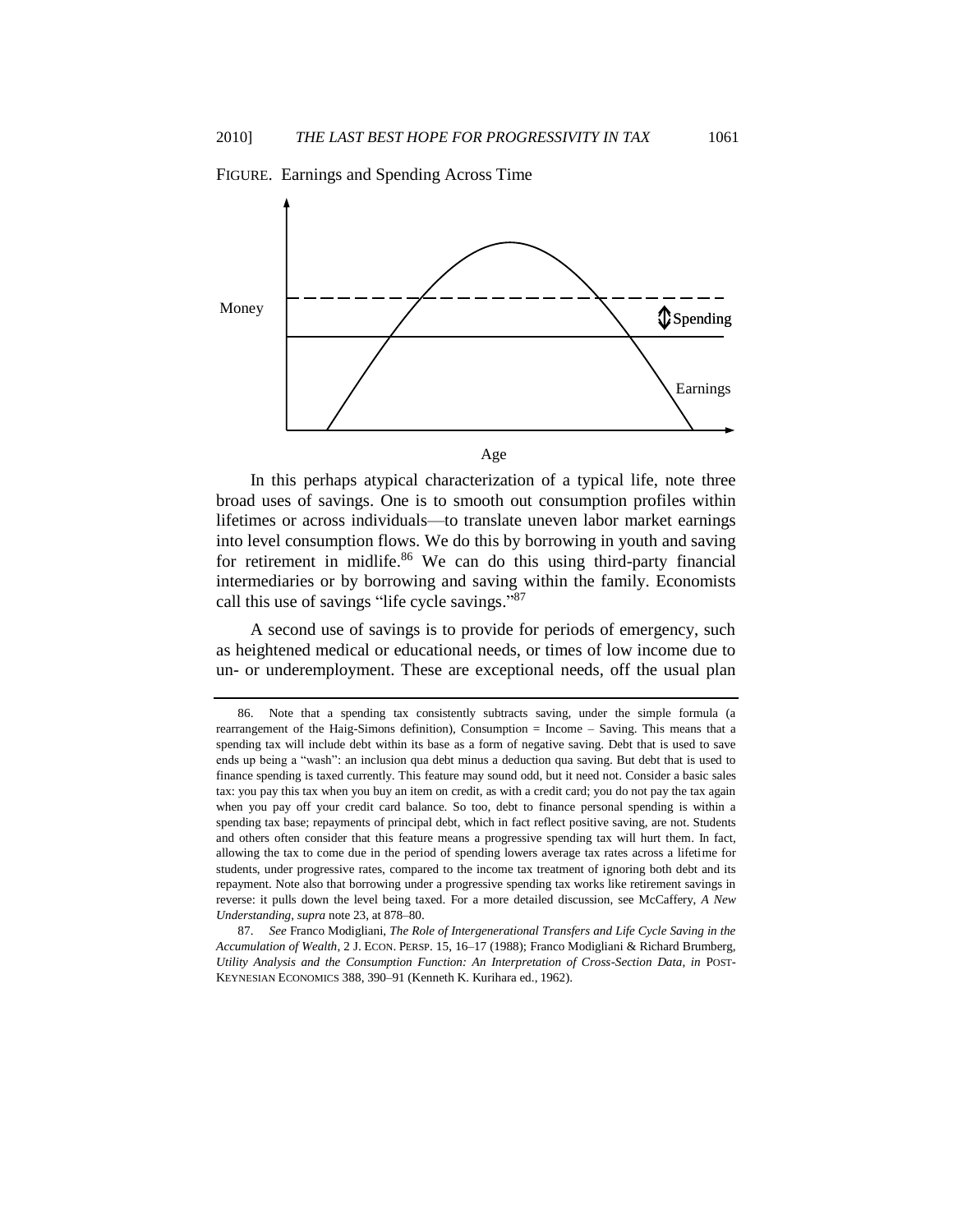<span id="page-31-0"></span>for living shown in the figure. Economists call this use of savings "precautionary savings."<sup>88</sup> Such savings are significant in our analysis because provisions in the tax's base may carve out the attendant uses for lower or even no taxation; we return to this theme below as another application of the significance of viewing bases and rates in conjunction.

This then leaves as a third use of savings essentially all else, the analytic complement of smoothing: capital transactions can shift consumption profiles, up or down. An upward shift occurs when the fruits of our own or another's (via beneficence) savings allow us to live a "better" lifestyle than we could on the basis of our own labor market earnings, alone, smoothed out over time. Suppose that we inherited wealth, or got lucky in the capital markets and made a high return on our investments (received windfalls), as Warren Buffet or Bill Gates: our spending could increase. This scenario is what the dotted line in the figure illustrates. A downward shift occurs when our own beneficence or bad fortune means that we will live at a lower lifestyle than we otherwise could, again on the basis of our smoothed-out labor market earnings profile alone.

Economists tend not to have a handy phrase for this type of shifting transaction, in part because the issue has not arisen under the traditional income-versus-consumption tax debate. Economists write instead about "bequest savings," by which they mean private capital handed over to the next generation.<sup>89</sup> This phrase does not necessarily get at the ex ante motivation for such saving, and ex ante motivations are key to understanding the possible incentive effects of various tax regimes. Individuals may be saving for life cycle or precautionary reasons and simply end up with leftover funds to pass on—what some economists call "accidental bequests."<sup>90</sup> Others, as we discuss below, may actively desire to leave bequests to their heirs or to save for charity, or they may simply get a consumption value from owning stores of capital.

<span id="page-31-1"></span>We will use both the standard economics vocabulary of savings and our own terminology of shifting and smoothing. The traditional breakdown of life cycle / precautionary / bequest does not distinguish between smoothing and shifting savings within a lifetime. Smoothing reflects an ordinary yield to capital and the use of savings to even out typically uneven

<sup>88.</sup> Laurence J. Kotlikoff, John Shoven & Avia Spivak, *Annuity Insurance, Savings, and Inequality*, *in* LAURENCE J. KOTLIKOFF, WHAT DETERMINES SAVINGS? 109, 109 (1989).

<sup>89</sup>*. See* Laurence J. Kotlikoff*, Intergenerational Transfers and Savings*, *in* LAURENCE J. KOTLIKOFF, WHAT DETERMINES SAVINGS?, *supra* not[e 88,](#page-31-0) at 68, 81–83.

<sup>90.</sup> *See* Wojciech Kopczuk, *Economics of Estate Taxation: Review of Theory and Evidence*, 63 TAX L. REV. 139, 145 (2009).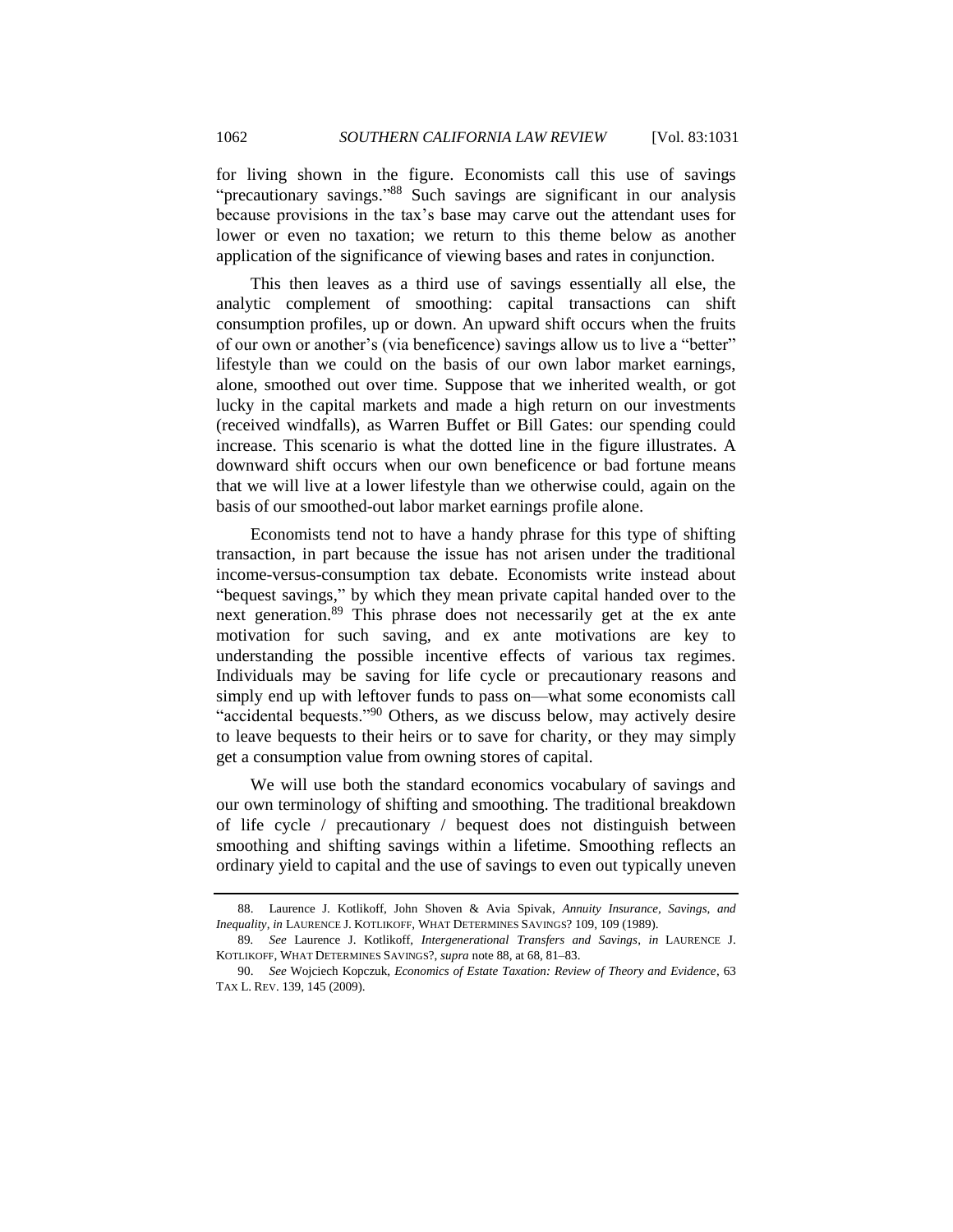earnings from the labor market. Shifting, in an upward direction, refers to those extraordinary returns, as well as bequests and inheritances, that tend to characterize the lifestyles of the rich, such as Warren Buffet and Bill Gates: these fortunate few are living better than they could be on the basis of their labor earnings alone, narrowly defined, spread over time at normal interest rates. Hence we use the vocabulary of smoothing/precautionary/shifting. These terms ultimately account for all uses of capital, distinguish between smoothing and shifting intragenerationally, and work perfectly well intergenerationally as well: capital passed between generations can be used to smooth out familial spending patterns, provide for emergencies, or enable later generations to live more expensive lifestyles than they otherwise could (that is, to shift up). Most important, smoothing transactions lower the burden of taxation under progressive marginal spending rates, whereas upward shifts increase such burdens, as we continue to explore below.

#### B. BASES AND SAVINGS

<span id="page-32-0"></span>Under progressive marginal rates, a tax is constantly increasing in the base: that is, the tax rate is rising on the implicit y-axis in the figure. Now we can see, visually, that the three tax systems—income, wage, and spending—affect patterns of work, saving, and spending differently.

Both income and wage taxes, as *source-*based taxes, apply to the curved earnings line in the figure. Thus, both penalize taxpayers with uneven earnings—highly educated professionals, for example, who must wait while their education progresses to earn back their keep, and then have a period of high earnings concentrated in midlife.<sup>91</sup> Further, an income tax double taxes all saving, come what may. An ideal income tax would add to the tax on wages—reflected in the curved line—a second tax on the yield to the saving needed to smooth labor earnings out into retirement. An income tax would also double tax all precautionary saving and burden taxpayers who had to borrow, as for their education, in their youth.

A wage tax also falls on all current labor effort. It has the same problem with "lumpy" earnings as does an income tax. But a wage tax simply ignores all capital transactions, again whatever their use. It does nothing to get at upward shifts, whereby certain taxpaying citizens can live a better lifestyle than their labor market earnings alone support. Bill Gates

<sup>91.</sup> For a discussion of William Vickrey's lifetime averaging, see McCaffery, *A New Understanding*, *supra* not[e 23,](#page-8-0) at 880–84.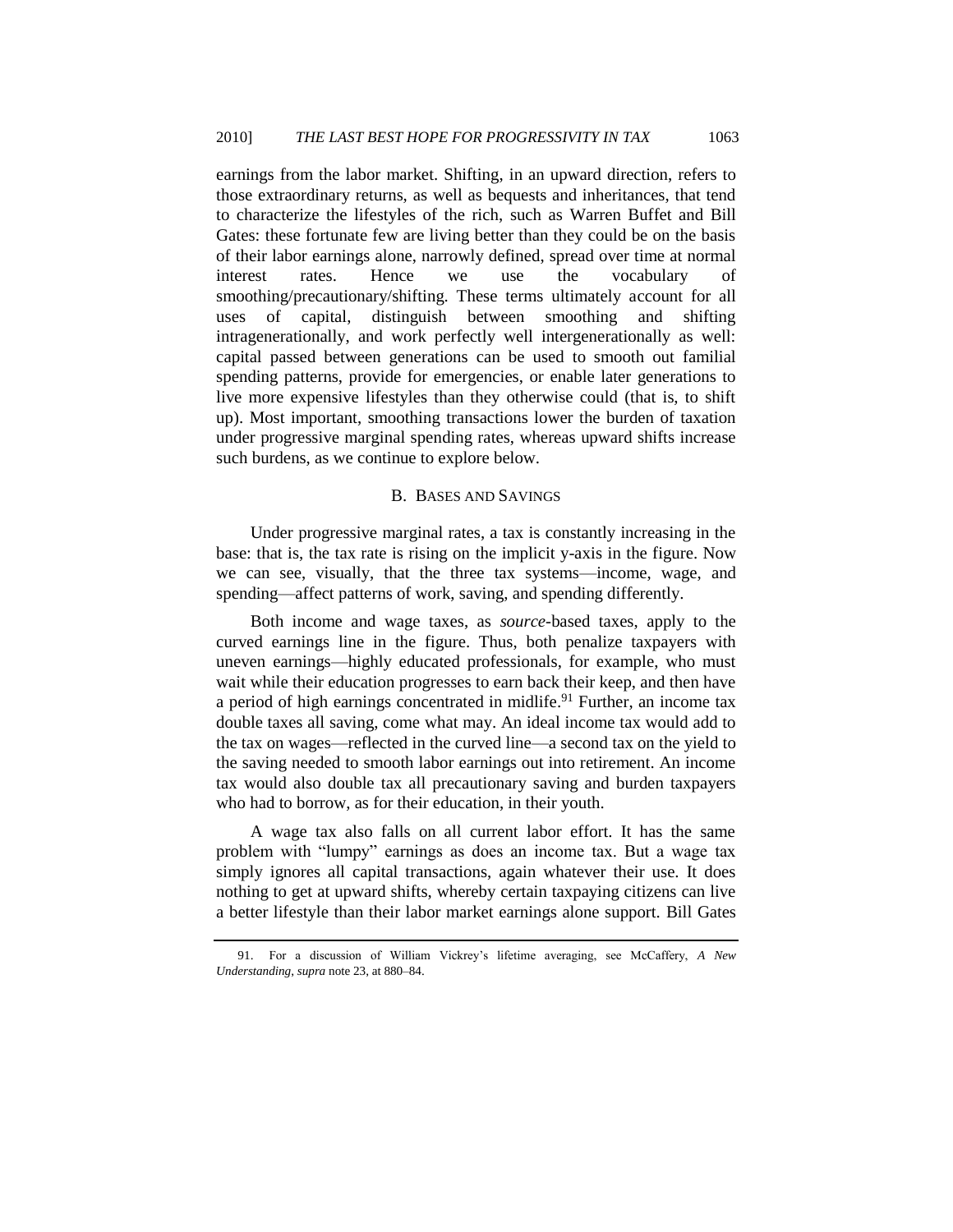and Warren Buffet would pay little or nothing under a wage tax today.

A progressive spending tax, which is a *uses-*based tax, in contrast, differentiates among uses of savings. Such a tax falls on the straight line solid or dotted depending on whether the taxpayer received extra wealth to shift his or her lifestyle upward—in the figure. Smoothing saving under a progressive spending tax lowers the burden of taxation, compared to nonsaving, because it moves material resources, income, from a period of high earnings into a period of a lower level of spending. So too, precautionary saving—presuming that the precautionary use, such as for medical or educational needs, is tax-favored, somehow—also brings down the level of taxation. These uses of savings are taxed more like a wage tax, and less like an income tax. Upward shifts, in contrast, increase the level of tax, measured off the baseline of the smoothed consumption pattern. The taxpayer living out the dotted line in the figure is paying a higher effective tax under a spending tax than the taxpayer living out the solid line. It does not matter how, exactly, the extra spending occurred: through luck in the capital markets, successfully disguising labor as capital, or someone else's beneficence. All that matters is higher material consumption. These materially lifestyle-enhancing uses of savings are taxed like an income tax, not like a wage tax, which would ignore them. In other words, a progressive spending tax burdens the yield to capital when this yield is used to finance a greater material lifestyle, but not when that yield is used to smooth out labor market earnings or for tax-favored emergencies.

# C. A HINT OF NORMATIVITY

<span id="page-33-0"></span>The analytics hint at a normative position. Perhaps we are, indeed, of two minds about the taxation of saving. Society sometimes wants to tax the yield to financial capital, Mill be damned. But other times it does not: sympathetic to the Ants of the world, we want to avoid an antisaving bias, a double-tax sting. Society may even want to encourage certain types of saving, while reserving the right to impose a higher tax burden on those fortunate few living off the yield to capital.

It makes intuitive sense that one would want to tax saving, in the spirit of redistribution and fairness, when the yield to capital allows individuals to live better, in material terms: the case of upward shifts. It similarly makes sense that one would not want to burden saving with a double-tax sting when an individual is simply moving around, in constant presentvalue terms, her labor market earnings, or is prudently providing for some emergency: the cases of smoothing and precautionary savings.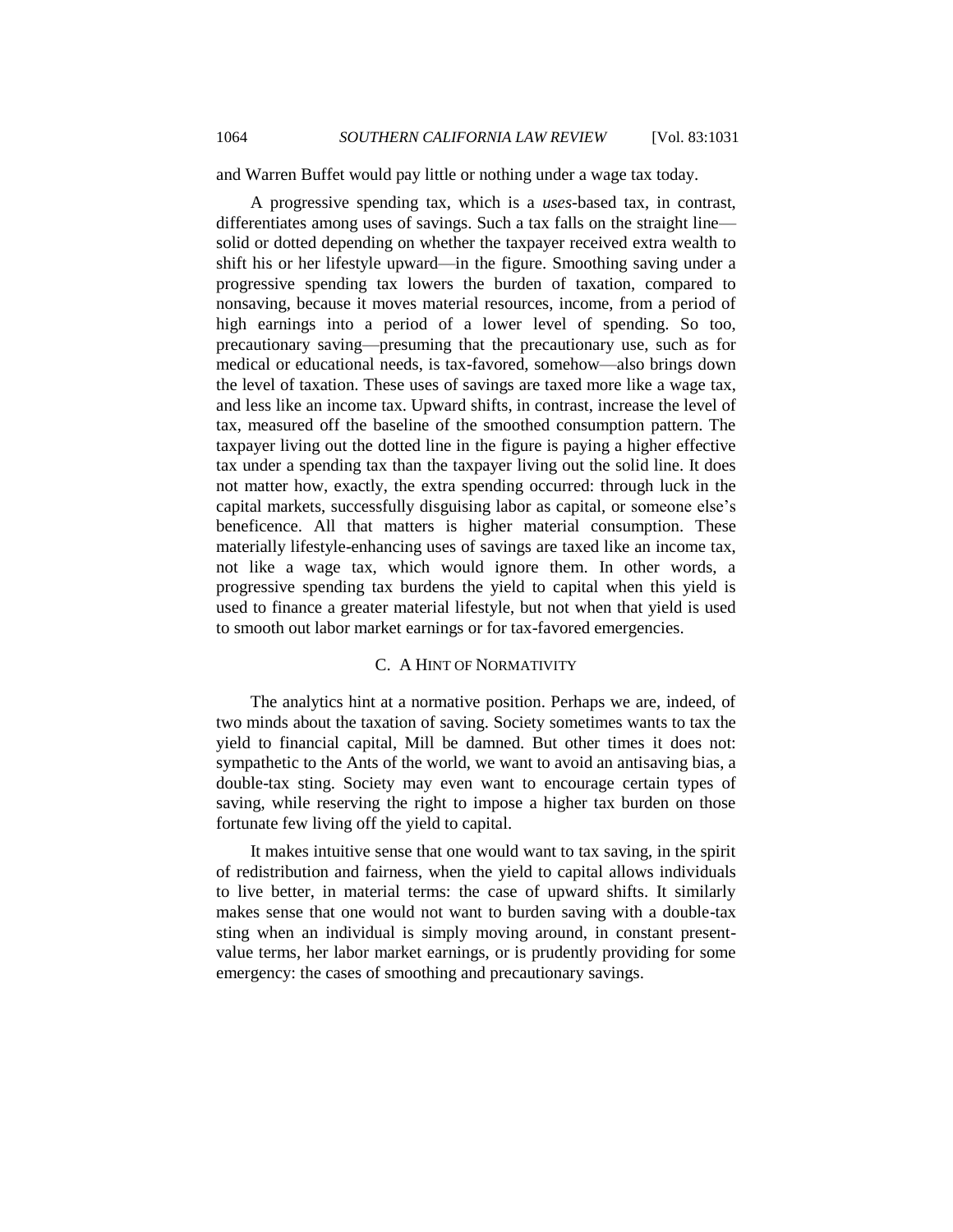Note that these are norms about the *uses* of savings: they are not norms about where the yield came from, whether it be from stocks or bonds, farms or small businesses, and so on. These are quite general norms, applying to most people in the course of their financial lives. We term the two norms the "yield-to-capital" norm, which holds that the yield to capital is an element of value that ought to be taxed, and the "ordinary-savings" norm," which holds that the use of savings in the ordinary course of a typical life, for retirement or certain urgent uses and needs, ought not be double taxed.<sup>92</sup> When we put the two norms together, we in essence subtract out smoothing and precautionary savings, the domain of the ordinary-savings norm, from all of savings, the domain of the yield-tocapital norm, leaving what we have called shifting savings as the item being taxed. This would operate both intra- and intergenerationally: capital that finances enhanced lifestyles, whether it be own-generation or that of an heir, will bear a positive burden of taxation under progressive spending tax rates. A consistent progressive spending tax effects this result by design.

A final note on the two norms just articulated: the current tax system reflects just such norms, in its theoretical commitment to double taxing all saving, by means of the choice of an income tax (the yield-to-capital norm), combined with the plethora of exceptions for smoothing and precautionary savings, as in the provisions for retirement accounts, or medical or educational savings accounts (the ordinary-savings norm).

#### VI. THE LIMITS OF "HYBRIDS"

<span id="page-34-0"></span>We pause in the ongoing analysis of tax base-rate pairs to consider the subject of "hybrid" income-consumption tax bases, now joined by the comments on the taxation of saving. Given that society may quite plausibly have mixed and even conflicting thoughts and moral intuitions about taxing saving, it may appear as if some kind of mixed solution, between the income tax's double tax and the consumption tax's presumed utter nontaxation of saving, is the appropriate choice for comprehensive tax policy. Thus, indeed, the current tax has come to be known by tax policy experts as a "hybrid" income-consumption tax.<sup>93</sup>

The first difficulty is in sorting out precisely what a "hybrid" tax

<sup>92.</sup> *Id.* at 860–61.

<sup>93.</sup> Andrews, *A Consumption-Type or Cash Flow Personal Income Tax*, *supra* not[e 24,](#page-9-1) at 1120; Michael S. Knoll, *Designing a Hybrid Income-Consumption Tax*, 41 UCLA L. REV. 1791, 1792 (1994); Edward J. McCaffery, *Tax Policy Under a Hybrid Income-Consumption Tax*, 70 TEX. L. REV. 1145, 1152–55 (1992).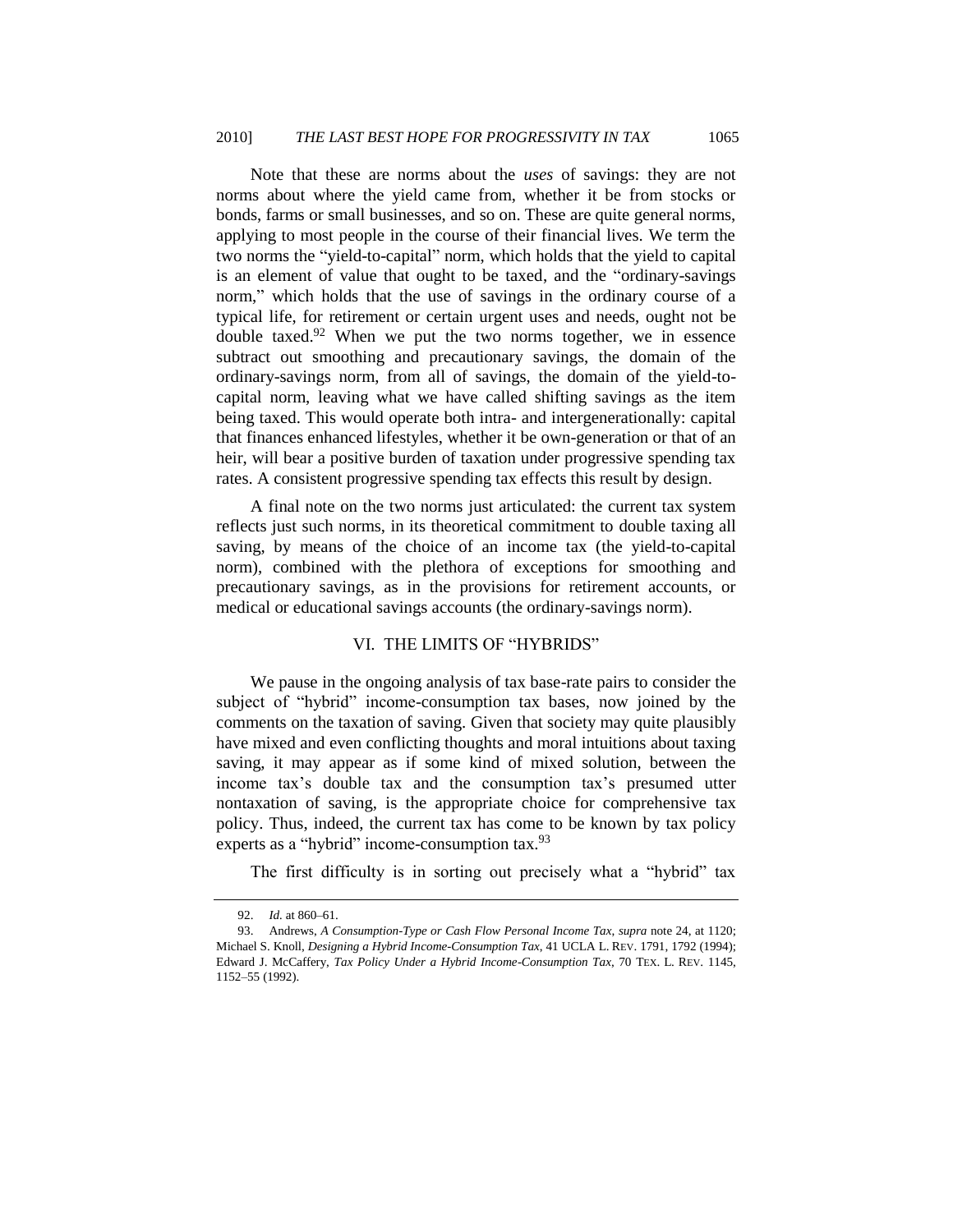means. There are three possibilities.

First, "hybrid" can refer to a single comprehensive tax paradigmatically the current U.S. income tax—containing within itself aspects of both an income and a consumption tax. This is how the term is most commonly used in the tax policy literature. The income tax today has both wage and spending tax provisions—prepaid and postpaid consumption tax elements—designed to favor saving by avoiding the income tax's double-tax burden. Traditional Individual Retirement Accounts ("IRAs") work on the spending tax model: no tax is paid now, when sums are contributed, only later, when the value is withdrawn, presumably to be spent.<sup>94</sup> The initial deduction for savings follows the simple logic of the Haig-Simons definition of Consumption, as Income – Saving, just as the more general progressive spending tax does. In addition to IRAs, traditional  $401(k)$  plans work this way. In contrast, "Roth" IRAs work on the wage-tax model; there is no deduction up front, but the accounts, properly maintained, are free from all further taxation.<sup>95</sup> Such treatment is the preferred means for a growing trend of tax-favored provisions, as in the recently introduced Roth 401(k)s, the special educational savings plans blessed by I.R.C. § 529, medical savings accounts, and so on.

The trouble is that this type of hybrid, aside from being oxymoronic an income tax that exempts the yield to capital is not an income tax—is also incoherent and counterproductive. There is, for example, no reason why a mishmosh of income, wage, and spending tax provisions would result in any new saving at all.

Consider first an income-plus-spending tax, as with the traditional IRA structure under the income tax. An income tax does not include debt within its base: borrowing is literally outside the Haig-Simons definition of Income, as the asset of cash is offset by the liability of the obligation to repay, such that there is no change in one's net wealth when one borrows.<sup>96</sup> A taxpayer can put money into a traditional IRA with one hand, generating a tidy tax deduction, and borrow with the other hand, resulting in no net saving but plenty of consumption.<sup>97</sup> Why might a taxpayer do such a thing?

<span id="page-35-0"></span><sup>94.</sup> *See* I.R.C. § 408 (2006).

<sup>95.</sup> *See id.* § 408A.

<sup>96.</sup> *See* McCaffery, *A New Understanding*, *supra* not[e 23,](#page-8-0) at 827–29, 878–80.

<sup>97.</sup> *See* Edward J. McCaffery, *Behavioral Economics and Fundamental Tax Reform*, *in* FUNDAMENTAL TAX REFORM: ISSUES, CHOICES, AND IMPLICATIONS, *supra* note [41,](#page-14-1) at 455, 473–74 [hereinafter McCaffery, *Behavioral Economics and Fundamental Tax Reform*]; Edward J. McCaffery, *Good Hybrids/Bad Hybrids*, 107 TAX NOTES 1699, 1701–02 (2005); Roger Gordon, Laura Kalambokidis & Joel Slemrod, *Do We* Now *Collect Any Revenue from Taxing Capital Income?*, 88 J. PUB. ECON. 981, 982–87, 1000–01 (2004) (analyzing the ability of the tax system to collect revenue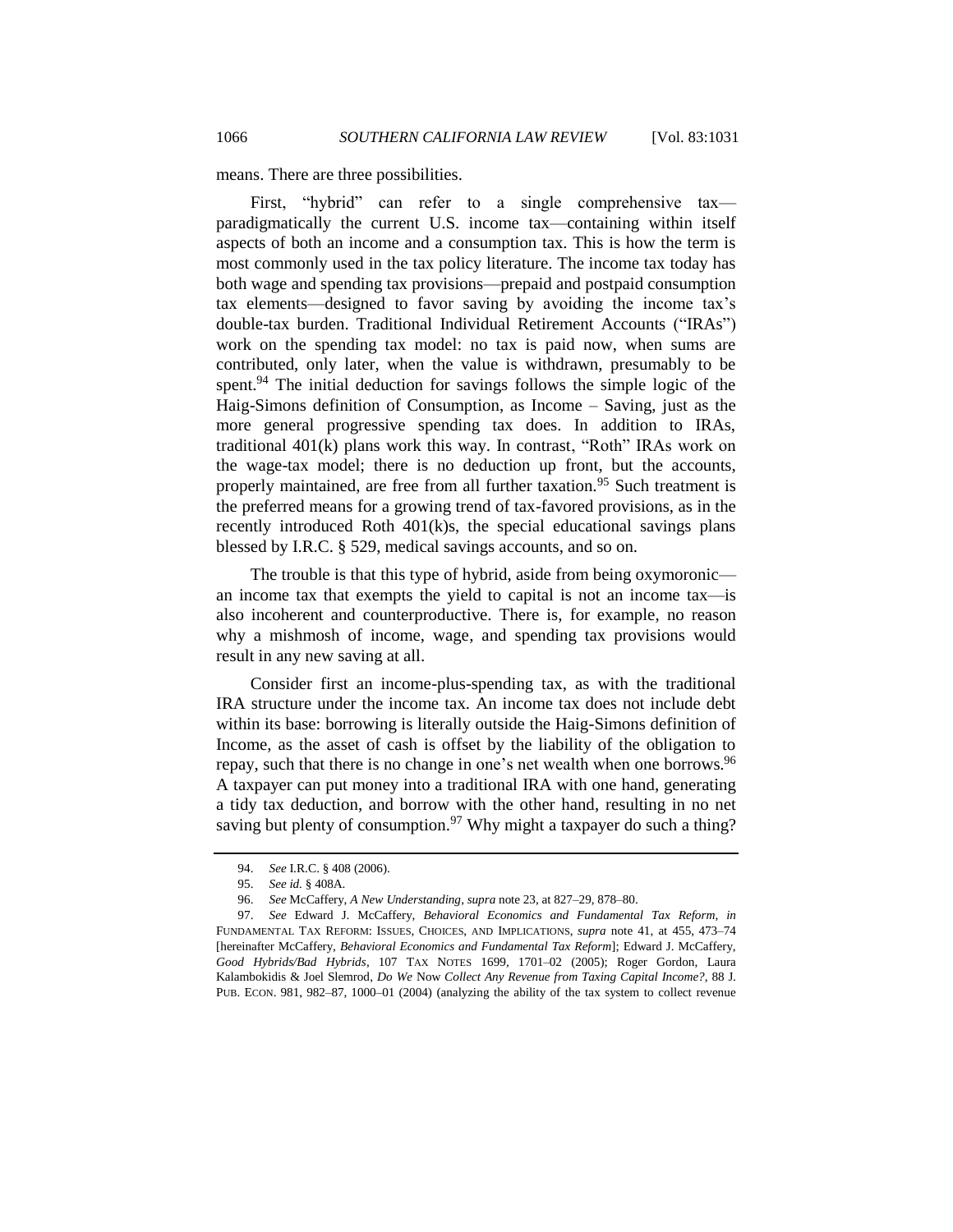Presumably because he or she is myopic, eager to spend now and hesitant to save. In other words, the very traits leading many supporters to propose traditional IRAs are the traits likely to undercut the efficacy of the plan. It is, after all, a fact of the matter that the era of IRAs, begun in the 1970s, has featured rising consumer debt and declining American saving rates.<sup>98</sup>

Consider next an income-plus-wage tax, as derives from the increasingly common Roth-style IRAs and savings accounts. These plans offer no current benefit for new savers, who get no cash-flow relief today, because there is no immediate deduction for the saving. This lack of current benefit is thus no help at all to the middle classes struggling to save for ordinary-saving reasons, such as for their retirement or extraordinary medical or education needs. The Roth-style savings plans also have no mechanism to assure that "old" capital is not simply moved into the wagetax model accounts.

In sum, hybrid income-consumption taxes breed complexity and confusion while offering little relief to new savers and no enduring incentives for new saving.

The second possibility is that "hybrid" might mean alternative comprehensive tax bases running side by side, as we in fact have in the United States with the payroll and income tax systems, or as Michael Graetz (and others) have proposed with a value-added tax  $(``VAT")$ replacing the income tax for those of relatively modest incomes.<sup>99</sup> We have no objections, in principle or otherwise, to any of a number of taxes raising revenue from most workers/taxpayers. For people who do not save, or do not save much, income equals consumption, after all, and the choice of a tax base and system for the masses might best be made out on transaction costs grounds.<sup>100</sup> This second sense of hybrid is not incoherent and counterproductive, as was the first, and most common, sense. But this Article is about finding the last best hope for progressivity in tax, if there is such a thing. A hybrid tax system that combines a VAT, sales, or wage tax for the masses is still left with the question of what kind of tax to have for

from capital taxation in the presence of various "tax arbitrage" possibilities involving the use of debt). 98. Elizabeth Bell, Adam Carasso & C. Eugene Steuerle, *Retirement Saving Incentives and* 

*Personal Saving*, 105 TAX NOTES 1689, 1689 (2004).

<sup>99.</sup> MICHAEL J. GRAETZ, 100 MILLION UNNECESSARY RETURNS: A SIMPLE, FAIR, AND COMPETITIVE TAX PLAN FOR THE UNITED STATES 200–01 (2008); Michael J. Graetz, *100 Million Unnecessary Returns: A Fresh Start for the U.S. Tax System*, 112 YALE L.J. 261, 282–83 (2002). A VAT is essentially a sales tax, with a tax being added at each stage of a manufacturing and production process, such that the ultimate price paid by consumers includes a tax on the full before-tax price.

<sup>100.</sup> Slemrod, *supra* not[e 75,](#page-27-0) at 157.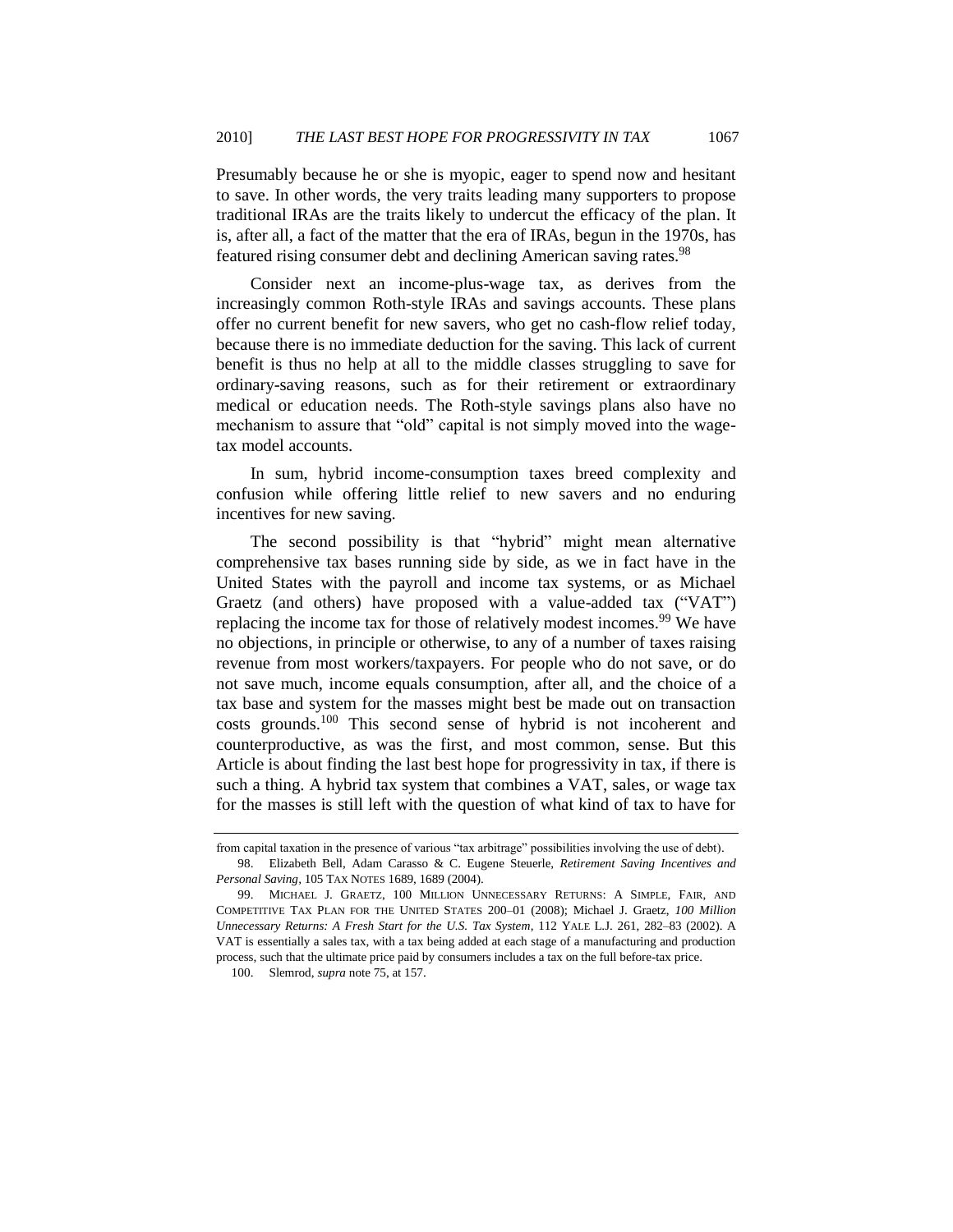high-income or high-ability taxpayers. A highly progressive income or wage tax on these fortunate few will be difficult to obtain, for reasons we have pressed throughout.

This then leaves the third possibility, a progressive spending tax as a hybrid: a possibility that few seem to have considered. Yet this is precisely what such a tax base-rate pair is, if by "hybrid" we mean a tax that sometimes does, and sometimes does not, tax the yield to capital. A progressive spending tax, as the prior part illustrated, allows some uses of savings—smoothing or life cycle and precautionary—to lower taxes, whereas savings used to finance greater material lifestyles, via shifting, raise the burden of tax. This is, or can be, as we shall argue below, the most logical, principled, and attractive hybrid tax system to consider.

# <span id="page-37-0"></span>VII. THE UNEASY CASE FOR PROGRESSIVE SOURCE-BASED TAXES

A progressive marginal rate, source-based tax—income or wage—is swimming against the tides of both economic theory and popular opinion. We can discern this conclusion on both optimal tax grounds, where we recall Mirrlees's own lament that "[t]he income tax is a much less effective tool for reducing inequalities than has often been thought," $101$  and on notunrelated political-rhetorical grounds.

To begin, we can group together both wage and income taxes and consider primarily the former. An income tax, after all, is a wage tax with a second tax on saving engrafted onto it. If the case for steeply progressive rates under a wage tax is weak, it is unlikely that a steeply progressive income tax would be appealing in theory. Indeed, the most common analysis of the taxation of saving in an optimal income tax framework suggests a zero rate of capital taxation.<sup>102</sup> The most common flat-tax plan,

<sup>101.</sup> Mirrlees, *supra* not[e 17,](#page-6-0) at 208.

<sup>102.</sup> *See, e.g.*, Christophe Chamley, *Optimal Taxation of Capital Income in General Equilibrium with Infinite Lives*, 54 ECONOMETRICA 607, 619 (1986); Kenneth L. Judd, *Redistributive Taxation in a Simple Perfect Foresight Model*, 28 J. PUB. ECON. 59, 81 (1985). *But see* Mikhail Golosov, Narayana Kocherlakota & Aleh Tsyvinski, *Optimal Indirect and Capital Taxation*, 70 REV. ECON. STUD. 569, 575–78 (2003) (criticizing Christophe Chamley's and Kenneth Judd's analyses on zero-rate capital taxation); Mikhail Golosov, Aleh Tsyvinski & Ivan Werning, *New Dynamic Public Finance: A User's Guide*, 21 NBER MACROECONOMICS ANN. 317, 317 (2006) (same). To show the underdeterminacy of optimal tax analysis, as well as its sometimes starkly counterintuitive findings, note that a recent trend in dynamic optimal tax analysis has been to support a very high tax on saving. *See* Golosov, Kocherlakota & Tsyvinski, *supra*; Golosov, Tsyvinski & Werning, *supra*; Emmanuel Saez, *Optimal Progressive Capital Income Taxes in the Infinite Horizon Model* (Nat'l Bureau of Econ. Research, Working Paper No. 9046, 2002). The intuition behind this result is in part motivated by the idea that it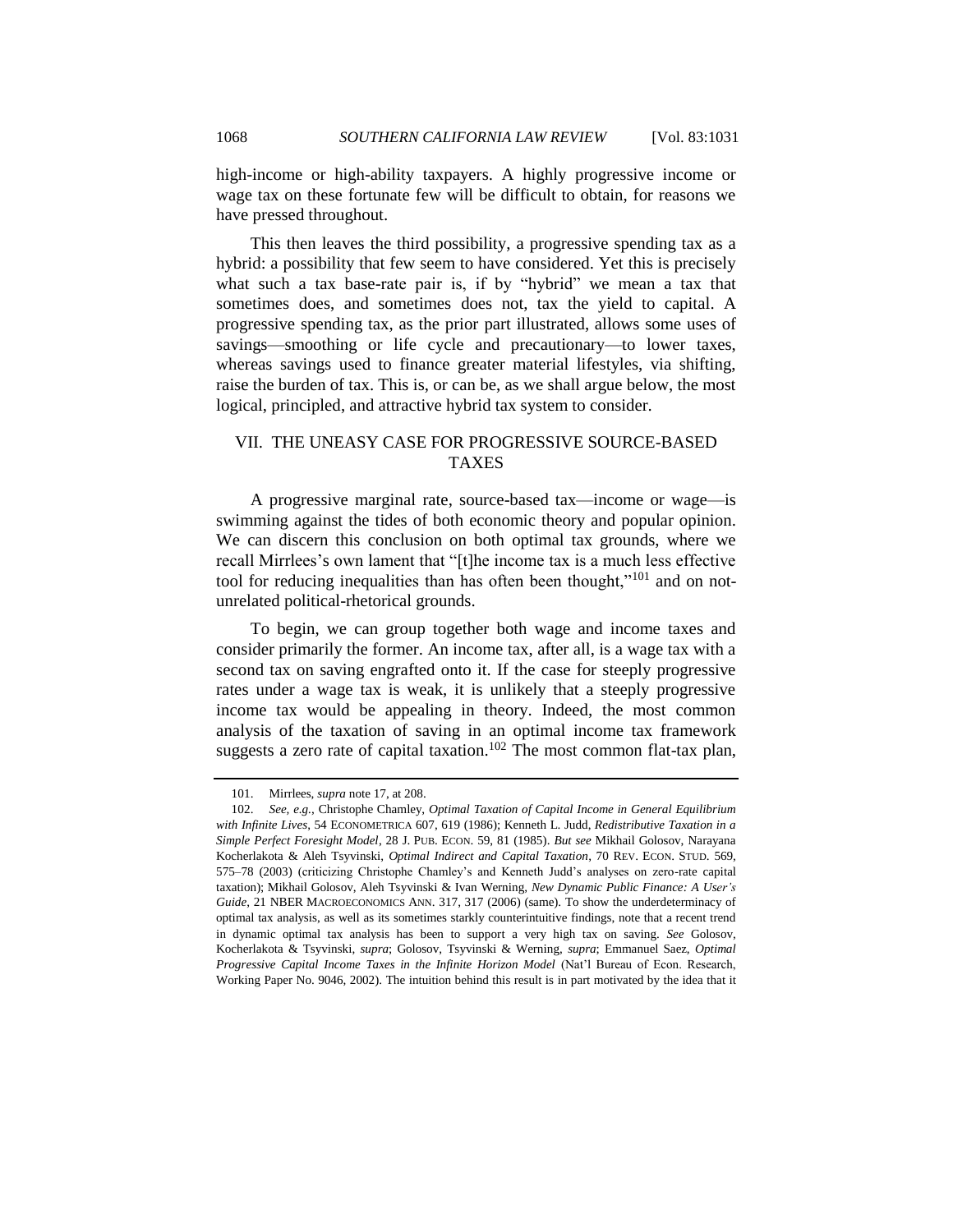owing to Hall-Rabushka, is in fact for a flat "income" tax with no taxation of capital: a wage tax. In practice, as we explain further in Part IX, the socalled income tax in the United States is largely a wage tax. Mirrlees himself, in modeling an "optimal income tax," chose to make it into a wage tax by having but a single period in his model.<sup>103</sup> But a wage tax is limited in its ability to bear significant progressivity.

In a crude nutshell, we never need get very far beyond a popular instinct that the government should tax "bads" not "goods." When it comes to broad-based taxes such as the income tax or any likely alternative, the language of "goods" and "bads" is surely too simplistic and blunt, so we can use the phrases "socially productive" and "private-regarding" in their stead. Work and saving are socially productive; they increase the size of the celebrated social pie. Since government policies—including taxation, regulation, and expenditures—make work and saving generally underprovided for as compared to a hypothetical no-tax state, marginal contributions to work and saving are preferable, on collective welfarist grounds, to their complements, leisure and consumption. By directly taxing work and saving, wage and income taxes discourage individuals from partaking in these activities. Because society might especially want the work effort of the most highly able, the case for declining marginal tax rates under optimal income or wage tax analysis is straightforward.

That simple fact limits how progressive, in marginal as well as average rate terms, a source-based tax can be. Note that Mirrlees's own lament about the redistributive capabilities of an income tax came after he had modeled the problem using demogrants to transfer resources back to the poor.<sup>104</sup> As we discuss more fully in Part IX, America does not have a general program of cash grants back to all, and is unlikely to engraft such a program onto a status quo in which government spending already exceeds government revenue and has been notoriously "sticky" or hard to cut.<sup>105</sup>

<span id="page-38-0"></span>is easier for those with stores of financial capital to adjust their labor supplies in response to steep wage or income tax rates because, if necessary, they can resort to living off of their savings. To prevent tax avoidance of this form, and thereby to permit the government to impose a broader range of tax rates, certain dynamic optimal tax models would tax private capital highly and discourage subsequent capital accumulation. *See* Chamley, *supra*, at 616 (discussing the possibility of a confiscatory tax on saving in the initial period: "The policy is either to tax as much as possible or not at all"). However attractive its properties in certain optimal tax frameworks, this is not a politically viable option in the United States. We thank Jeff Strnad for discussing the literature and analysis with us.

<sup>103.</sup> *See supra* not[e 64](#page-23-1) and accompanying text.

<sup>104.</sup> *See supra* note[s 82](#page-28-1)[–83](#page-28-2) and accompanying text.

<sup>105.</sup> *Cf.* James R. Hines, Jr. & Richard H. Thaler, *Anomalies: The Flypaper Effect*, 9 J. ECON. PERSP. 217, 217–18 (1995) (discussing congressional revenue sharing in 1835 when the federal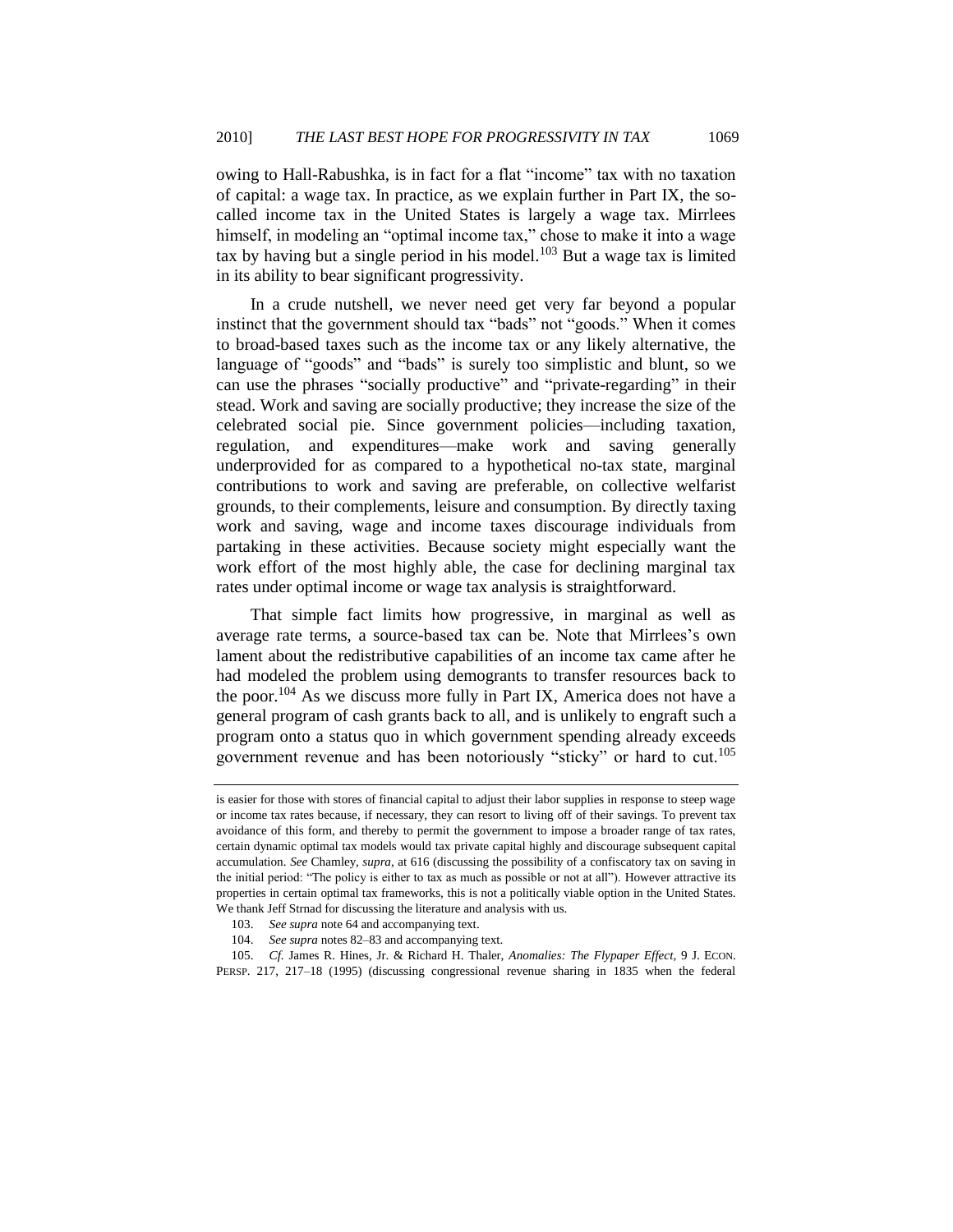Even if we were to create a massive program of pure redistribution, it is apparent that it simply could not be funded strictly by tax increases on the most able.<sup>106</sup> These high-ability sorts are too few, and their labor decisions too elastic, to bear the burden. As long as we have wage taxes, we are going to have relatively flat, likely declining, marginal tax rates. As long as we have limited or no demogrants, the same goes for average tax rates, because we are left without the two best mechanisms for average rate progressivity: demogrants and marginal rate progression.

These are not simply abstract claims. At least since the time of Ronald Reagan's presidency, a political and rhetorical argument against high tax rates on high-ability taxpayers has been powerfully made in the public culture by such advocates as Martin Feldstein and, in the 2008 presidential election campaign, Joe the Plumber. The progressivity of the U.S. income tax has fallen since 1980. Recall that the journalist David Leonhardt observed that "even liberal economists" had come to view the pre-Reagan top marginal tax rates of 70 percent—themselves a significant drop from the 90 percent bracket in place from World War II through 1963—as unreasonably high. $107$  As we noted in Part I, the debate between Senators Obama and McCain, as played out in the real-world politics of the Obama Administration, is over restoring the top marginal tax rate, on individuals earning over \$250,000, to 39.6 percent from its current 35 percent, and it is far from clear that this restoration will happen as we write. Simply put, it is highly unlikely that we will ever see a return to significantly progressive tax rates under an income or wage tax.

# <span id="page-39-0"></span>VIII. THE EASIER CASE FOR PROGRESSIVE SPENDING TAXES

Changing from a source-based tax, namely an income or a wage tax, to a uses-based spending tax offers the last best hope for returning to significant marginal rate progressivity in tax. The reason for this is straightforward. Whereas a wage tax deters work and an income tax deters work and saving, a progressive spending tax deters, in the first instance, only spending. If all people work only to be able to spend, and in the present period no less, there will be no difference between income, wage, and spending taxes: Income = Consumption + Saving, so if Saving = 0, all three taxes are the same.

But this equivalency is not generally the case: people, especially the

government's budget was in surplus and there was no federal debt).

<sup>106.</sup> Feldstein, *The Effect of Marginal Tax Rates*, *supra* not[e 73,](#page-26-1) at 570.

<sup>107.</sup> *See* Leonhardt, *supra* not[e 11.](#page-5-0)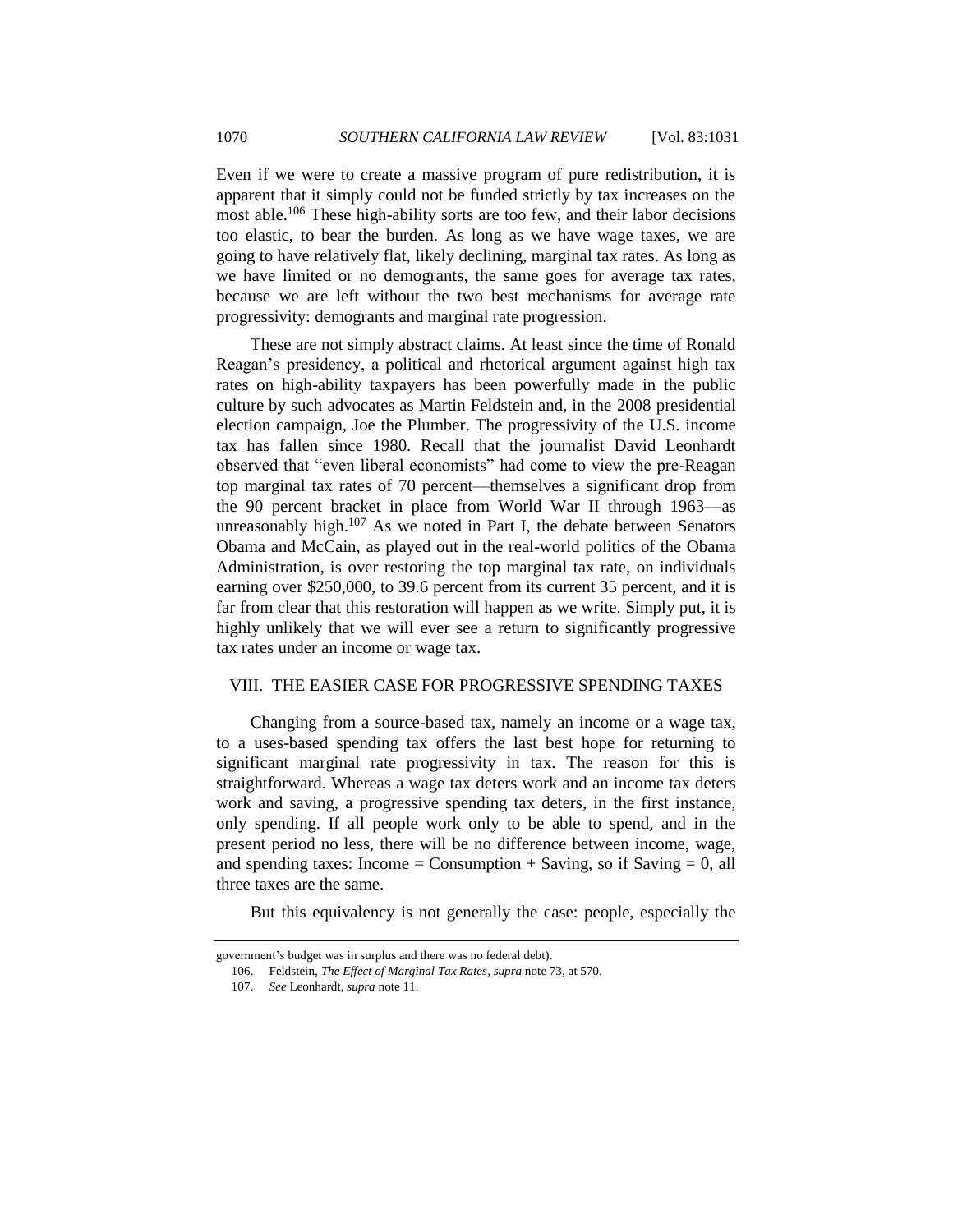high-income and wealthy, do save. This means that they do not spend all that they can, nonconsumption being the same thing, analytically, as saving.

A key technical question for optimal spending tax analysis concerns what the labor-supply elasticity of marginal spending tax rates is. There are also capital-supply elasticities to the marginal spending tax rate to consider, to pick up the effects of the saving-spending decision. In other words, what is the effect on today's work (or saving) effort of tomorrow's high spending tax rates? This is largely a question for an ambitious new research agenda, one that has not generally been pursued in part because of the confusion in the traditional income-versus-consumption tax debate,<sup>108</sup> and in part because of simple inertia—scholars tend to study what we have. We sketch out this agenda more fully in Part X; the present part discusses a number of reasons why the labor supply effect of high marginal tax rates under a spending tax might be muted.

#### <span id="page-40-1"></span>A. A NOTE ON A PARALLEL

<span id="page-40-0"></span>We want first to mark an important parallel to work by Peter Diamond, a prominent public finance economist and leading light in the optimal tax tradition. In a 2006 journal article, Diamond argued that optimal tax analysis could better support higher marginal tax rates under an income tax with a deduction for charitable contributions than under an income tax without the deduction.<sup>109</sup> Characteristically, Diamond's analysis is mathematically complex and subject to various particular specifications. The core insights revolve around the following ideas: (1) for the philanthropically minded, the option of giving to charity dampens the effects of high marginal tax rates on labor; and (2) the philanthropic contributions themselves are public goods, benefiting the wider society unlike the leisure that is the only behavioral response to a high marginal tax rate under a pure income or wage tax.

Diamond's paper concerned a modification to the tax base. The same argument could well apply to other base exclusions, such as lower or even zero rates on medical or educational uses under a spending tax. These uses correspond to the category of precautionary savings noted above. In short,

<sup>108.</sup> We are aware of just one draft asking a related question in an experimental context. *See* Tomer Blumkin, Bradley J. Ruffle & Yosef Ganun, *Are Income and Consumption Taxes Ever Really Equivalent? Evidence from a Real-Effort Experiment with Real Goods* (CESIFO, Working Paper No. 2194, 2008), *available at* http://ssrn.com/abstract=1079784.

<sup>109.</sup> *See* Diamond, *supra* note [51,](#page-21-0) at 901–03.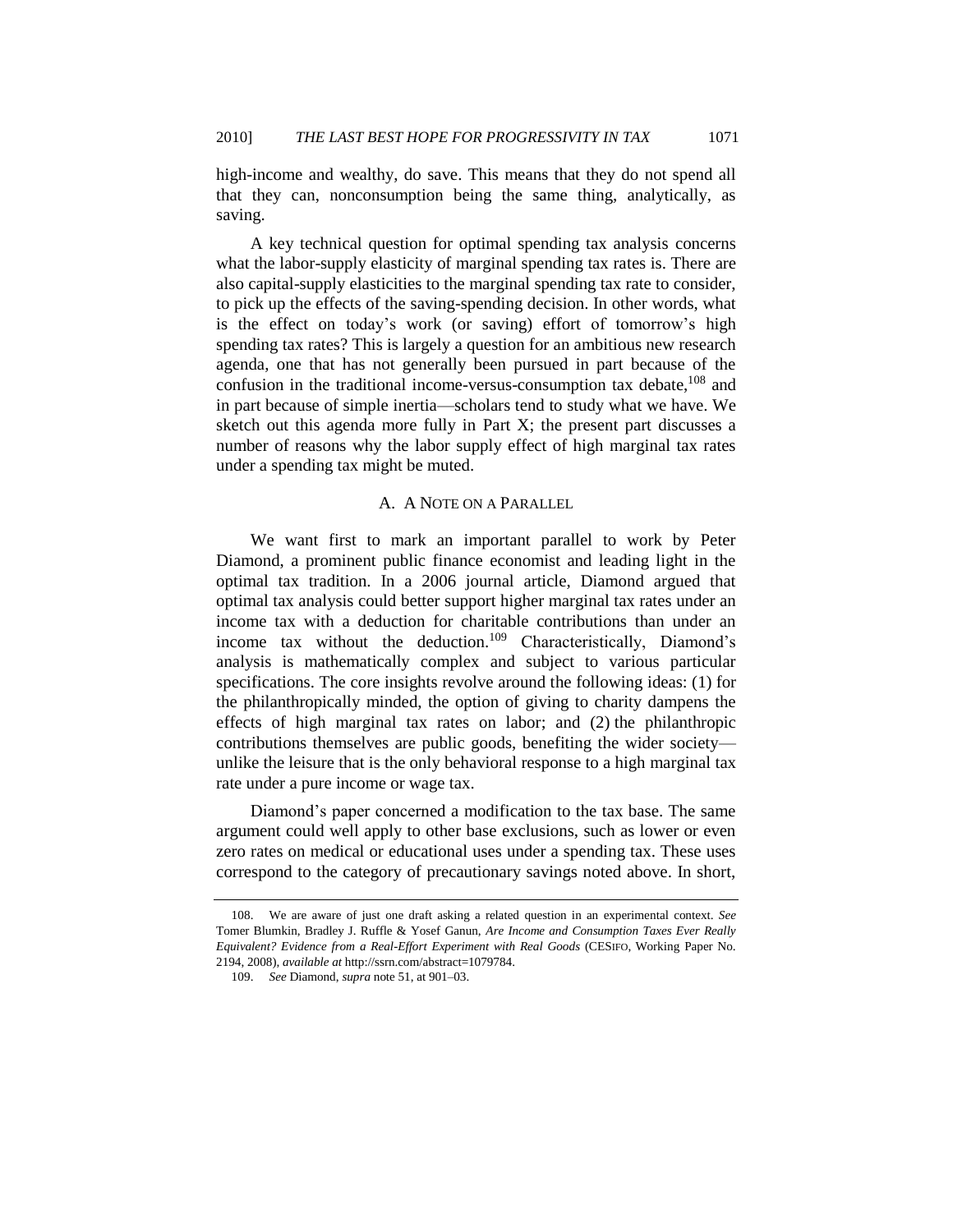if a taxpayer is saving in order to provide for future medical or educational needs, the taxpayer will rationally calculate that he or she faces a lower, or even zero, rate of taxation on the labor supply effort that goes into those savings. Thus the anticipated tax rate is declining, even to zero, without a nominal declension in the rate structure: it is as if there is a "shadow" rate structure for medical and educational spending affecting the taxpayer's marginal work decisions.

Saving for medical emergencies or educational uses may be special and limited cases, and may also lack the general feature of public goods. Under a progressive spending tax, however, all saving has the structure of Diamond's charitable contribution deduction. If high-ability taxpayers are motivated to continue saving under a spending tax, they will not be deterred from productive labor effort under high marginal spending tax rates, except to the extent that the taxpayers incorporate future spending tax liabilities into their current work decisions. The wider society benefits from their continued work effort, the positive externalities of the private capital or saving, and the implicit deferred taxation on the ultimate use of the funds.

It should be evident that the case for more steeply progressive rates under a spending tax turns on why people save. In particular, the technical question is what ex ante incentives to work will exist under a progressive spending tax (for the labor effort comes today, whereas ultimate spending—and the taxes along with it—come later)?

#### B. WHY DO PEOPLE SAVE? THE RATIONAL STORY

<span id="page-41-0"></span>The question for analyzing optimal spending tax rates is how the socially productive decisions to work or save would be affected by high marginal tax rates on the private-regarding act of spending.<sup>110</sup> Because a saver is, by definition, not spending all that he or she could in the present period, the ultimate tax rate the saver might face—as well as the conceptually different tax rate he or she might anticipate ultimately

<sup>110.</sup> We understand the usual objection that "consumption is good," the so-called "engine of our economy." *See* MCCAFFERY, *supra* note [40,](#page-14-0) at 118–19. We offer only two quick responses here. One, saving is also good, and saving is the analytic complement of consumption: saving is nonconsumption, as the Haig-Simons definition helps us to see. Two, the hope for at least the welfarist argument for a progressive spending tax is that the change from the status quo be revenue-neutral and preserve at least as much total spending. The idea is that the behavioral responses of the rich or high-ability—both toward more saving and, for those who continue to spend, toward more tax—will enable a welfare gain that will lead to lower spending tax rates (compared to the status quo ante) and hence more spending among the lower and middle classes. Put another way, the hope for a progressive spending tax is that the wealthy save more in part so that the not-wealthy can spend more.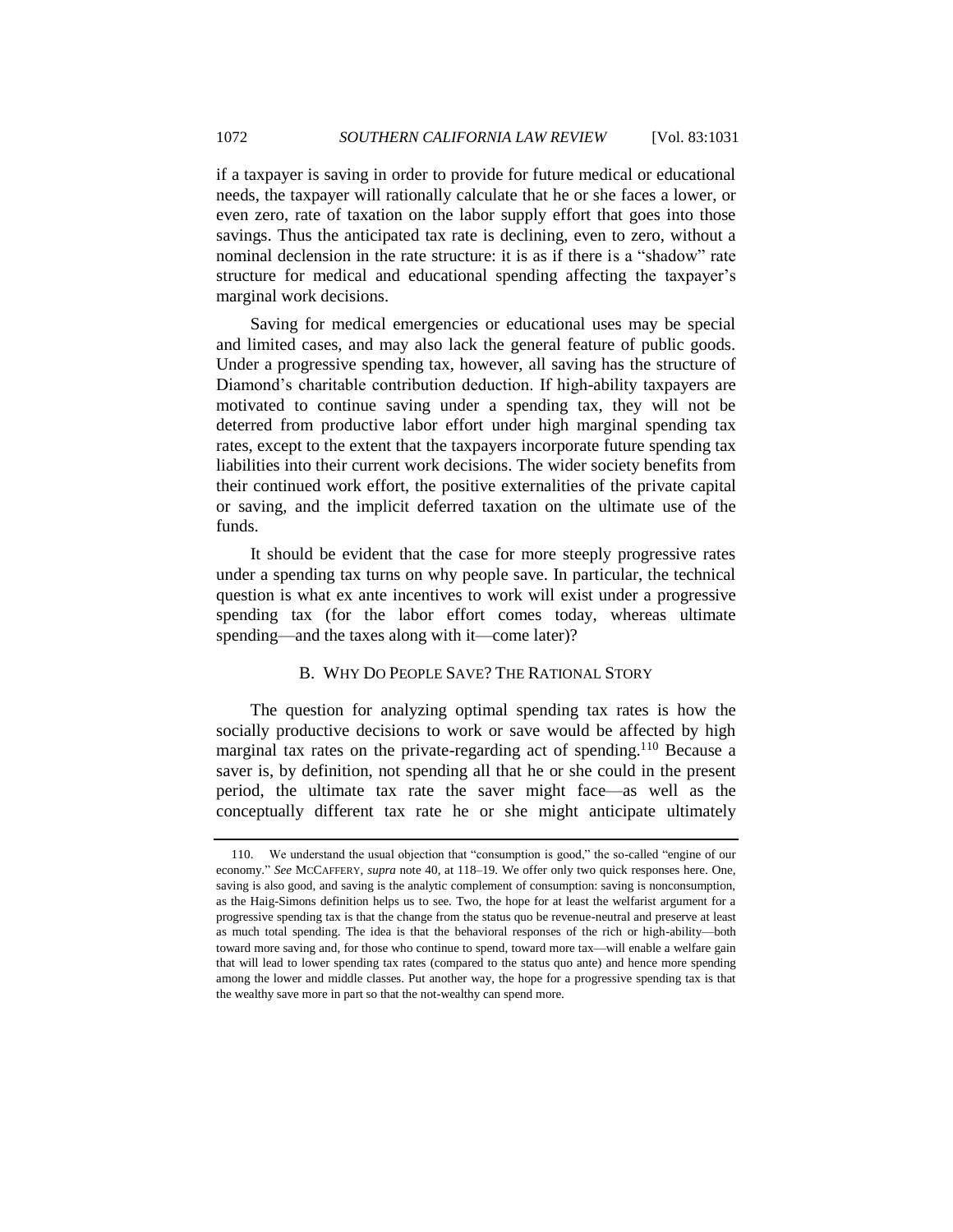facing—depends on why he or she is saving. In this part, we consider various possible motives for saving consistent with a traditional "rational" actor model. Our main task for now is to sketch the possibilities.

Recall the economist's triad of life cycle, precautionary, and bequest uses of savings. Consider how each use of savings affects the labor supply decisions of rational taxpayers under a progressive spending tax.

A traditional life cycle saver—what we call a "smoother"—will anticipate during his or her peak earning years that his or her tax rate at the time of ultimate spending will be lower than it is today, by the definition of smoothing. Recall the figure. The deterrent effect of the tax rate schedule will be dampened, down to his or her anticipated level of spending. This reflects a smoothing process that makes spending exhibit less annual variation than does labor income, such that average tax burdens under a spending tax will be lower than those under a wage or income tax, with a progressive tax imposed on an annual basis, given the same rate schedule. The nominal marginal tax rates can increase without necessarily deterring present-period labor—no one need pay the higher marginal rates. Note also that the rational life cycle saver will not be expecting any "windfall" yield to capital, and so such unanticipated good fortune will not, by definition, affect his or her labor supply decisions today.<sup>111</sup>

Suppose, to make intuitions sharp, that a high tax rate of 50 percent or more kicked in at \$250,000 of spending. A taxpayer with the opportunity to earn \$300,000 a year would not be affected by that highest bracket if he or she planned on saving at least \$50,000, perhaps to fund a constant material lifestyle at \$250,000 of pretax spending through retirement, or if he or she were paying off student loans, which would be deductible under a consistent spending tax (the tax having come due when the borrowed funds were spent in youth).<sup>112</sup> The progressive spending tax might push the taxpayer to save more or might allow him or her to do what he or she wants to do anyway, all without affecting additional labor supply decisions today.

Note, however, that a progressive spending tax could affect the rational taxpayer's retirement decision. Picking up the prior example, after years of saving \$50,000 or more, once the taxpayer's savings account was sufficiently large such that, on an annuitized basis, his or her lifetime spending needs were met, the purely rational, self-regarding life cycle saver

<sup>111.</sup> *See infra* Part VIII.C.

<sup>112.</sup> *See* McCaffery, *A New Understanding*, *supra* note [23,](#page-8-0) at 828 (discussing the treatment of debt).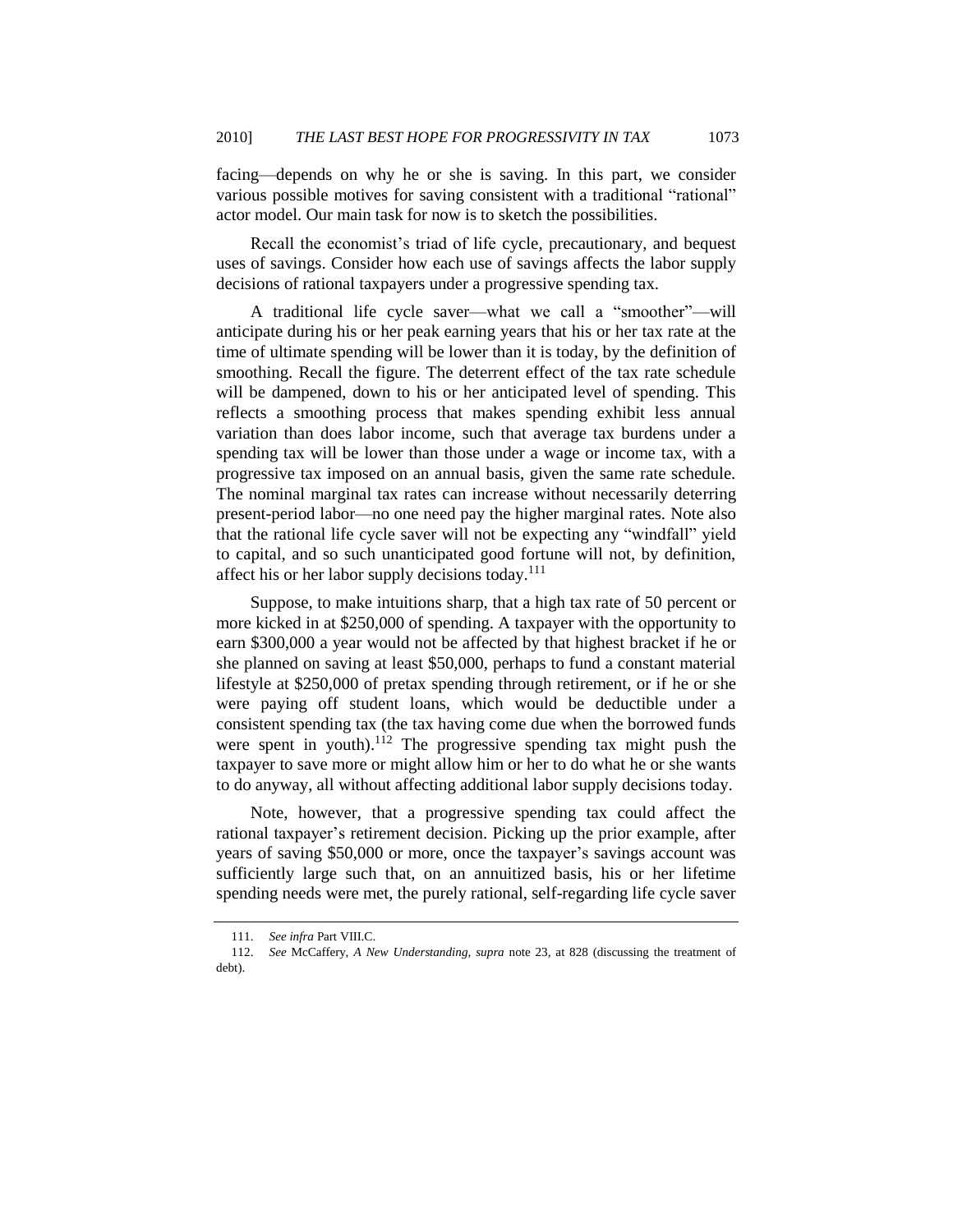might stop working. But of course that is also true under a wage or income tax: once anticipated lifetime consumption is fully funded, the rational taxpayer lacking any other motive for amassing capital would cease to work. Bill Gates knows this. And retirement savings today are already generally taxed under a wage or spending tax model.<sup>113</sup>

The rational precautionary saver need not be deterred at all from work effort today by a progressive spending tax that exempted the precautionary uses from its base. This lack of deterrence is parallel to the effect of the charitable contribution deduction under the Diamond analysis discussed above. In essence, anticipated precautionary expenditures that are exempt face a zero rate of taxation, without such a rate being explicitly in the rate schedules. This result follows, again, from the combined consideration of bases and rates. There are of course complex and contestable policy questions as to whether private medical or educational expenditures should be fully or even partially excludable from a spending tax base. We take no position on that set of arguments here. We simply note that a further reason to exempt certain expenditures in whole or in part from a spending tax base is that, to the extent taxpayers might rationally save for such needs, the effect of the exemptions can be to diminish the labor supply disincentive effects of progressive marginal spending tax rates.

<span id="page-43-1"></span><span id="page-43-0"></span>But most uses of savings seem to be for something other than life cycle or precautionary uses. Studies using this traditional economics vocabulary consistently show that a significant percentage of private capital is passed on intergenerationally, in what economists call "bequest" savings."<sup>114</sup> This is simply a residuum category, and possibly less responsive to ex ante labor incentives than are other economic decisions to be considered by optimal spending tax analysis. Perhaps savings that get passed on were intended to be used for life cycle or precautionary purposes, but the rainy day never came, or death came too early. These may be referred to as "accidental bequests."<sup>115</sup> In such cases, the analysis is as

<sup>113.</sup> For example, a Roth-style IRA, I.R.C. § 408A (2006), applies a wage-tax model to retirement savings, which, especially in the case of "windfall" returns, see infra Part VIII.C, would encourage earlier retirement.

<sup>114.</sup> 3 B. Douglas Bernheim, *Taxation and Saving*, *in* HANDBOOK OF PUBLIC ECONOMICS, *supra* note [61,](#page-23-0) at 1173, 1195 (surveying the literature and finding between 25 and 50 percent of total wealth is due to intergenerational transfers); Wojciech Kopczuk & Joseph P. Lupton, *To Leave or Not to Leave: The Distribution of Bequest Motives*, 74 REV. ECON. STUD. 207, 230 (2007) ("We estimate that about 75% of a representative sample of elderly single households has a desire to leave an estate with positive net worth. . . . [A]lmost four-fifths of household wealth we estimate will be bequeathed, [and] about half will be due to a bequest motive.").

<sup>115.</sup> *See* Bernheim, *supra* note [114,](#page-43-0) at 1196; Kopczuk, *supra* note [90,](#page-31-1) at 145–46; Kopczuk & Lupton*, supra* not[e 114,](#page-43-1) at 209.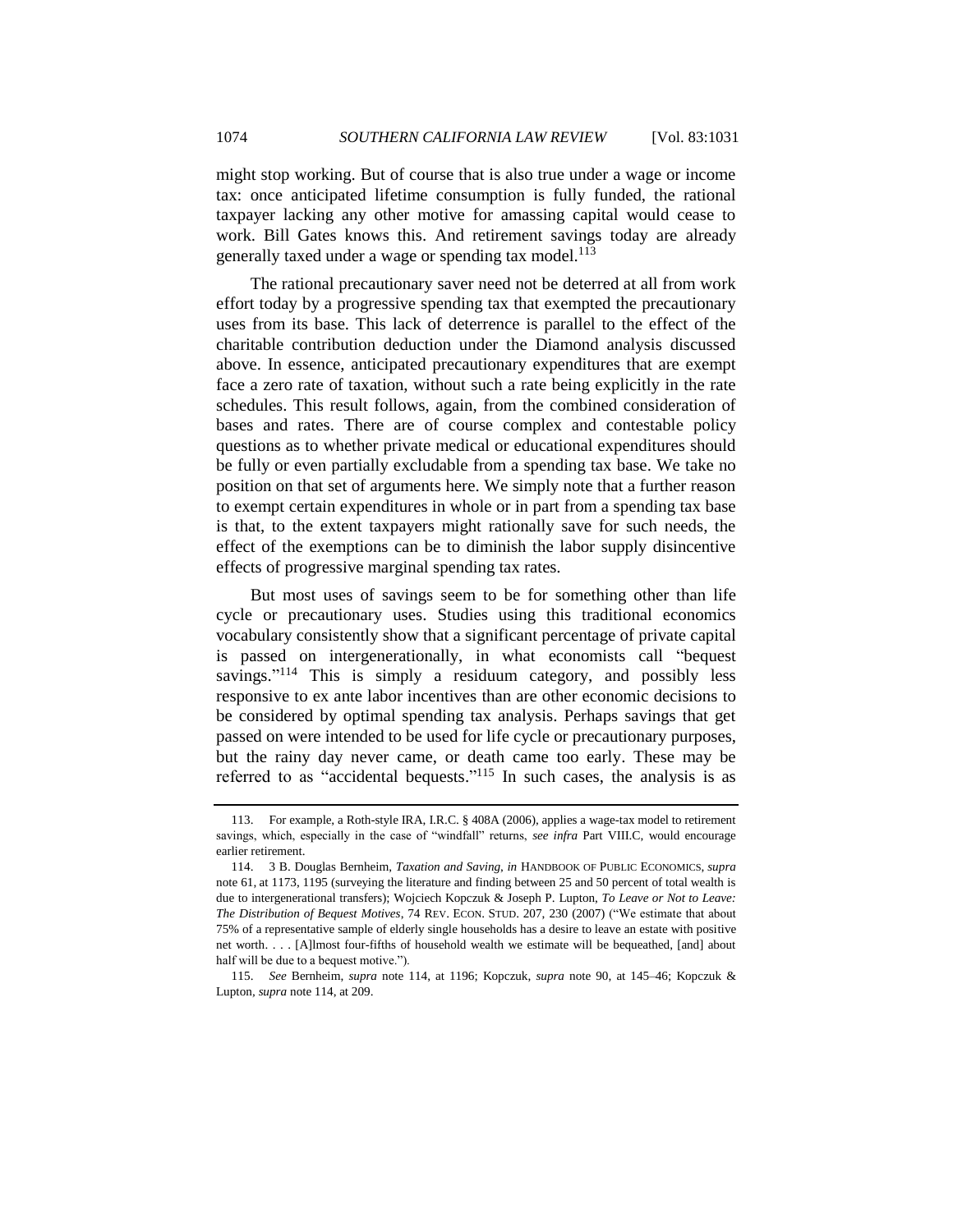above because the labor supply effect looks to the ex ante incentives: if a taxpayer thinks that he or she will need funds for life cycle and precautionary needs, she will rationally factor in the tax consequences of such uses at the time of his or her labor supply decisions. Hence a general risk aversion might favor social welfare under a progressive spending tax, as some individuals might continue to save beyond a more risk-neutral perception of their need.

Given what we know of the wealthy, however, it seems unlikely that all or even most of bequest savings comes from miscalculations of owngeneration life cycle or precautionary needs: both annuities and insurance markets allow for fairly precise life cycle and precautionary savings these days,<sup>116</sup> and much evidence shows that the wealthy continue to save, not fully dissave, until the end of their lives.<sup>117</sup> What is going on? Intergenerational or bequest savers might be motivated to pass wealth on to their heirs. Then the question becomes what, if any, tax rates on the heirs do these dynastic savers internalize in their labor supply decisions today?<sup>118</sup> All of this discussion is speculation, and thus forms part of the new research agenda we aim to be announcing, but it is possible that many wealthy benefactors will expect their heirs to live as they did: that is, somewhat frugally, leaving a bequest at the end of their days. Such potential benefactors might even welcome a progressive spending tax, which would form a kind of social "spendthrift trust" for their heirs. Some evidence to support this possibility is the fact that many wealthy individuals now privately create just such trusts, limiting access to wealth to set levels of income and certain urgent needs of the beneficiaries.<sup>119</sup>

119. *See* Robert H. Sitkoff & Max M. Schanzenbach, *Jurisdictional Competition for Trust Funds: An Empirical Analysis of Perpetuities and Taxes*, 115 YALE L.J. 356, 360–61 (2005) (discussing the use

<sup>116.</sup> Kopczuk & Lupton, *supra* not[e 114,](#page-43-1) at 146

<sup>117.</sup> Michael D. Hurd, *Savings of the Elderly and Desired Bequests*, 77 AM. ECON. REV. 298, 298 (1987) (noting that most research suggests that wealth increases with age).

<sup>118.</sup> Another question, or set of questions, would look to the work incentive effects on these heirs from receiving the bequest; note that under a progressive-spending-without-estate tax, the bequest might come late in these heirs' lives, when their lifetime patterns of work and saving have largely been set. One of us has argued separately that a consistent progressive spending tax needs no separate gift and estate tax, for the simple reason that "dead men don't spend." See, e.g., Edward J. McCaffery, Tax *Reform to Die For*, WALL ST. J., Nov. 21, 2003, at A12. A consistent spending tax of the sort considered in the text makes ultimate spending the measure for taxation. Death or any other time of wealth transfer preserves the private savings in the capital stock and would not trigger a tax: spending by the heirs or donees would. In essence, this is a "carryover basis" regime for bequests as for gifts, although there is no "basis" under a spending tax, as saving has not been taxed. *See* I.R.C. § 1014(a) (granting a "stepped-up basis" on bequests); *id.* § 1015(a) (mandating a "carryover basis" on gifts). So, heirs take wealth with a basis of zero, in effect. *See* MCCAFFERY, *supra* not[e 40,](#page-14-0) at 103. This feature of the analysis is logically separate, so we take no position on an estate tax vel non here.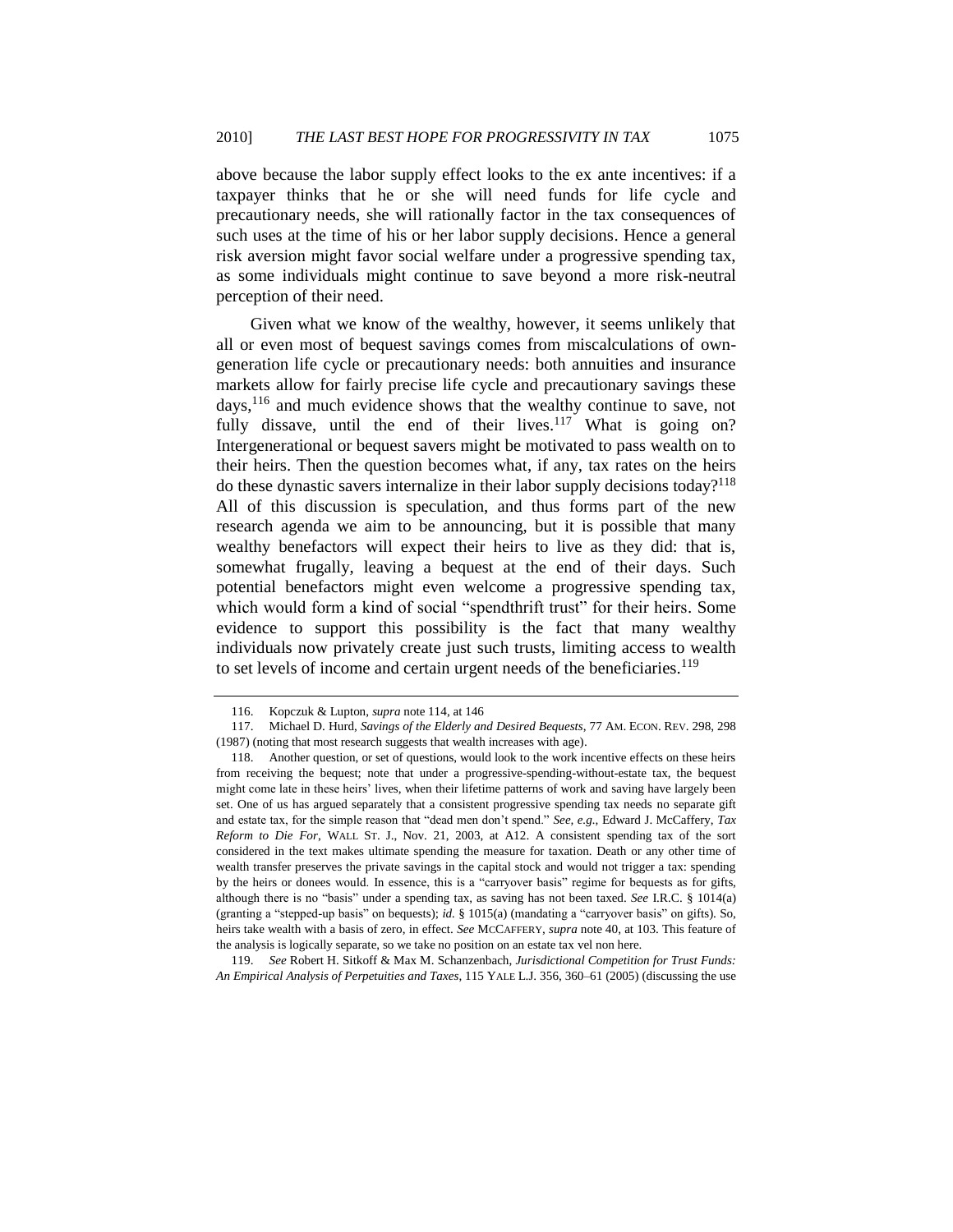Accidental and intentional bequests do not exhaust the potential reasons for "excess" savings that have some individuals leaving this earth with private capital in tow. It is possible, perhaps even likely, that many wealthy individuals simply get a consumption value from owning capital itself: they enjoy having large stores of wealth, take comfort in it, enjoy making investment decisions, and so on. Some may even have ultimate philanthropic motives, as in the Diamond analysis, or in the real-world cases of Bill Gates and Warren Buffet. The critical point is that, from the evidence we now have at hand, many wealthy people seem motivated to save for reasons other than presently anticipated own-consumption, and these motivations might make them continue to work in the face of more steeply progressive marginal spending tax rates, which they—quite rationally—would not anticipate ever paying.

## C. A WINDFALL BENEFIT?

<span id="page-45-0"></span>There is another reason to believe that labor market earnings might not be as responsive to high marginal spending tax rates as they are to wage or income tax rates. It derives from uncertainty in the yield to labor as well as the yield to capital. Such uncertainty has multiple origins: individuals do not know exactly what effect today's labor effort will have on ultimate labor compensation (in the form of bonuses, subsequent promotions and raises, job satisfaction that encourages delayed retirement, and so on), and they do not know what rate of return they will receive on their savings. Individuals who are lucky, whose returns ultimately exceed their expectations—such as Bill Gates and Warren Buffet—tend to have the greatest spendable wealth, the highest spending levels, and therefore will face the highest spending tax rates. Since these high spending tax rates were unanticipated at the prior time of earning labor income—the good luck or windfall by definition being unexpected—it follows that the high spending tax rates will not have had the same discouraging effect on labor supply that they would have if known at the time of earning, as would by definition be the case under wage or income taxes. Lucky returns or windfalls of some sort are apt to be a major source of funding-enhanced material lifestyles or upward "shifts" in the perspective of the figure. Recall that a progressive spending tax, but not a wage tax, falls on such resources when consumed.

Uncertainty in the yield to labor and yield to capital gives yet another

of out-of-state trusts to avoid the rule against perpetuities so as to control trust assets for lengthened periods).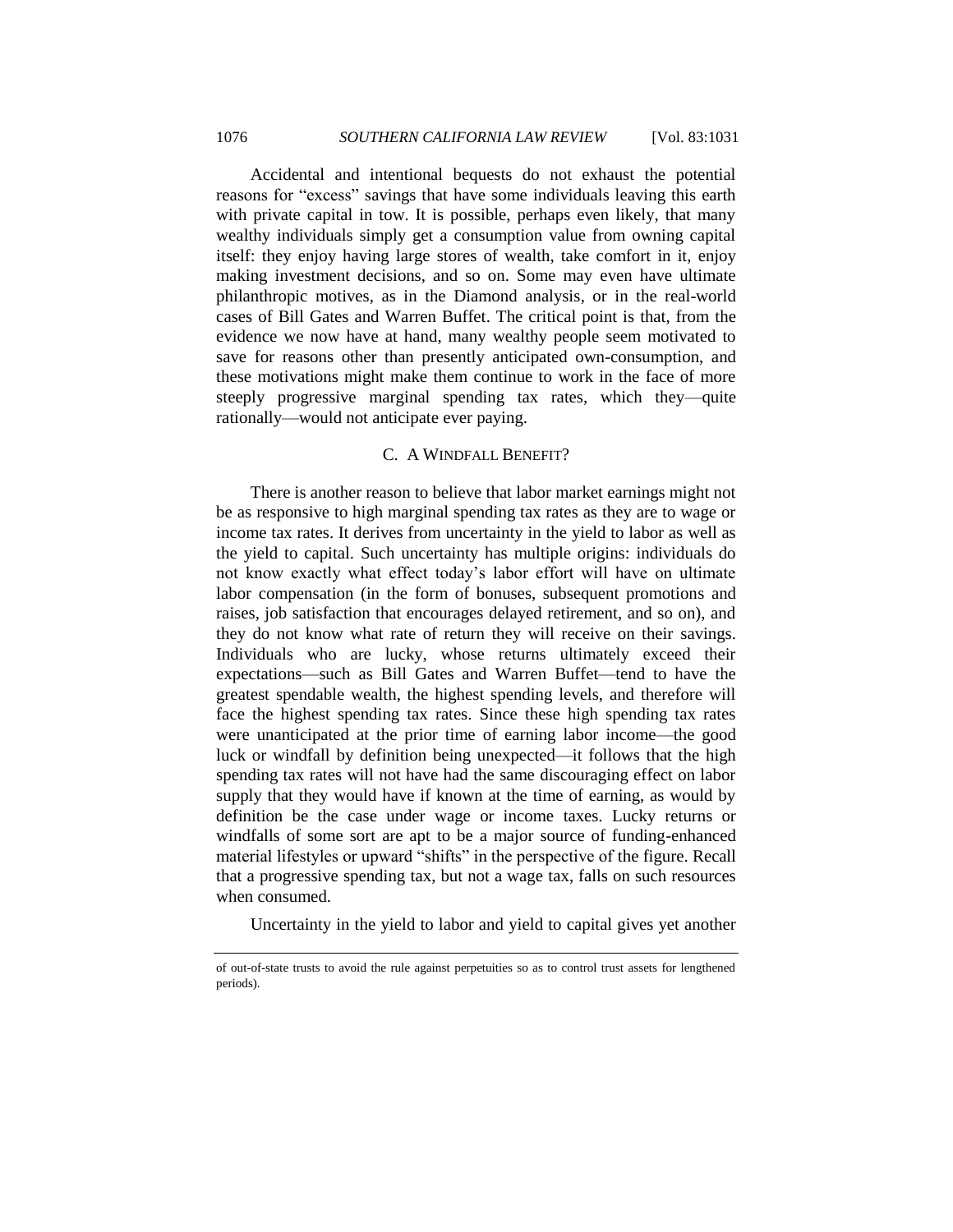reason—aside from the motivations for private saving and capital accumulation, canvassed above—why it can be possible to design a spending tax with sharply redistributive marginal tax rates that nonetheless does not excessively discourage labor effort. In such a setting, a major function of a progressive spending tax system is to redistribute the unexpected portion of spending power—positive and negative—among laborers. Spending taxes offer a type of insurance against uncertain returns, and while the same is true of almost any progressive tax system, progressive spending taxes have the advantage that they partially insure all consumption risks. By contrast, a progressive wage tax partially insures against uncertainties in wages but not capital returns, and a progressive income tax partially insures against income uncertainties but does so at the cost of discouraging saving. Spending taxes uniquely offer the prospect of significantly redistributing unexpected returns without discouraging saving and without excessively discouraging labor supply ex ante.

#### D. A POSSIBLE SORT?

<span id="page-46-0"></span>We have been discussing why people work and save, more or less slipping into a standard academic conceit that all people are the same. Of course, they are not. We have no doubt that people are heterogeneous, such that high-ability taxpayers—the main focus of both optimal tax analysis and any call for greater progressivity in tax today—have a mix of motives for their work, saving, and spending decisions. Here we note another possibly beneficial effect of a progressive spending tax: its intrinsic ability to treat two types of taxpayers differently.

Under a wage tax such as Mirrlees modeled, taxpayers face only one decision margin: to work or not. The fear that high-ability taxpayers may reduce their labor supply drove the analysis of declining marginal tax rates. Even if there were some inelastic high-ability workers, who would continue to work no matter what tax rate they faced at the margin, the tax rates on high-ability types would have to be low if there were a suitably high number of elastic taxpayers, such as, presumably, Joe the Plumber. In such a case, the inelastic high-ability taxpayers would get a windfall, as it were. This problem has led some to look for "markers" of elasticity (or ability), such that an income or wage tax could better differentiate among highability types.<sup>120</sup> But there are practical, political, legal, and moral questions

<span id="page-46-1"></span><sup>120.</sup> Kyle Logue & Joel Slemrod, *Genes as Tags: The Tax Implications of Widely Available Genetic Information*, 61 NAT'L TAX J. 843, 844–45 (2008).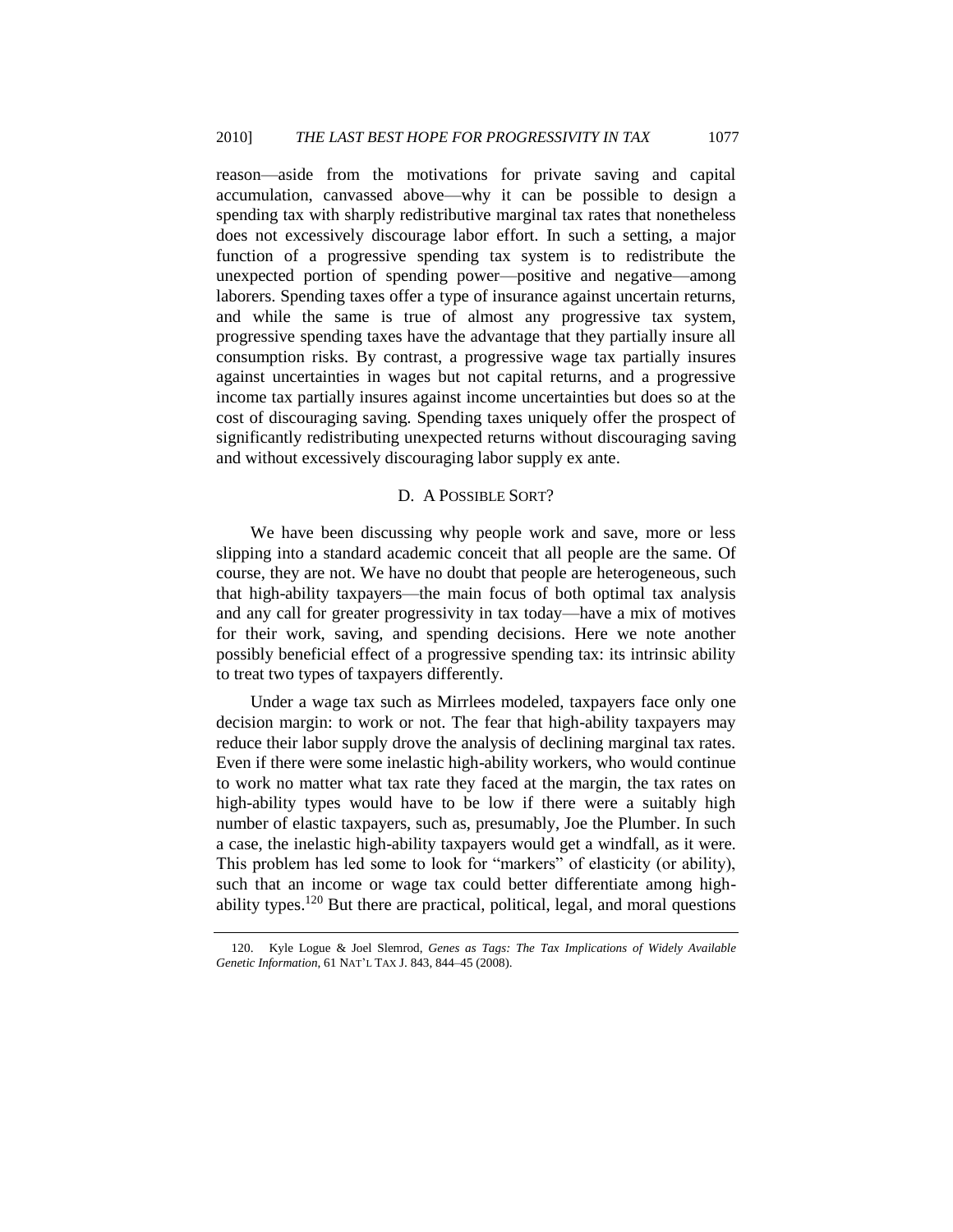with any such approach.

Under a progressive spending tax, in contrast, there are two decision margins: to work or not, and to spend or save. This leads to a natural "sort" among high-ability types, based on their propensities to spend currently.

Imagine that there are two types of high-ability earners. Type one, captured in such contemporary bestsellers as *The Millionaire Next Door*, 121 is a frugal sort, inclined to save—a noble Ant to the end. Type two, as described in such contemporary analysis as Robert Frank's *Luxury Fever*, <sup>122</sup> is a Grasshopper type, addicted to spending his wealth in a showy fashion. Although, once again, more analysis is needed, it is at least possible—dare we say likely?—that the Ant is more elastic in his or her labor supply than the Grasshopper. The Ant is frugal, after all, and hence more likely to be concerned with prices and taxes. He or she might well stop working under high labor tax rates. The Grasshopper, in contrast, looks like a consumption addict: a lamentable personality type, to be sure, but just the kind of person that optimal tax advocates should want to tax. A progressive spending tax, by design, would fall more heavily on Grasshopper than on Ant. Such a tax holds out the possibilities for sorting the rich and highly able into elastic and inelastic segments, based on their propensities to spend, allowing society to extract a higher tax burden from spenders while continuing to enjoy the benefits of the productive activity of both savers and spenders as well as the thrift of the worker-savers.

#### E. BEHAVIORAL MODELS

<span id="page-47-0"></span>The analysis in this part, including that contained in the Diamond paper, has been predicated on a traditional "rational actor" model. There is nothing irrational about saving for one's retirement, for precautionary needs, for one's heirs, or simply to enjoy the psychic pleasures of owning independent stores of capital. There is no disputing tastes, after all, in traditional economics analysis.<sup>123</sup> Certainly a spend-it-all-and-die-broke mindset is not irrational. But a growing field of research, behavioral economics, has challenged the assumptions of the rational model. Much of this literature has focused on saving and other behaviors with intertemporal consequences. Richard Thaler and colleagues, for example, have famously

<sup>121.</sup> THOMAS J. STANLEY & WILLIAM D. DANKO, THE MILLIONAIRE NEXT DOOR: THE SURPRISING SECRETS OF AMERICA'S WEALTHY (1996).

<sup>122.</sup> ROBERT H. FRANK, LUXURY FEVER: MONEY AND HAPPINESS IN AN ERA OF EXCESS (1999).

<sup>123.</sup> *See* George J. Stigler & Gary S. Becker, *De Gustibus Non Est Disputandum*, 67 AM. ECON. REV. 76, 89 (1977).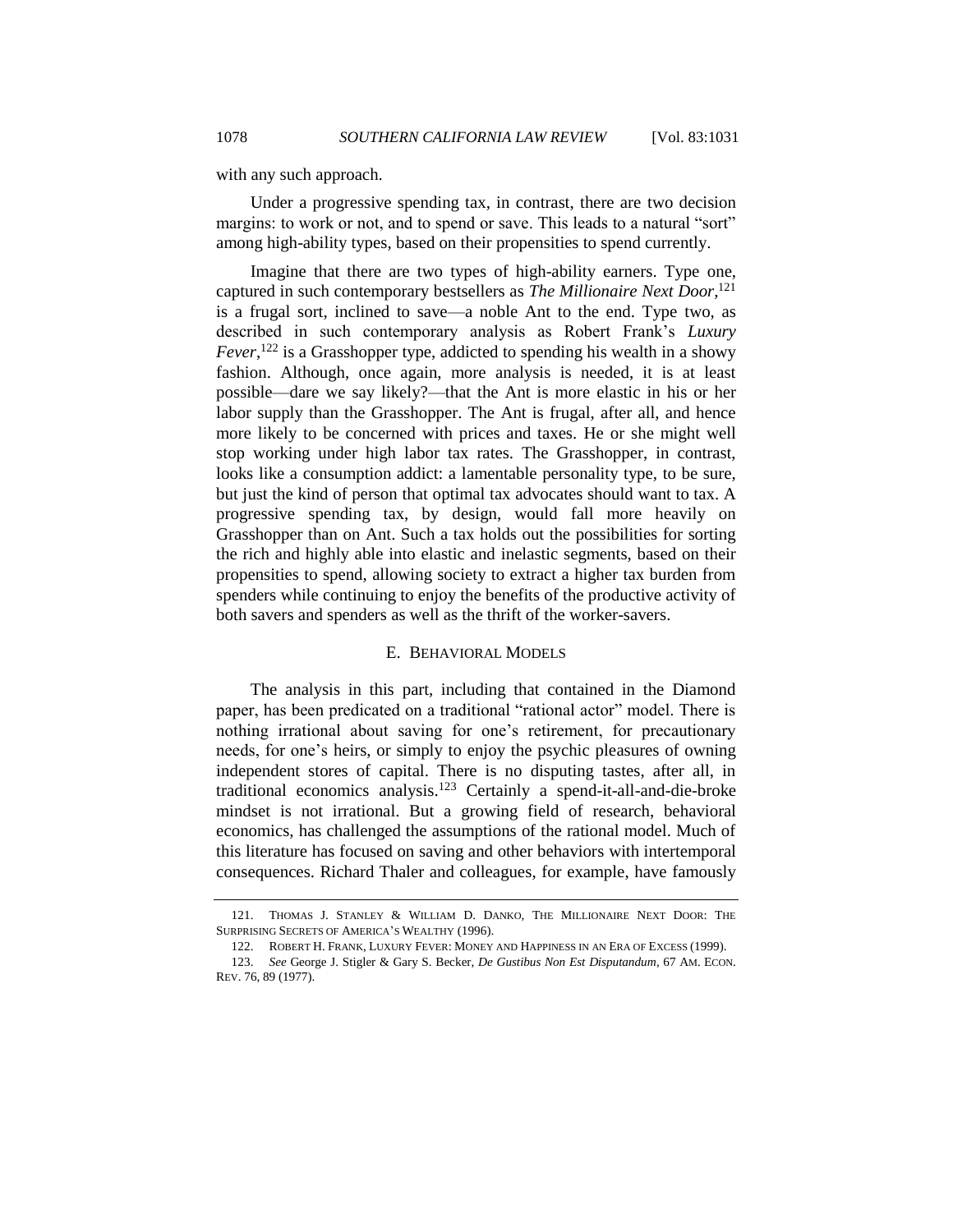argued for a "behavioral life-cycle hypothesis"<sup>124</sup> to supplant the rational life cycle hypothesis of Franco Modigliani<sup>125</sup> and others. Under a behavioral view, ordinary persons make a variety of "mistakes" in their saving behavior, on account of such heuristics and biases as myopia, timeinconsistent preferences, the use of mental accounts, and so on.<sup>126</sup>

<span id="page-48-0"></span>What might be the relevance of behavioral insights to our analysis here? Once again, we hope to be opening up a research agenda. We believe it important that such an agenda have a behavioral component. Here we simply sketch some possibilities.

The most common finding from behavioral economics on point is that people save too little.<sup>127</sup> This myopic tendency to live for the day has led to the types of saving vehicles within the income tax that make it a "hybrid," as discussed above in Part VI, and as are featured in President Obama's budget proposals.<sup>128</sup> Yet myopia also gives reason to doubt the efficacy of these ad hoc patches.<sup>129</sup> The myopic tricked into opening an IRA can just as easily run up credit card debt or take out home equity loans. To put the matter generally and simply, a system such as the income tax that does not tax borrowing when incurred will face a difficult task in getting myopic people to save. A consistent spending tax, in contrast, eliminates the arbitrage opportunity, not by taxing saving—which it systematically does not do—but rather by taxing the debt-financed consumption.<sup>130</sup> There is thus some reason to hope that the systematic exemption of saving under a progressive spending tax will encourage greater and more enduring saving than the ad hoc approaches under current law.<sup>131</sup>

<sup>124.</sup> Hersh M. Shefrin & Richard H. Thaler, *The Behavioral Life-Cycle Hypothesis*, 26 ECON. INQUIRY 609, 609, 636–37 (1988).

<sup>125.</sup> *See* Modigliani & Brumberg, *supra* not[e 87.](#page-30-0)

<sup>126.</sup> *See generally* Richard H. Thaler et al., *The Effect of Myopia and Loss Aversion on Risk Taking: An Experimental Test*, 112 Q.J. ECON. 647 (1997) (myopia); Stephen J. Hoch & George F. Loewenstein, *Time-Inconsistent Preferences and Consumer Self-Control*, 17 J. CONSUMER RES. 492 (1991) (time-inconsistent preferences); Richard Thaler, *Mental Accounting and Consumer Choice*, 4 MARKETING SCI. 199 (1985) [hereinafter Thaler, *Mental Accounting*] (mental accounts).

<sup>127.</sup> *See, e.g.*, Bernheim, *supra* note [114,](#page-43-0) at 1200–08; James J. Choi et al., *Saving for Retirement on the Path of Least Resistance*, *in* BEHAVIORAL PUBLIC FINANCE, *supra* not[e 14,](#page-5-2) at 304, 308 ("So far our data shows a familiar pattern. Respondents report that they save too little . . . .").

<sup>128.</sup> *See* Martin A. Sullivan, *A Comparison of the 2010 and 2011 Budget Proposals*, TAX NOTES TODAY, Feb. 8, 2010, *available at* 2010 TNT 25-4 (LEXIS) (providing revenue estimates for automatic enrollment IRAs).

<sup>129.</sup> McCaffery, *Behavioral Economics and Fundamental Tax Reform*, *supra* not[e 97,](#page-35-0) at 474.

<sup>130.</sup> *See* Lawrence Zelenak, *Debt-Financed Consumption and a Hybrid Income-Consumption Tax*, 61 TAX L. REV. (forthcoming 2010) (manuscript at 2), *available at* http://ssrn.com/abstract= 1487582.

<sup>131.</sup> *See supra* Part VI.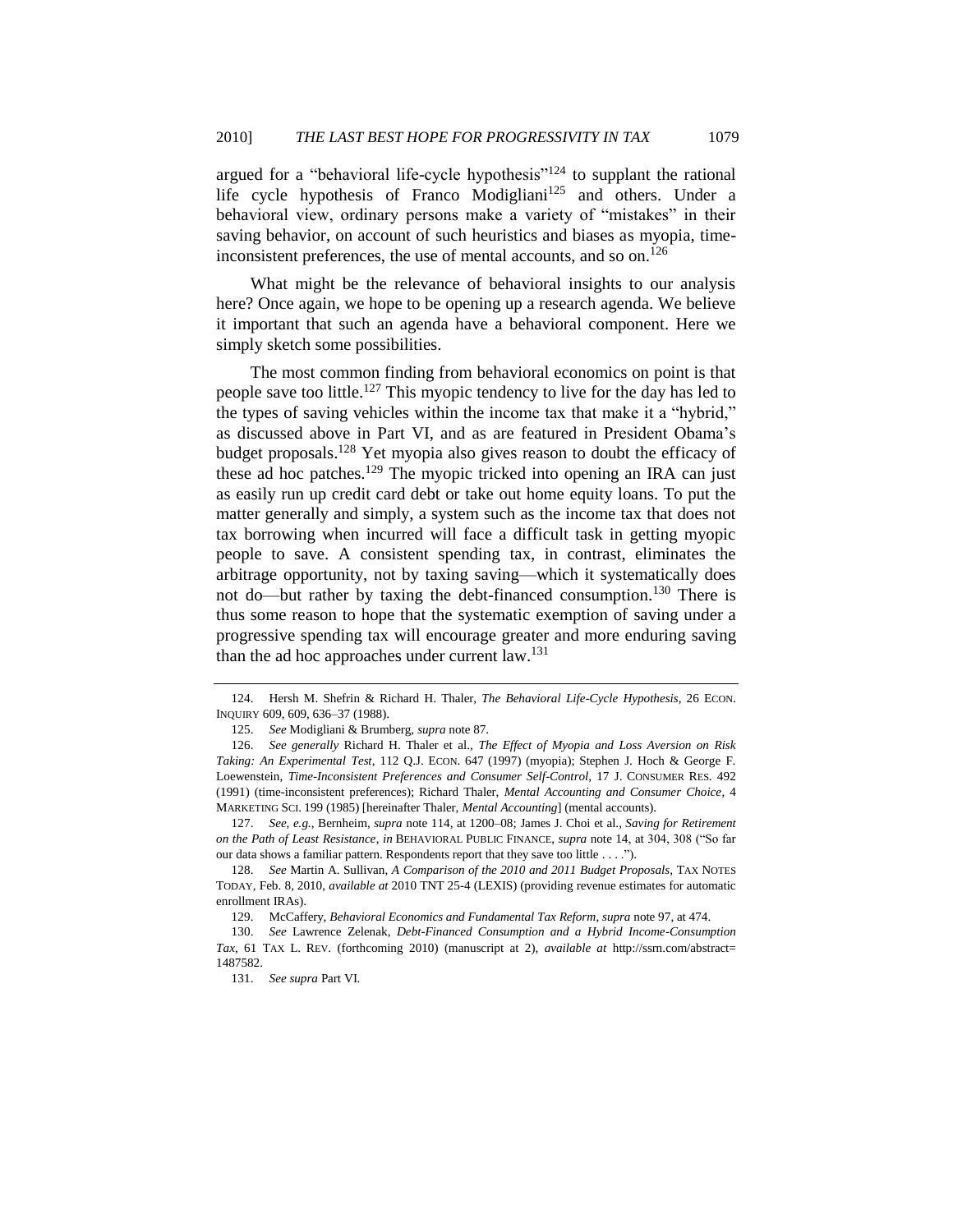We also suspect, and have found some confirmation in the literature, that the activity being taxed has salience.<sup>132</sup> An income tax leads one to think about one's income, and thus to avoid the tax via leisure, or to convert it to "nonincome," or to hide it. A progressive spending tax ought to get one to think about his or her spending. We suspect tax-induced behavioral changes under a spending tax are more likely to come in regard to marginal decisions to spend or save rather than to work or not, although, rationally, today's work will usually affect tomorrow's spending.

There are other places in the analysis of a progressive spending tax in which behavioral heuristics and biases might play a role. A persistent myopia, combined with self-serving optimism, may lead many people highly and perhaps completely to discount any tax on their saving. This result possibly obtains today: on a casual survey of friends and colleagues, almost all give some indication of the amounts in their tax-favored retirement accounts without discounting for the inchoate tax liability. This tendency could lead to a "money illusion" under a consistent spending tax that might, ironically, lead to less saving.<sup>133</sup> People would believe that they are wealthier, in after-tax terms, than they are: they will not be able to consume as much as they think they can. This "behavioral income effect," as it were, of the savings accounts under a consistent progressive spending tax could then lead to less saving.<sup>134</sup> On the other hand, the substitution effect would cut in the other direction, as spending faces an increasing marginal tax rate whereas saving, more so under a behavioral perspective, faces a low or even zero rate of taxation.<sup>135</sup> And the money illusion generated by the pretax accounts under a consistent spending tax ought to be less problematic than it is under the so-called income tax today because there would not be any ability to borrow tax-free with the pretax accounts in mind. People using "mental accounts"<sup>136</sup> seem generally reluctant to invade capital, a phenomenon perhaps connected to the well-studied

<sup>132.</sup> This is the suggestion of the experiments reported in Blumpkin, Ruffle & Ganun, *supra* note [108.](#page-40-1) Analytically equivalent income and consumption taxes induce different behavioral responses: individuals cut back on earning under an income tax and on spending under a spending tax.

<sup>133.</sup> Technically, "money illusion" refers to the tendency to view economic matters in nominal rather than real terms, that is, crudely, to ignore the effects of time and inflation on real purchasing power. *See* Eldar Shafir, Peter Diamond & Amos Tversky, *Money Illusion*, 112 Q.J. ECON. 341, 341 (1997). We use it, somewhat idiosyncratically, to refer to what we believe is the common tendency to view pretax retirement savings accounts as if they were after-tax accounts.

<sup>134.</sup> *See supra* not[e 72](#page-26-2) (discussing income versus substitution effects).

<sup>135.</sup> We say "behavioral" here again because of what we take to be a common tendency to ignore or overly discount an ultimate tax; this tendency would be related to common heuristics and biases such as myopia, present-bias, and hyperbolic discounting.

<sup>136.</sup> Thaler, *Mental Accounting*, *supra* note [126.](#page-48-0)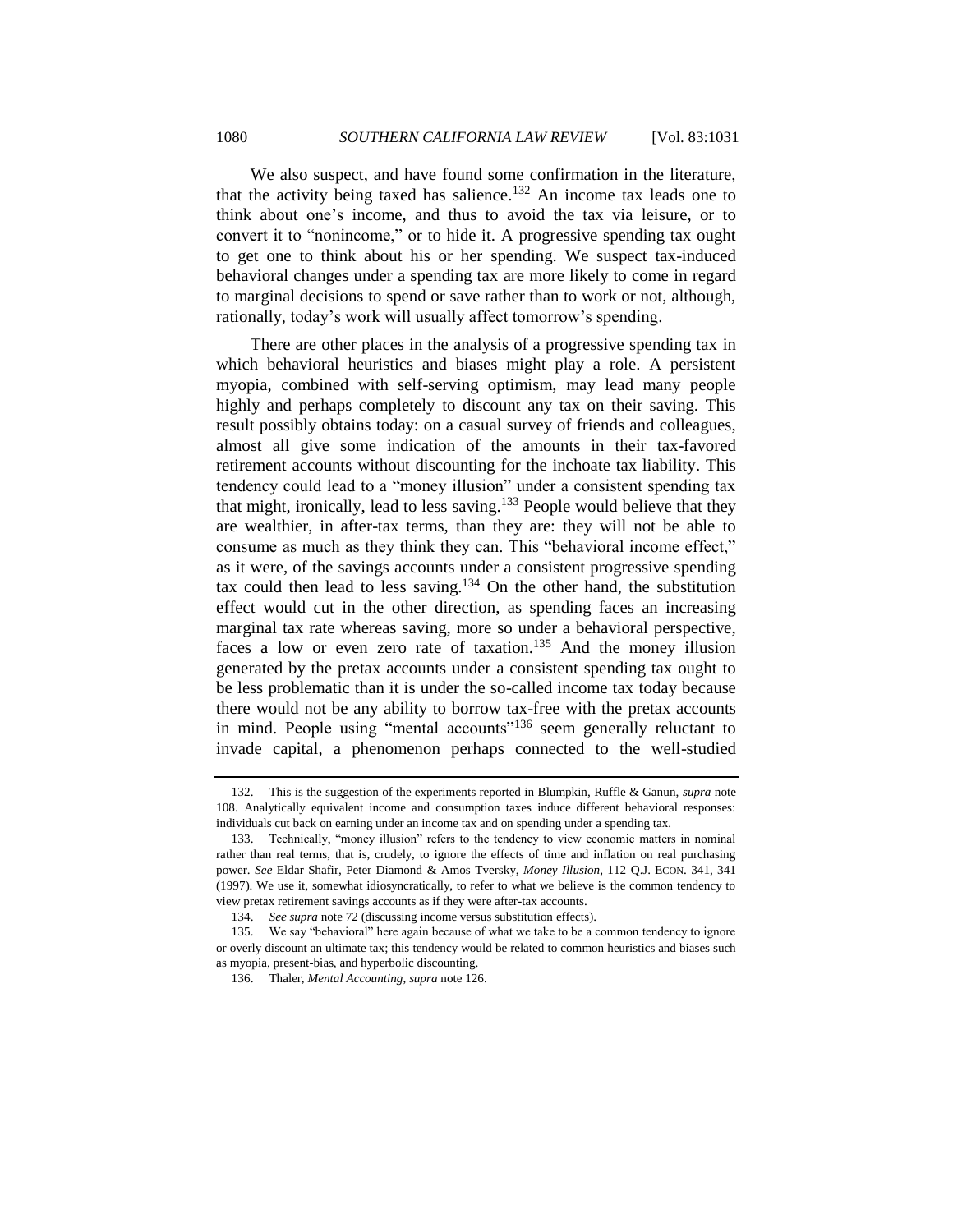"endowment effect," $137$  another reason to hope that the saving under a consistent progressive spending tax will be especially stable and enduring.

Again, far more research is needed, but these are the kinds of questions that are worth asking. As a crude guess, we suspect that the optics of placing the tax on the act of spending will have beneficial effects in that people will not be as deterred from working or saving because of the logical remoteness of the tax, but that at least the wealthy will be deterred from additional high-end spending—which ought to be an effect desired by advocates of progressivity and redistribution. A progressive spending tax gets its redistribution, and seeks its relative equality, in the private consumption space of personal material lifestyles, what arguably ought to matter most to advocates of redistribution in the first place.

#### IX. THE WORLD AS WE KNOW IT

<span id="page-50-0"></span>We have discussed the relatively abstract analytics of tax, considering income, wage, and spending tax bases with progressive marginal rate structures. We turn now to a consideration of the real world of tax today, in the United States in particular. Three strong themes emerge.

One, looking to the tax base, we see that we largely have a wage tax. This is so, both in regard to the so-called income tax alone—because this tax's commitment to taxing the yield to capital is highly porous, at best and when we widen the perspective to consider also the payroll or Social Security / Medicare tax system, a close second in total revenue to the income tax.<sup>138</sup> The payroll tax does not even attempt to be anything other than a wage tax.

Two, looking to the rate structure, we observe that it is highly compressed—indeed, it is quite close to being an optimal tax rate schedule, with low and declining rates on the most able and wealthy citizens. It would seem as if, despite its highly abstract quality and nearly four decades

<sup>137.</sup> *See* Daniel Kahneman, Jack L. Knetsch & Richard H. Thaler, *Experimental Tests of the Endowment Effect and the Coase Theorem*, 98 J. POL. ECON. 1325, 1326 (1990) ("[T]he increased value of a good to an individual when the good becomes part of the individual's endowment [is] the 'endowment effect.'").

<sup>138.</sup> In fiscal year 2009, individual income taxes accounted for 43.5 percent of all federal revenues; payroll taxes for 42.3. *See* U.S. GOV'T PRINTING OFFICE, HISTORICAL TABLES: BUDGET OF THE UNITED STATES GOVERNMENT: FISCAL YEAR 2011, at 31 tbl.2.1 (2010), *available at* http://www.gpoaccess.gov/usbudget/fy11/pdf/hist.pdf. This means that payroll taxes raised almost as much as personal income taxes, in part reflecting recession-induced declines in income tax collections. *See id.*; Andrew Mitrusi & James Poterba, *The Distribution of Payroll and Income Tax Burdens, 1979– 99*, 53 NAT'L TAX J. 765, 771 tbl.2 (2000).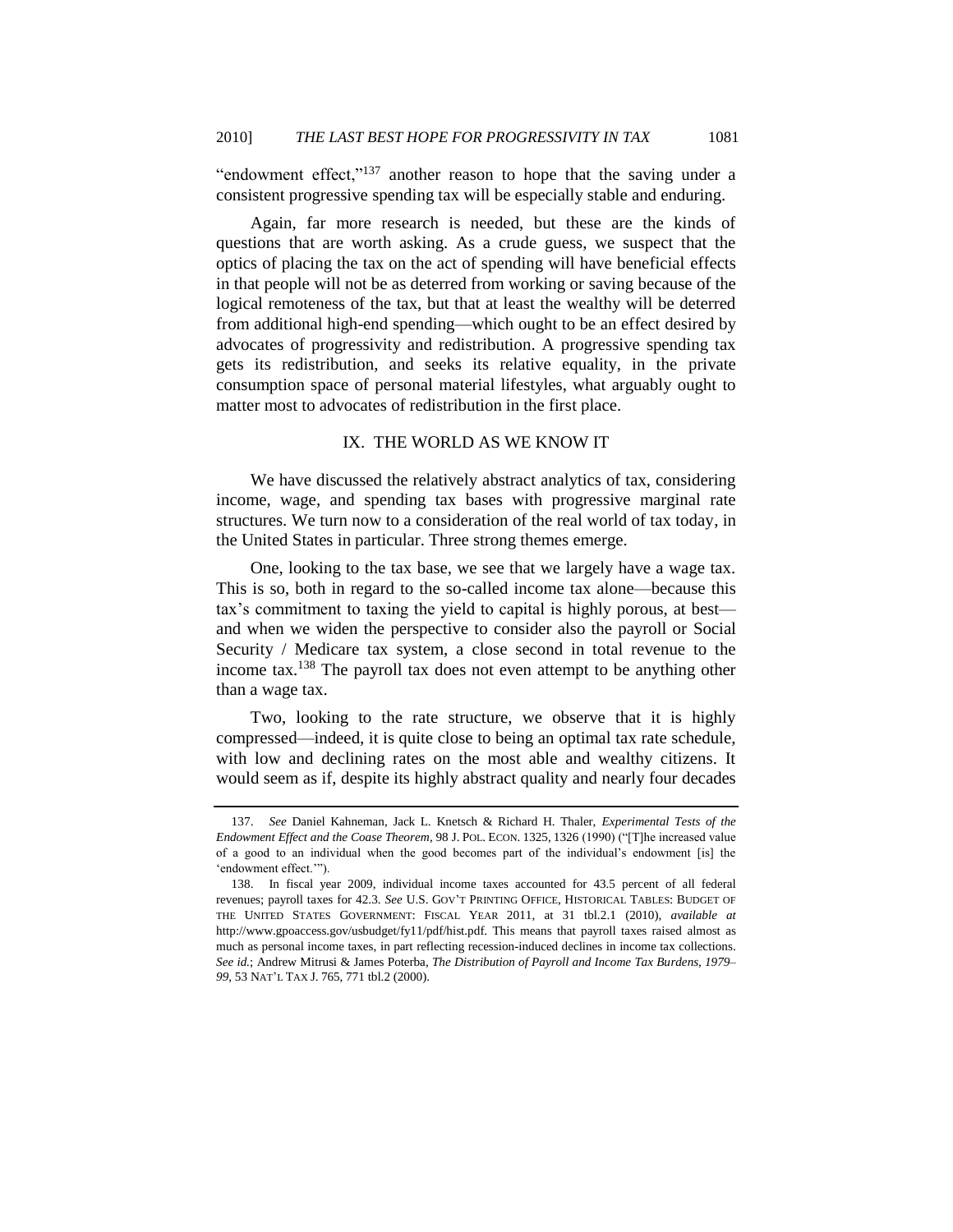of qualifications, questions, and refinements, the optimal income tax tradition has had a strong influence in contemporary tax systems. Perhaps as important, the political and rhetorical arguments against high marginal tax rates on high earners have had enormous real-world traction, at least since the presidency of Ronald Reagan in the 1980s through the rise of Joe the Plumber.<sup>139</sup> The economics, as mediated through political and popular processes, have led to what might be called "everyday optimal tax theory," borrowing and adjusting from Murphy and Nagel's term of "everyday libertarianism."<sup>140</sup>

Three, the United States does not have anything close to a lump-sum program of redistribution or demogrants, and is all but certain never to have one.<sup>141</sup>

Combining these themes leaves us with a relatively flat-rate wage tax, with declining tax rates on the high ability, limited redistribution today, and little hope for more tomorrow. The balance of this part explores these claims and comments further.

# A. TAX TODAY

<span id="page-51-0"></span>The so-called income tax in the United States is in reality largely a wage tax, for structural and ad hoc reasons. The structural reasons relate to such deep-seated features of the income tax as the "realization" requirement" and the nontaxation of debt, which in turn render such features as low tax rates on capital gains and corporate dividends virtually inevitable.<sup>142</sup> The ad hoc reasons include the panoply of ostensibly prosaving provisions, modeled along both wage and spending tax lines, such as traditional and Roth IRAs,  $\S 529$  plans,<sup>143</sup> and so on, considered above.<sup>144</sup> When we add the increasingly important payroll tax system which does not purport to be anything other than a wage tax—onto the income tax, the theme is clear enough.

Turning from base to rate issues, table 4 combines income and payroll

<sup>139.</sup> *See* STEUERLE, *supra* note [6,](#page-4-0) at 79–83 & *passim*; Bartels, *supra* note [14;](#page-5-2) Leonhardt, *supra* note [11;](#page-5-0) Viard, *supra* not[e 18.](#page-6-1)

<sup>140.</sup> MURPHY & NAGEL, *supra* not[e 48,](#page-20-0) at 31.

<sup>141.</sup> *See infra* Part IX.B.

<sup>142.</sup> *See* McCaffery, *A New Understanding*, *supra* note [23,](#page-8-0) at 886–92. *See generally* Gordon, Kalambokidis & Slemrod, *supra* note [97](#page-35-0) (discussing the role of doubt in undercutting capital taxation under actual income tax).

<sup>143.</sup> I.R.C. § 529 (2006) (qualified tuition programs).

<sup>144.</sup> *See* McCaffery, *A New Understanding*, *supra* not[e 23,](#page-8-0) at 899–900.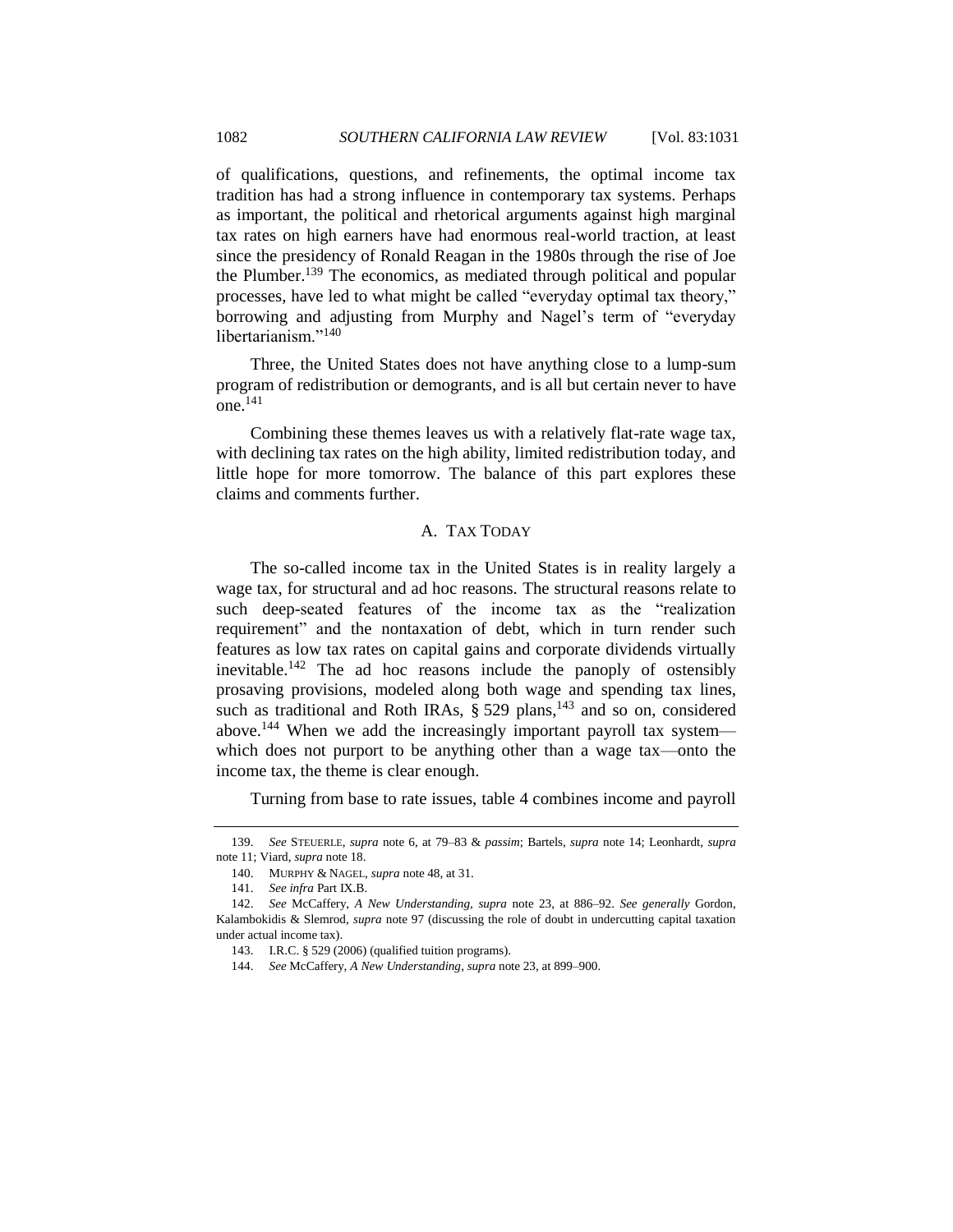rates for an individual in 2009. 145

| <i>Income</i>         | <i>Payroll Tax</i> (%) | <i>Income Tax</i> $(\%)$ | Combined (%) |
|-----------------------|------------------------|--------------------------|--------------|
| $$0 - $10,000$        | 15.3                   | 0                        | 15.3         |
| \$10,000-\$18,000     | 15.3                   | 10                       | 25.3         |
| \$18,000-\$43,000     | 15.3                   | 15                       | 30.3         |
| \$43,000-\$92,000     | 15.3                   | 25                       | 40.3         |
| \$92,000 - \$106,000  | 15.3                   | 28                       | 43.3         |
| \$106,000 - \$181,000 | 2.9                    | 28                       | 30.9         |
| \$181,000-\$382,000   | 2.9                    | 33                       | 35.9         |
| \$382,000 and above   | 2.9                    | 35                       | 37.9         |

TABLE 4. Payroll and Income Tax Rates (approx.), Single Person, 2009

This rate structure begins to look like an optimal income tax. It features marginal tax rates that peak in the middle income ranges and then gradually decline. Looking at just these two taxes combined, for now, marginal tax rates peak at 43.3 percent over the \$92,000–\$106,000 range of incomes. Marginal rates then fall, to 30.9 percent, before rising a bit at the end, to wrap up at 37.9 percent over \$382,000 of taxable income.

This is well on its way to being an optimal income tax rate structure, as suggested by Mirrlees. Note that President Obama's proposed changes would only raise the last two income tax brackets, the final one to 39.6 percent, for a combined 42.5 percent rate on income—still below the middle-class peak. A fuller, richer understanding of the status quo suggests that the true picture is even closer to Mirrlees, and more dramatic in its peak-and-trough structure than this quick sketch. Consider three further factors.

One, the earned income tax credit ("EITC") of I.R.C.  $\S 32^{146}$  adds to the "hump" effect in table 4 by placing a high marginal tax rate burden on the working poor. This provision is the key element in the "workfare" that largely replaced "welfare" under President Clinton's reform, although the

<sup>145.</sup> I.R.C. §§ 1, 63, 3101. Since benefit formulas tie ultimate Social Security benefits to payroll tax payments, it follows that payroll tax burdens differ in kind from income tax burdens for which the government does not offer individual taxpayers anything in return. Nevertheless, the highly incomplete matching of benefits to an individual's tax payments during the working lifetime gives payroll taxes an important tax aspect.

<sup>146.</sup> *Id.* § 32.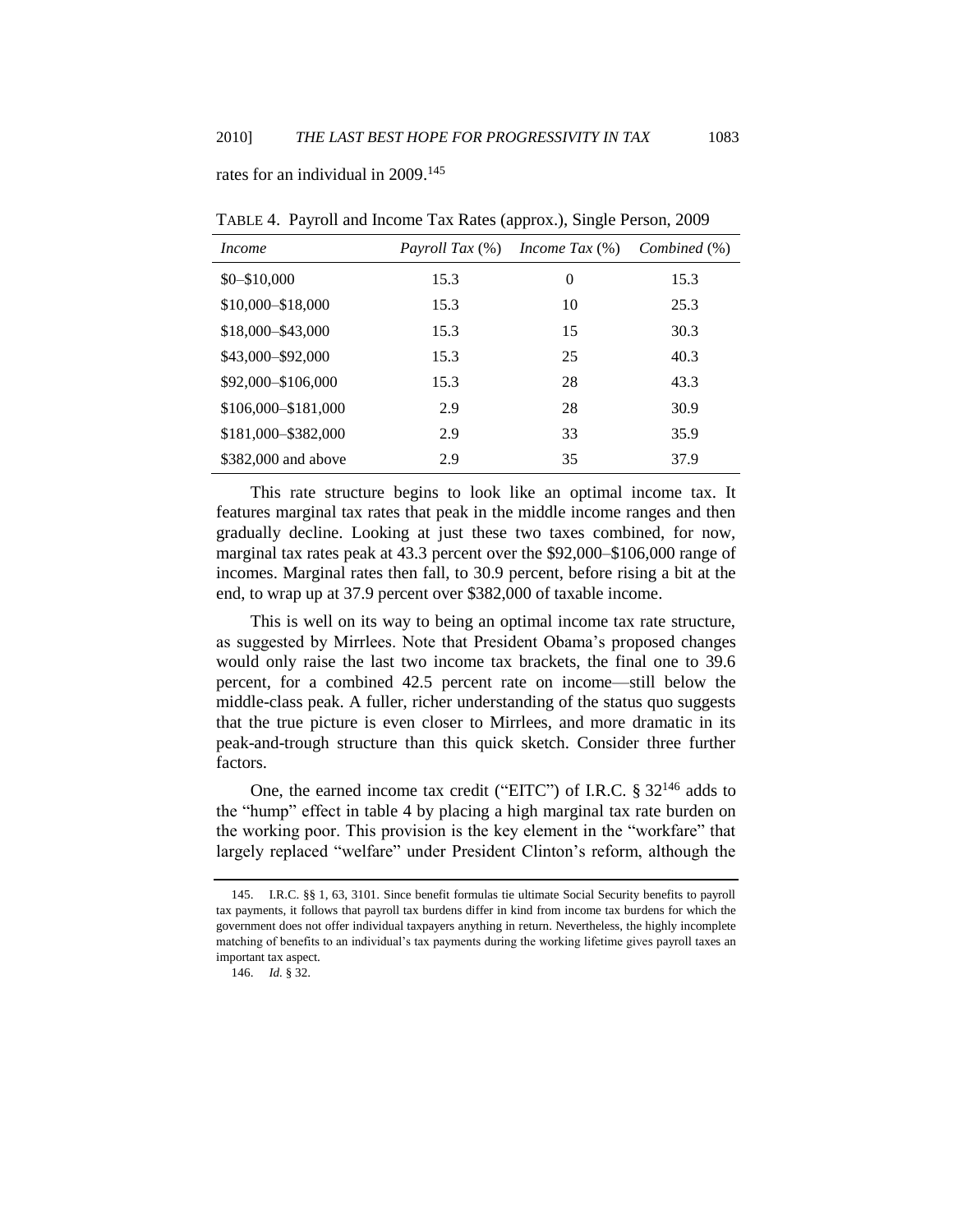EITC dates back to the early  $1970s$ .<sup>147</sup> The credit works like a negative tax, giving the working poor additional resources. The problem is, it is repaid by the near-poor via a "phase-out" that works just like a positive marginal rate bracket. This is an effort to minimize the cost of the program by preventing upper-middle income taxpayers from receiving benefits. Thus, a single parent with two children, having received a benefit of approximately \$4000 on her first \$10,000 of labor market earnings, must pay this benefit back by facing an additional tax of some 21 percent on her earnings between approximately \$20,000 and \$40,000 dollars. This EITC phase-out puts her in a 50 percent combined marginal rate bracket over this range, adding the EITC phase-out onto the rates in table 4.

Two, in addition to the phase-out range of the EITC, there are a host of other phase-outs of means-tested programs facing the working lowermiddle income class. In a paper published in 1999, Daniel Shaviro showed that marginal tax rates facing some working poor can equal or exceed 100 percent, an astonishing if unintended feature of overlapping programs, but one that has been well verified (and left largely unchanged) since then.<sup>148</sup>

Three, at high levels of income, the actual marginal taxes individuals face depend critically on sources of income and avoidance possibilities: the gap between "income" and "taxable income" generally grows with income.<sup>149</sup> Many wealthy taxpayers in fact face marginal rates of 15 percent or even 0 percent on the last dollar that they earn, because they are able to gain wealth in the form of taxable capital gains or untaxed capital appreciation. Hedge fund managers fall into the former camp; Bill Gates, Warren Buffet, and other billionaires into the latter.<sup>150</sup> This is, of course, a perfectly understandable—even satisfying—state of affairs to those steeped in the Mirrlees model and tradition.

Thus, we conclude that the "real world" in the United States looks roughly like a Mirrlees optimal income tax both in its base—that is,

<sup>147.</sup> *See generally* Anne L. Alstott, *The Earned Income Tax Credit and the Limitations of Tax-Based Welfare Reform*, 108 HARV. L. REV. 533 (1995) (discussing the historical background of the EITC, inter alia); Edward J. McCaffery, *The Burdens of Benefits*, 44 VILL. L. REV. 445 (1999) (discussing inter alia the reform of the EITC under President Clinton).

<sup>148.</sup> DANIEL N. SHAVIRO, EMPLOYMENT POLICIES INST., EFFECTIVE MARGINAL TAX RATES ON LOW-INCOME HOUSEHOLDS 7 (1999), *available at* http://www.epionline.org/studies/shaviro\_02- 1999.pdf. *See also* Stephen D. Holt & Jennifer L. Romich, *Marginal Tax Rates Facing Low- and Moderate-Income Workers Who Participate in Means-Tested Transfer Programs*, 60 NAT'L TAX J. 253, 260 (2007) (finding a marginal rate exceeding 100 percent).

<sup>149.</sup> Slemrod, *supra* not[e 75,](#page-27-0) at 165–66, 173–74.

<sup>150.</sup> On the former problem—the ability of sophisticated financiers to receive compensation taxed at favorable capital gains rates—see Victor Fleischer, *Taxing Blackstone*, 61 TAX L. REV. 89 (2008).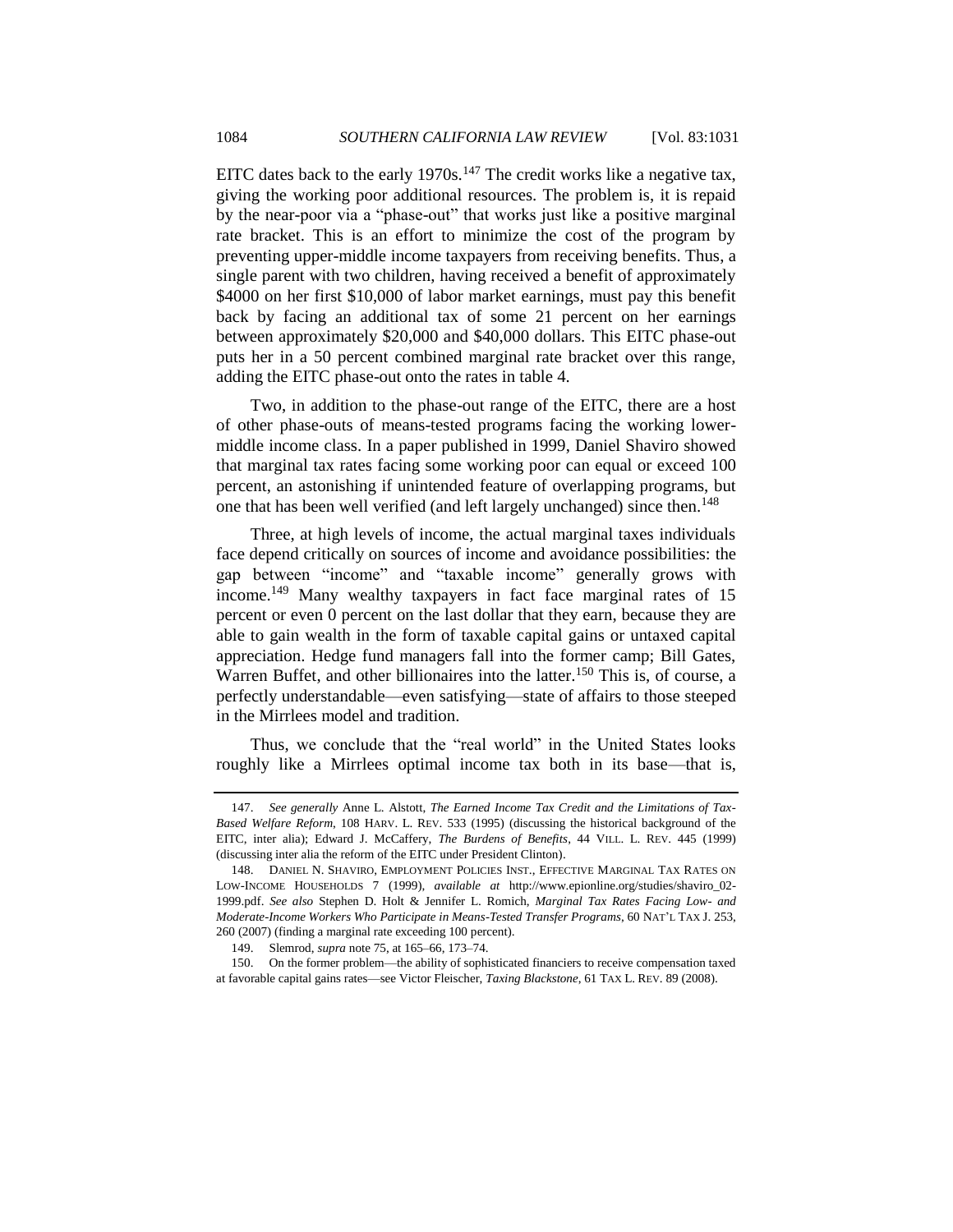wages—and in its rate structure. The implementation is not precise, at least in part because there are no generally accepted precise findings from optimal tax itself. Some of the imprecision also no doubt derives from pragmatic and practical constraints: for example, and perhaps most important, there is a single rate structure that applies to all individuals, without excessive particularization. The only way to particularize taxes today is through the base, where taxpayers indeed often face decision margins—whether to give to charity, save, spend on medical needs, and so on. This continues to be the principal theme in this Article, namely, the need to consider the base and rate aspects of tax systems hand-in-hand. But individuals do not face particular rate structures based on their characteristics: the government does not attempt to tax I.Q. or look to genetic "markers" to individuate taxes.<sup>151</sup> Taxes are collected on an annual basis using accounting information, and reflect other practical and realistic considerations.

Other features of the real rate structure seem to reflect pragmatic and political compromises. For example, a perceived popular political desire not to allow high-income taxpayers to pay nominally zero taxes led to the adoption of the alternative tax minimum,  $152$  although Congress has never changed any of the structural elements of the income tax that allow those living off of stores of financial capital to pay little or no taxes by showing little or no taxable income.<sup>153</sup> Yet when all is said and done, what is remarkable is how much reality follows abstract theory. As John Maynard Keynes put it, "Practical men, who believe themselves to be quite exempt from any intellectual influences, are usually the slaves of some defunct economist,"<sup>154</sup> in this case, the not-defunct James Mirrlees and his followers.

#### B. ON NOT ADDING DEMOGRANTS TO THE MIX

<span id="page-54-0"></span>We just noted that the United States tax system, in its base and its general rate structure, looks like an optimal tax model. For the system fully to conform to Mirrlees's sketch of the ideal, however, there would also need to be demogrants, or lump-sum transfers to all. This step is necessary

<sup>151.</sup> *See, e.g.*, Logue & Slemrod, *supra* not[e 120,](#page-46-1) at 844–45.

<sup>152.</sup> *See, e.g.*, Michael J. Graetz & Emil M. Sunley, *Minimum Taxes and Comprehensive Tax Reform*, *in* UNEASY COMPROMISE: PROBLEMS OF A HYBRID INCOME-CONSUMPTION TAX 385, 388 (Henry J. Aaron, Harvey Galper & Joseph A. Pechman eds., 1988).

<sup>153.</sup> McCaffery, *A New Understanding*, *supra* not[e 23,](#page-8-0) at 885–91, 903–08.

<sup>154.</sup> JOHN MAYNARD KEYNES, THE GENERAL THEORY OF EMPLOYMENT INTEREST AND MONEY 383 (1936).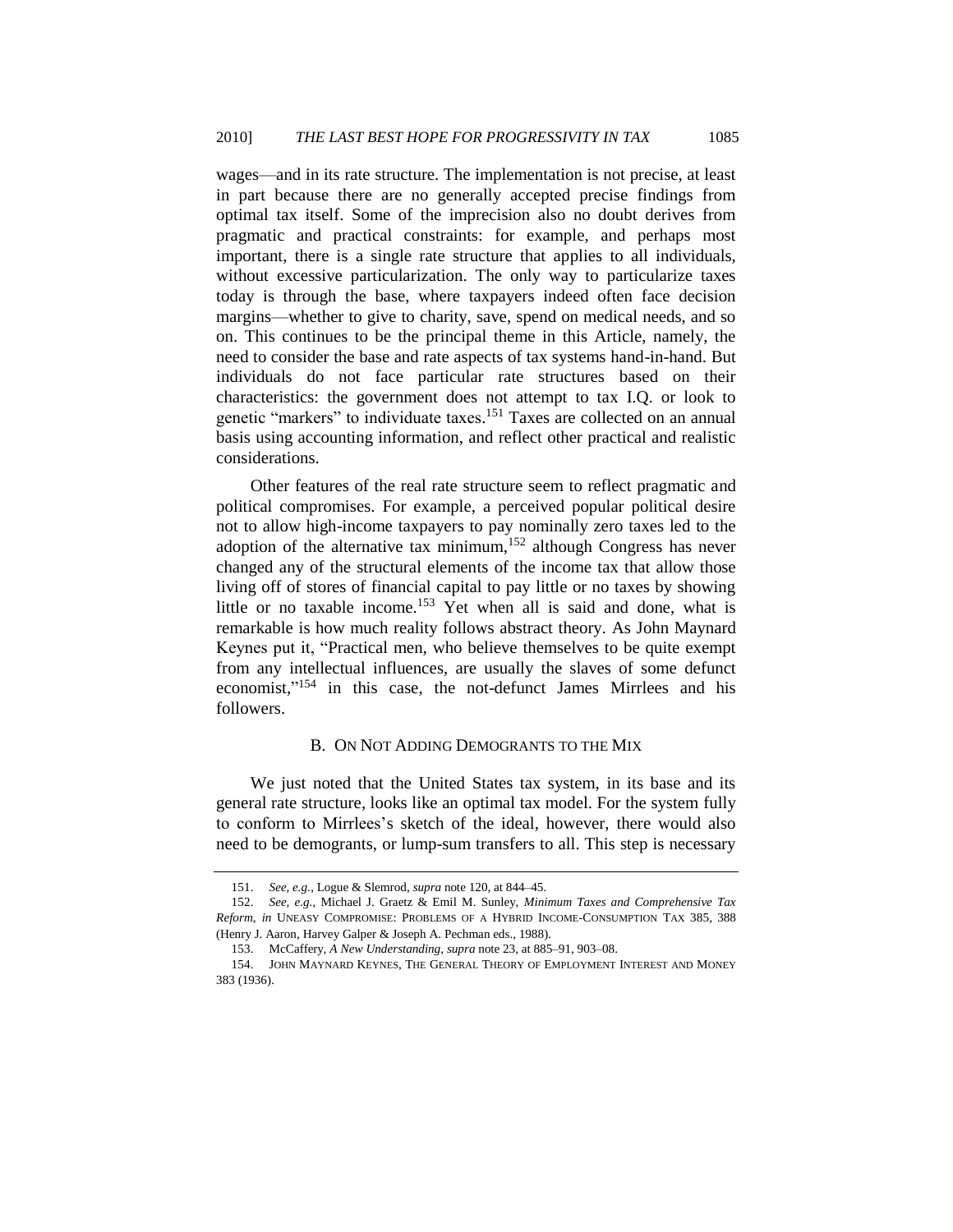to bring about average rate progression and hence redistribution given the pattern of quickly rising then gradually declining marginal tax rates.

<span id="page-55-0"></span>But we have no demogrants. As others have pointed out, the United States is highly unlikely ever to offer demogrants on anything close to the scale contemplated by the standard optimal income tax model.<sup>155</sup> Certainly only very modest government support is currently available to Americans without other sources of income. On a quick impression, the EITC might look like a demogrant. But on closer inspection, it is far from it and, in fact, constitutes significant evidence that America is unlikely ever to have a major demogrant-like program. The EITC, after all, is set as a percentage of earned income: it is not a lump sum, but, in effect, a negative marginal tax rate. This was an important, consciously chosen design feature of the program. The significant expansion of the EITC under President Clinton formed the lynchpin of the "end [of] welfare as we know it,"<sup>156</sup> "making" work pay,"157 and moved "welfare to workfare."<sup>158</sup> Far from the optimal tax result that demogrants plus high marginal tax rates on the poor deter the least able from working—a feature that Mirrlees himself found attractive, at least during times of high unemployment,<sup>159</sup> and which others, such as Louis Kaplow, are willing to accept as a perhaps inevitable byproduct of other desirable properties<sup>160</sup>—American social policy seems to have a strong principle of encouraging the low-income to work.

<span id="page-55-1"></span>There are also perfectly strong rational reasons to stay away from demogrants. Quite apart from a prevailing political orthodoxy that is skeptical of demogrants even if they did not trigger costs, lump-sum transfers are of course not costless. Money given unconditionally to citizens is money that the government either must raise with taxes or else divert from other spending priorities. Presumably the public likes the other spending programs now in place, many of which have redistributive and "social safety net" components to them. There is a tremendous "stickiness" in the status quo: a reluctance to cut spending programs already in place, a social fact that might relate to certain well-known cognitive biases and tendencies such as the endowment effect.<sup>161</sup>

<sup>155.</sup> *See* KAPLOW, *supra* not[e 48,](#page-20-0) at 175–78 & *passim*; MURPHY & NAGEL, *supra* not[e 48,](#page-20-0) at 138– 39; Zelenak & Moreland, *supra* not[e 48,](#page-20-0) at 60–61.

<sup>156.</sup> *Helping the Poor: From Welfare to Workfare*, ECONOMIST, July 29, 2006, at 71.

<sup>157.</sup> Preston Lerner, *Making Work Pay*, WASH. MONTHLY, Apr. 1994, at 27.

<sup>158.</sup> *Helping the Poor: From WelfarWelfare to Workfare*, *supra* not[e 156.](#page-55-1)

<sup>159.</sup> Mirrlees, *supra* not[e 17,](#page-6-0) at 207.

<sup>160.</sup> Kaplow, *supra* not[e 49,](#page-20-1) at 1649.

<sup>161.</sup> Jonathan Baron & Edward J. McCaffery, *Starving the Beast: The Political Psychology of Budget Deficits*, *in* FISCAL CHALLENGES: AN INTERDISCIPLINARY APPROACH TO BUDGET POLICY 221,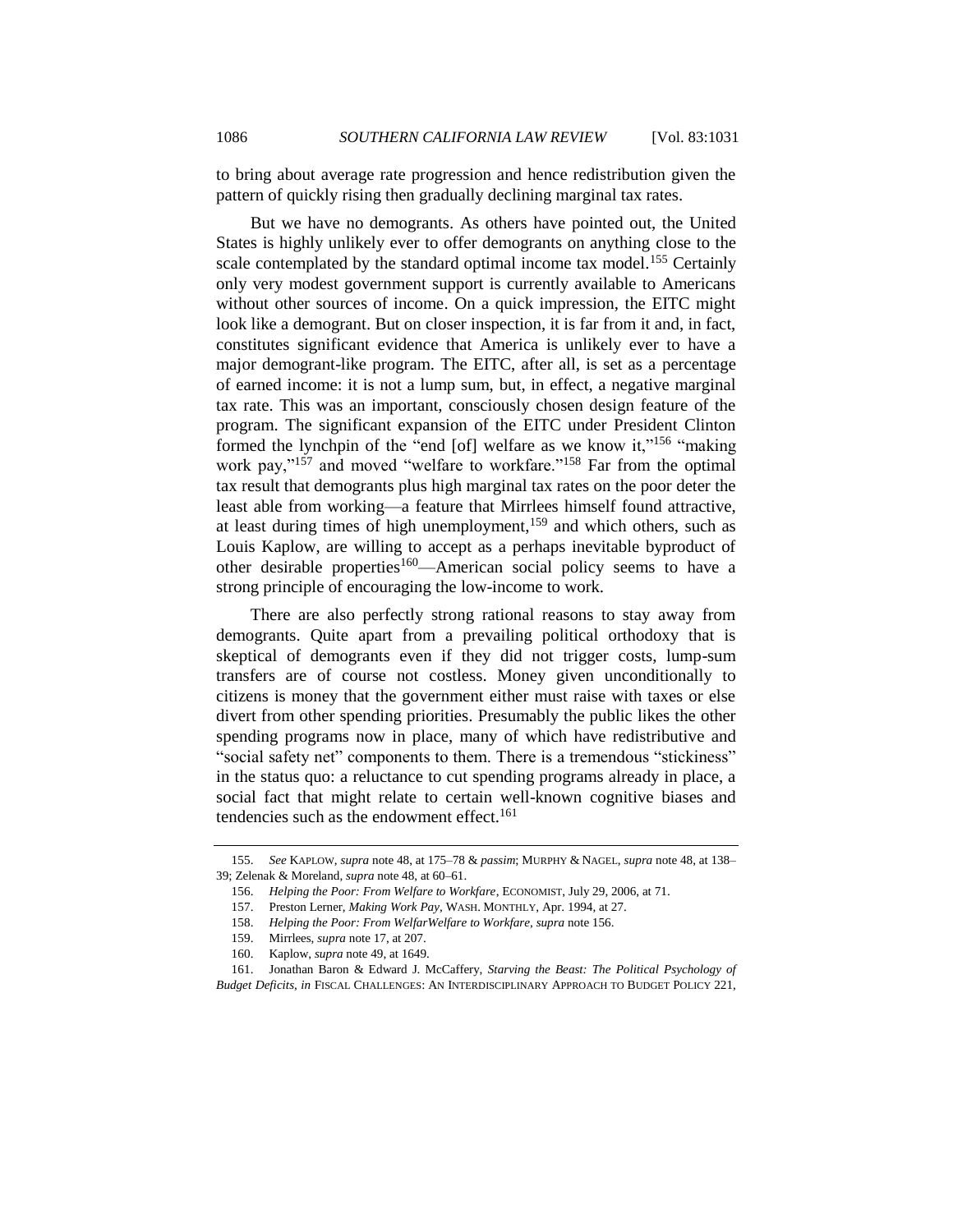Even if there were a political will to provide significant demogrants, how then would they be financed? Higher marginal tax rates on middleincome taxpayers, the most likely source of significant tax revenue, create unappetizing disincentives and thereby likely greater efficiency losses than even the average dollar of tax revenue does currently.<sup>162</sup> Engrafting more taxes—perhaps significantly more taxes—onto the status quo discussed above runs the risk of pushing inframarginal rates, already above 100 percent for some, as we pointed out in the prior section, even higher. This result would then run counter to the pro-work principle in American social policy. There can also be no iron-clad guarantee that a government composed of flesh-and-blood human beings, having found a means to raise revenues, would in fact remain committed to the spending program of the demogrant system: there is a great deal of evidence bred of experience—as with the supposed dedication of lottery proceeds to education or in the socalled flypaper effect—that spending programs can go askew.<sup>163</sup> Further, in times of budgetary stringency, a demogrant would be the easiest expenditure to cut, or not to increase. The reality of political and social life is that every epoch is an age of budgetary stringency. Demogrants would be a frail social safety net on which to depend.

And so, although it does not have the status of analytic truth, it appears unrealistic that the United States would adopt a major demogrant program. It is important, therefore, to consider the significance of this absence of demogrants.

## C. PROGRESSION WITHOUT DEMOGRANTS

<span id="page-56-0"></span>It comes down to this: we have, roughly, an optimal tax base and rate structure with no demogrants and hence limited redistribution and progressivity in average tax rates. What to do?

Many scholars seem to assume that the optimal tax findings are all of a piece, such that it is somehow illegitimate or inappropriate to take arguments for and analysis of the rate structure and divorce these from the case for demogrants. In sum, without demogrants, optimal tax has nothing to say to the public political discourse. The philosophers Murphy and Nagel characteristically state this case in the strongest and most colorful

<sup>224</sup> (Elizabeth Garrett, Elizabeth A. Graddy & Howell E. Jackson eds., 2008).

<sup>162.</sup> *See* Martin A. Feldstein, *The Effects of Taxes on Efficiency and Growth*, 111 TAX NOTES 679, 679–80 (2006).

<sup>163.</sup> CHARLES T. CLOTFELTER & PHILIP J. COOK, SELLING HOPE: STATE LOTTERIES IN AMERICA 163–66, 227–28 (1989); Hines & Thaler, *supra* not[e 105,](#page-38-0) at 223–24 (flypaper effect).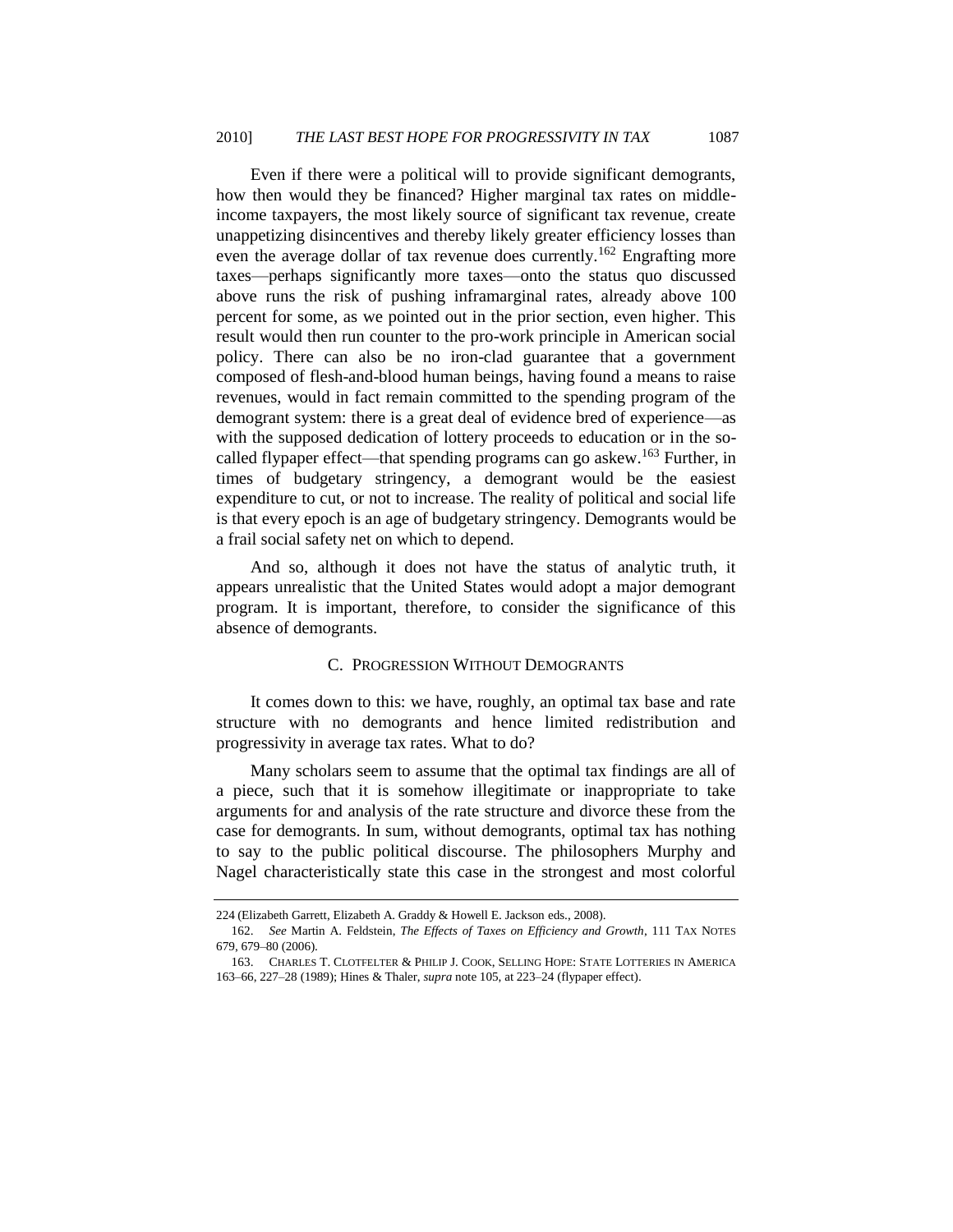language:

But there is one very important point to make about economists' lessons on the distinction between ends and means. If we are told that lower marginal rates coupled with a demogrant would be better even from the point of view of a strongly egalitarian theory of justice than graduated rates with a high marginal rate at the top, that gives us absolutely no reason to abandon high marginal rates *without* introducing a demogrant. This is blindingly obvious. But in practice the point is frequently ignored. It is frequently claimed, for example by Joseph Stiglitz, that the conclusions of optimal tax theory were an influence on the trend to much lower marginal tax rates in the 1980s. This trend has been linked not with a greater role for cash transfers, but rather the reverse. No one concerned with welfare, not even utilitarians, can regard the growing inequality that has characterized the last two decades in the United States as an improvement from the point of view of justice. It is possible that, in its short-run practical consequences, economists' interest in the behavioral effects of taxation has done more harm than good to the cause of social justice.<sup>164</sup>

<span id="page-57-0"></span>It may be "blindingly obvious" to Murphy and Nagel that there is ―absolutely no reason to abandon high marginal rates *without* introducing a demogrant," but we fail to see it. The critical point is that *the revenue raising and expenditure aspects of optimal tax theory are analytically separate*. They may be, and are, in the hands of the optimal tax theorists themselves, *normatively* connected. That is, there is or can be a reason to make the move Murphy and Nagel suggest, and argue for high marginal tax rates if demogrants are off the table: that reason is a foundational commitment to redistribution, come what may, such that advocates would be willing to choose progressive marginal rates without demogrants if demogrants were ruled out. We comment further on this set of policy prescriptions below. For now we simply note that there is no necessary reason why the government or wider society must accept the social welfare function used by the theorist, or even the general social welfarist framework. Having a revenue need, derived from whatever source, the optimal tax framework teaches a policymaker how most efficiently to meet it. And so there is, indeed, a reason—a compelling one—why policymakers should choose a pattern of declining marginal tax rates under a wage tax, even without demogrants. That reason is *efficiency* or *wealth-maximization*. Optimal tax's insight that a "high marginal rate at the top" can be socially inefficient—wasteful—has nothing logically to do with the use or nonuse of demogrants.

<sup>164.</sup> MURPHY & NAGEL, *supra* not[e 48,](#page-20-0) at 138–39 (endnotes omitted).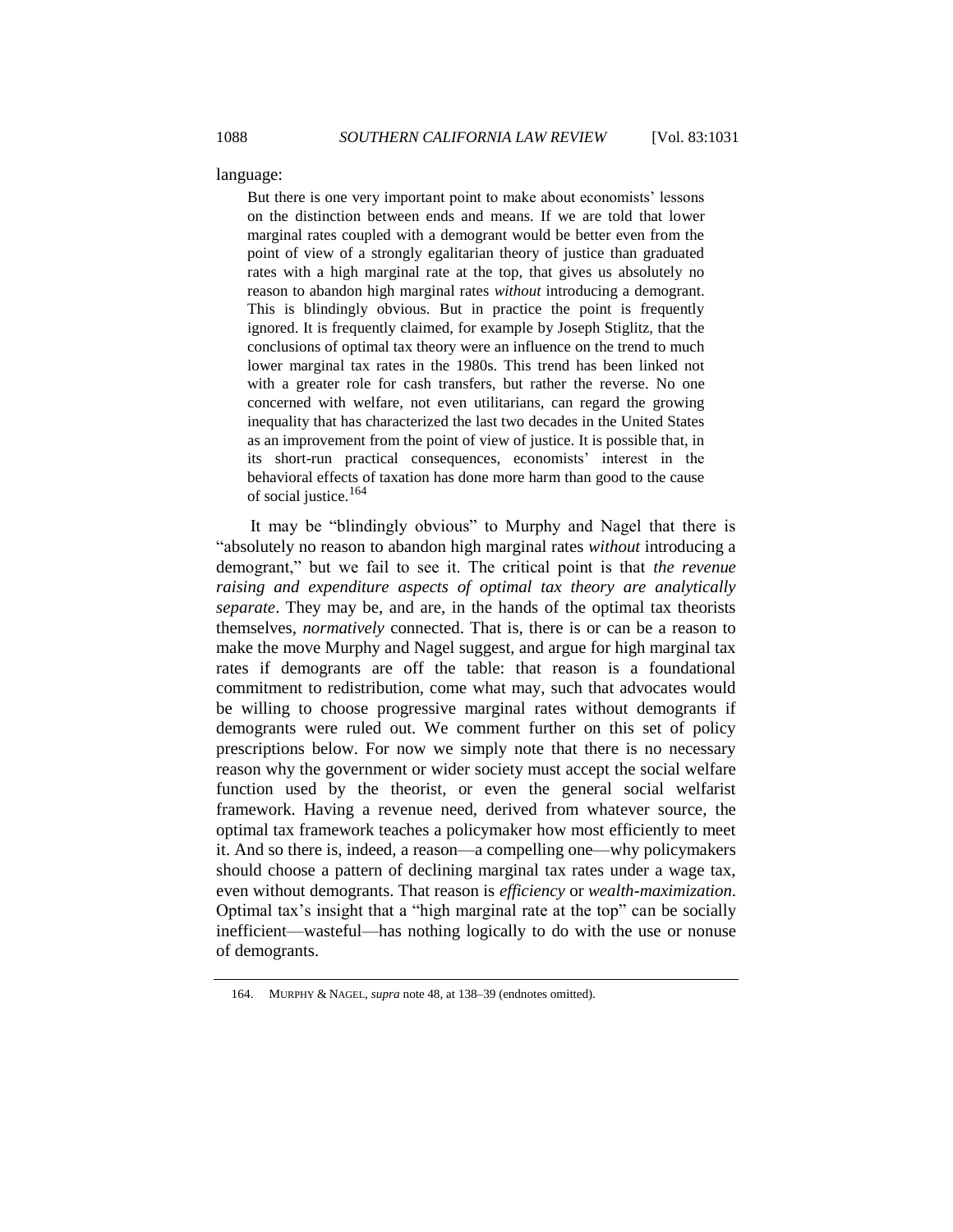Consider, to drive intuitions home, the social logic at least implicit in Murphy and Nagel's case for supporting high progressive marginal rates under an income tax in a world without demogrants. In order for this position to be coherent, people must accept a welfarist, utilitarian, or other argument for the degree of redistribution manifest in the optimal tax models: they want to redistribute. If they did not want to redistribute, they already would disagree with Murphy and Nagel, and Mirrlees for that matter. But then by stipulation the people have rejected demogrants, or the best means for achieving the ends of redistribution. Next, then, the people would have to support some inefficiency, or waste—perhaps some considerable waste, if the top marginal rate is high enough—in order to get more redistribution without the demogrants.<sup>165</sup> In sum, under the structure of this logic, when people are committed to a significant level of redistribution or equity, they are willing to pay a high price—in inefficiency—not simply to get more equity or redistribution, but to get it without using the best means to do so, namely, demogrants. This willingness is possible—there is no disputing tastes, as the saying goes but certainly a bit odd. In a move familiar from the work of Louis Kaplow and Steven Shavell, a Pareto improvement—of potentially large magnitude—would be possible because the more efficient means of achieving the same ends could bring vast wealth to the table.<sup>166</sup>

Here is a different interpretation of the status quo, and the possible inchoate principles of the people. Society does not quite agree on any one social welfare function. It collectively chooses government programs, many of which are indeed redistributive, though redistributive in kind: education, national defense, environmental regulation, Social Security, Medicare, public health, and so on. Having chosen these expenditure programs with at least an eye toward equity, society seeks to raise revenues in the most efficient way. It experiments with high marginal tax rates,

<sup>165.</sup> Zelenak and Moreland give other reasons for supporting high marginal tax rates without demogrants. *See* Zelenak & Moreland, *supra* not[e 48,](#page-20-0) at 56–57. But, aside from their main argument that, without demogrants, high progressive marginal rates are the only means for achieving progressive average rates as well (the argument that is "blindingly obvious" to Murphy and Nagel)—Zelenak and Moreland's other arguments have nothing logically to do with the absence of demogrants, and thus are refinements that can be made in the traditional optimal tax literature. *See id.* at 56. Thus, for example, if the high-ability are inelastic, marginal rates can be high "at the top" even without demogrants. *See id.* at 57. The fact that optimal tax models can but typically do not make these other assumptions is relevant.

<sup>166.</sup> *See generally* KAPLOW & SHAVELL, *supra* note [57](#page-22-3) (pressing the argument that laws of contract, tort, and so on, should be set with Paretian efficiency alone as a goal, and that the tax system should then redistribute increased wealth to serve "fairness" objectives).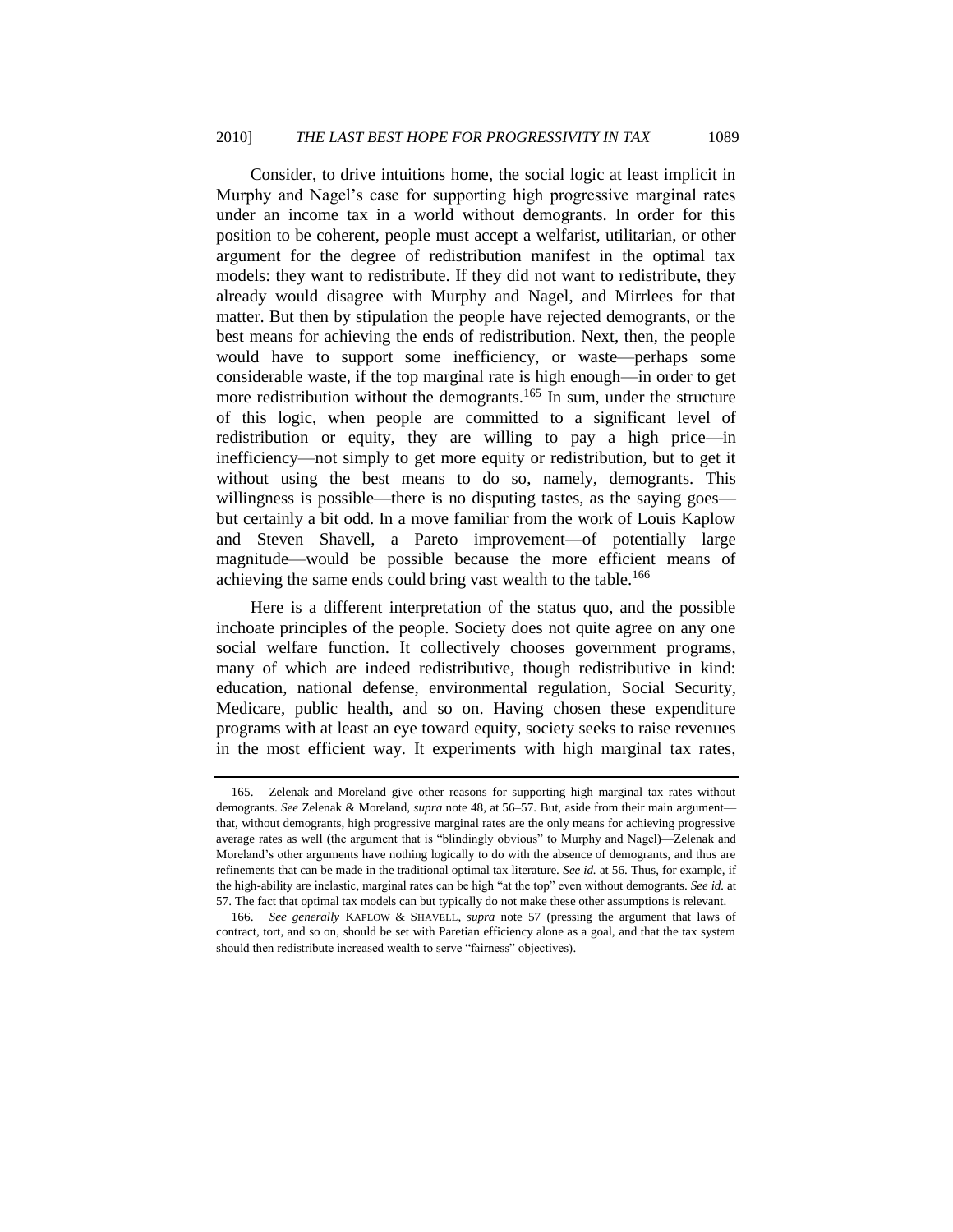which might actually work better during war times, when first imposed,<sup>167</sup> but, over time, the people learn that such high tax rates distort labor supply decisions and lead to vast complexities and waste. Policymakers fret that people might stop working, migrate to other places, or spend time and resources converting the economists' potentially taxable income into untaxed, or lightly taxed, forms. In fact, they are right to have such concerns. Mirrlees and his contemporaries come along to give a formal gloss to these intuitions, and the people listen to and learn from the teaching of formal economists, even if they reject some of their more precise findings. The public does not want a top nominal tax rate of zero; we do not generally want to create incentives for people not to work; we do not want a massive tax and transfer program in a demogrant fashion engrafted onto what we are already spending money on. But voters do not want pure, spiteful waste, either—they do not want the most able and productive citizens sitting idly on the beach. So the government adopts a modified form of optimal taxation, particularly its general rate structure. The polity develops, that is, an everyday optimal tax. Joe the Plumber emerges from the hustings.

The challenge is where to go next. How do we get more equity and redistribution, and more progressive marginal rates—which the public does seem to want—without abandoning major current public expenditure programs or instituting a massive new demogrant system, and without simply sacrificing wealth en masse on the altar of these preferences? Our answer—what we think is the last best hope for obtaining progressivity in tax—is to change the tax base.

# <span id="page-59-0"></span>X. CONCLUSIONS AND SUGGESTIONS FOR FURTHER RESEARCH

This final part turns to normative considerations: why a progressive spending tax might, indeed, be a good policy option for the United States. It is not for scholars to dictate the good, of course. We simply sketch out how a progressive spending tax might be the ideal tax base–rate pair under a traditional welfarist conception, or how certain advocates of socialcontractarian or fairness-based perspectives might come to see it as the best alternative. In all this discussion, there are many empirical claims and issues that need to be developed: certain important questions have not yet been asked, or asked well and often enough, in part because a traditional analytic view of tax has impeded them.

<sup>167.</sup> *See* BANK, STARK & THORNDIKE, *supra* not[e 6,](#page-4-0) at 84.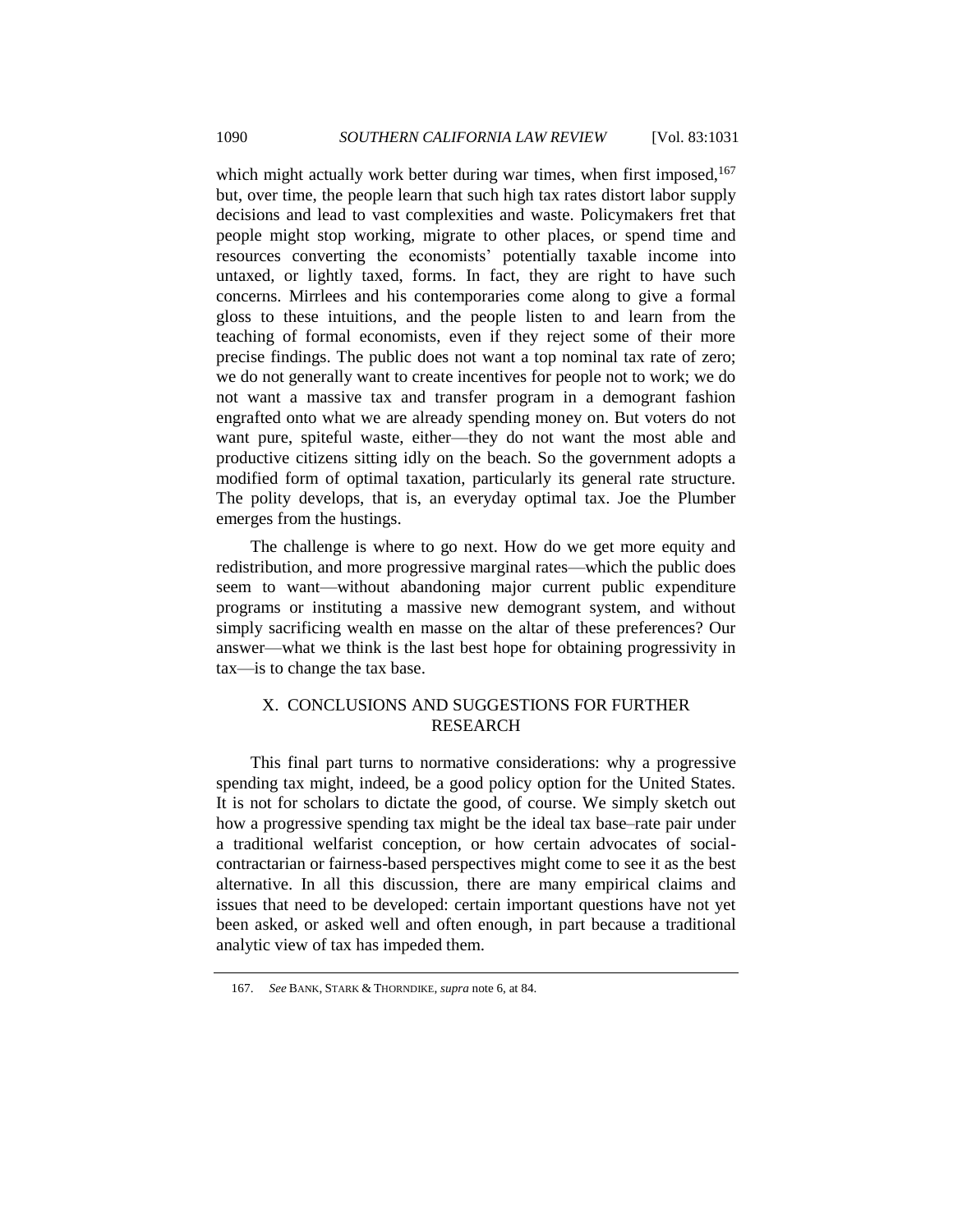<span id="page-60-0"></span>We first sketch out four distinct paths for tax's future, then we turn to the normative arguments for a progressive spending tax, and conclude with a call for more research.

## <span id="page-60-1"></span>A. PATHS TO A MORE PROGRESSIVE FUTURE

The prior part stressed three themes: America has (1) essentially a wage tax base; (2) a relatively flat, nearly "optimal" tax rate structure; and (3) no demogrants. This combination leaves us with limited redistribution today and limited hopes for more tomorrow. Let us continue to assume, along with Murphy and Nagel and many others, that America right now is far from having obtained the redistributive goals and ambitions of optimal tax theory in the tradition of Mirrlees and others.<sup>168</sup> We are a land of great inequality. How might we be transformed to a promised land of greater redistribution, in the spirit of optimal tax? There are four general approaches, looking at the tax and spending sides of the ledger, playing with different combinations of tax base, tax rates, and demogrants.

One, the United States could eliminate or reduce all or most existing spending programs and substitute demogrants in their place. We humbly suggest once more that this is not going to happen. For better or worse, current spending programs are deeply entrenched. No American president or political party has succeeded in significantly reducing spending—the Republican Presidents Ronald Reagan and George W. Bush certainly did not—and there is precious little reason to count on significant reductions any time soon. Indeed, the chief fiscal obstacle confronting the federal government is to reduce the rate of increase in government spending, especially on Social Security and, even more so, Medicare.<sup>169</sup>

Two, the United States could engraft demogrants onto the existing spending platform. But, as we discussed in the prior part, this is not only

<sup>168.</sup> MURPHY & NAGEL, *supra* not[e 48,](#page-20-0) at 138–39. See also editorial commentary from Robert H. Frank, *Hey, Big Spender: You Need a Surtax*, N.Y. TIMES, Mar. 19, 2010, http://www.nytimes.com/ 2010/03/21/business/economy/21view.html (advocating for a progressive spending tax); Paul Krugman, *Lies, Damned Lies, and Growth*, N.Y. TIMES, May 24, 2010, http://krugman.blogs.nytimes.com/ 2010/05/24/lies-damned-lies-and-growth/ (advocating for higher tax rates); and Robert Reich, *Why Democrats Are Afraid to Raise Taxes on the Rich*, SALON.COM, Oct. 25, 2007, http://www.salon.com/ news/opinion/feature/2007/10/25/taxes (advocating for more progressive taxation). The purpose of our Article is to show the way, as a positive matter, toward more redistribution or progressivity in tax, not to make the logically separate normative argument that such movement is necessary or desirable.

<sup>169.</sup> ALAN J. AUERBACH & WILLIAM G. GALE, THE ECONOMIC CRISIS AND THE FISCAL CRISIS: 2009 AND BEYOND: AN UPDATE 16–17 (2009), http://www.brookings.edu/~/media/Files/rc/papers/2009 /06\_fiscal\_crisis\_gale/06\_fiscal\_crisis\_gale\_update.pdf.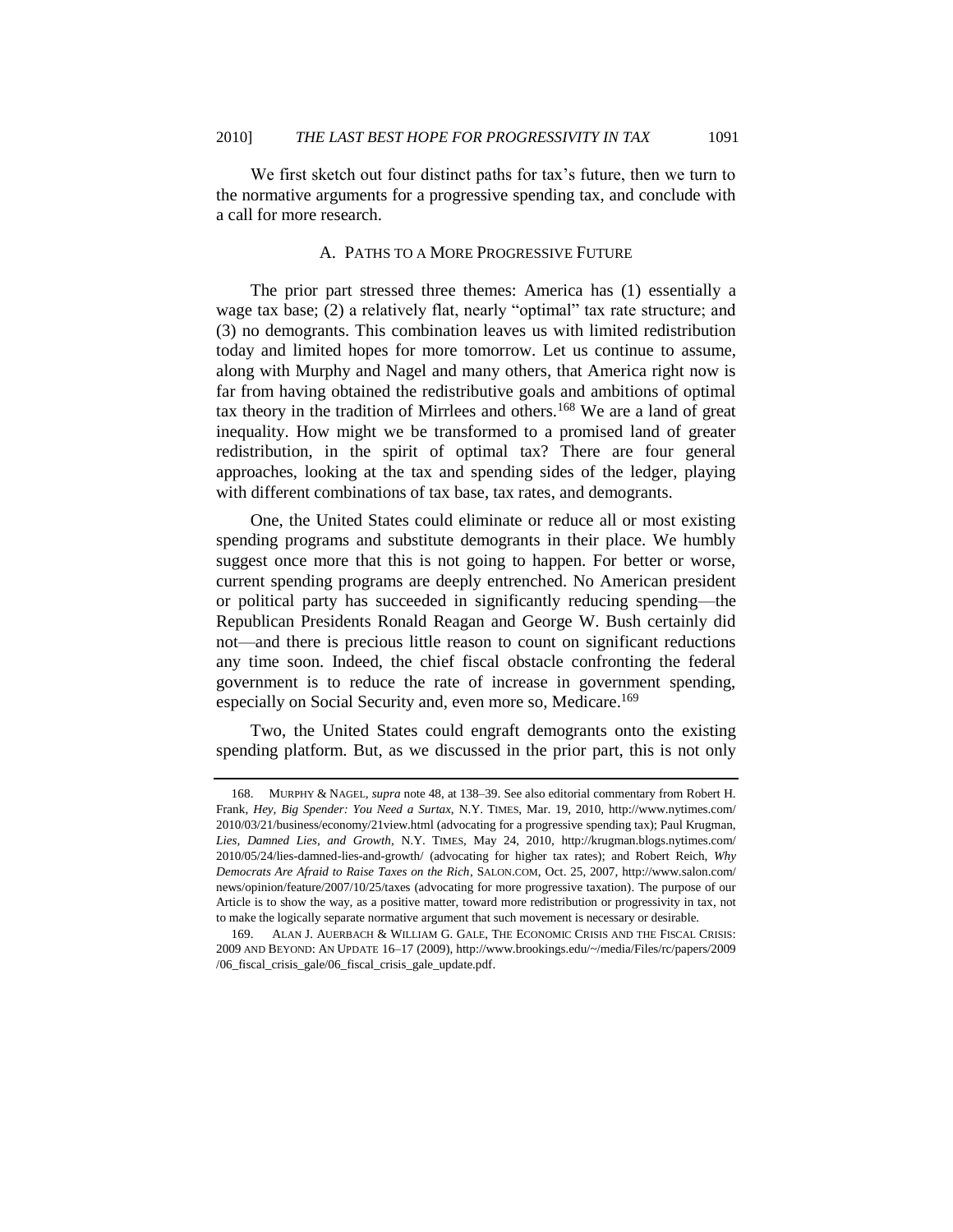nearly as infeasible as cutting existing spending programs, it is also unwise, in part because it would ratchet up revenue-raising demands far beyond the capacity of the system to bear.

Three, we could, without demogrants, change the marginal rate structure under the existing tax structure to create progressivity, perhaps even with high marginal rates at the top. This is the suggestion of Murphy and Nagel, Zelenak and Moreland, and at least a handful of liberal political commentators.<sup>170</sup> It makes sense in theory, but we are skeptical in practice, for reasons we have detailed and built up throughout this Article. The efficiency losses from high marginal rates exist regardless of whether there are demogrants. Americans, since at least the 1980s, seem to have figured this fact out, as our quick survey of the political environment now and over the last several decades points out. Ignoring the lessons of optimal tax because the political system is not willing or able to adopt demogrants means being committed to accepting waste—burning money or psychic value—to achieve greater "equity." The country might indeed be willing to do this, to some small extent, at the margin: perhaps President Obama will get his way, and the top marginal rate under the income tax will return to 39.6 percent. But that raises the troubling question that, if the United States is not willing to generate equity or greater redistribution efficiently, why would it be willing to do so inefficiently? And could we ever go any further than those modest steps sought by President Obama?

This leaves the fourth option: to change the way the country taxes, specifically the tax base. Some might consider the possibility posed this way fundamentally inconsistent with the general approach. This Article has argued throughout that the way things are reflects a certain widespread and popular acceptance of the way things should, and hence must, be; this acceptance is the essence of "everyday optimal tax theory." We apply this logic, after all, to existing spending programs, as we just discussed, taking not only the status quo spending programs off the table for reform options, but also refusing to put a new demogrant program on the table. And we also apply this "best of all possible worlds" logic to the structure of marginal tax rates under an income or wage-based tax.

But we are not, after all, hard and fast skeptics for all reform. How can this be: how can we believe that the way things are reflects deeply entrenched policy preferences, positions, and practicalities, and yet there is still room for seemingly radical change?

<sup>170.</sup> *See* sources cited *supra* note [168.](#page-60-1)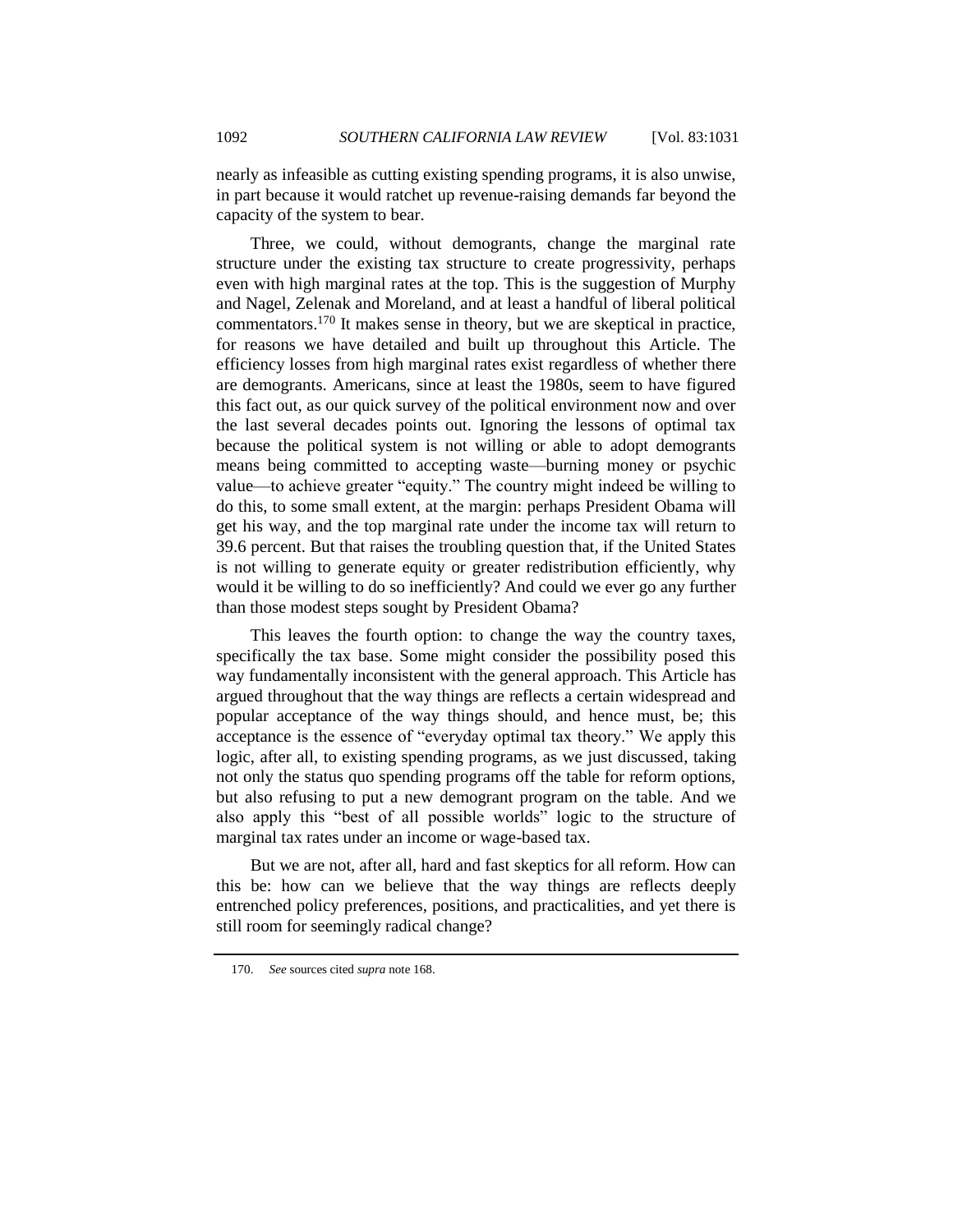Our answer lies in the different economic effects and politicalrhetorical properties of a progressive spending tax: a public policy option that has not been well enough studied or considered, in significant part because it has not been well enough understood, <sup>171</sup> hence the descriptive task throughout most of this Article. Existing policy options, centered on the income tax, have forced the people to make a choice between equity and efficiency. The people have shown that they care about efficiency, at least to some considerable degree. Under a progressive spending tax, the nature of the tradeoff changes. The people might well be able to have their cake and eat it too: progressivity without deleterious effects on the productive activities of work and saving. If the research bears out our hopes and suppositions, we submit that this would be a set of policy outcomes that many Americans might well endorse.

<span id="page-62-0"></span>We now turn to the two normative arguments sketched out above.

#### B. THE WELFARIST ARGUMENT

The goal of policy in a social welfare tradition is to maximize some specified index of aggregate individual well-being using a utilitarian calculus. The intuition that a progressive spending tax might score best under such an approach is that, of all base-rate pairs, such a tax might lead to the highest welfare in a classical welfare economics sense: that is, it gives a "better," more utility-maximizing optimal tax result than did optimal income tax analysis for Mirrlees and followers. We have developed the components of this argument throughout the Article. Partly it follows the Diamond approach, which itself is an example of formal welfarist analysis.<sup>172</sup> Diamond showed that an income tax with a charitable contribution deduction can support higher marginal rates than such a tax without the deduction, both because the deduction diminishes the labor supply disincentive of the tax rates and because the charitable contributions are themselves public goods.<sup>173</sup> Our argument in this Article discusses a generalized saving deduction rather than the charitable contribution deduction. Depending on why people save, how rational and risk averse they are, and what behavioral biases they might have, high spending tax rates need not deter ex ante labor supply decisions, and the overall private capital stock—a public good—will likely increase.

173. *Id.*

<sup>171.</sup> *See* Frank, *supra* note [168](#page-60-1) (discussing the idea of a progressive spending tax on high spenders).

<sup>172.</sup> *See* Diamond, *supra* note [51,](#page-21-0) at 901–03.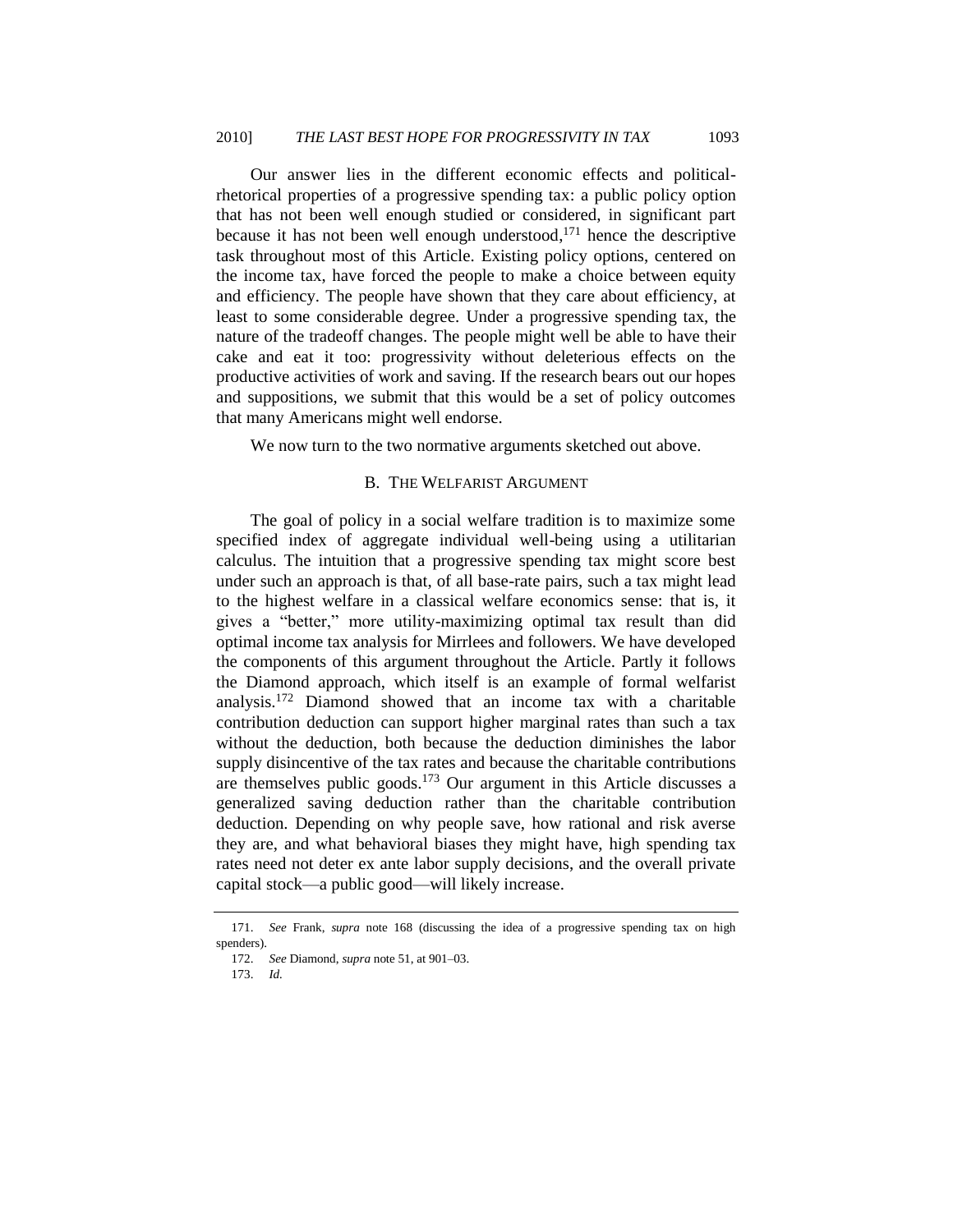A progressive spending tax falls on windfalls, which are likely to have diminished ex ante effects on labor supply efforts. Further, under a progressive spending tax, there is an intrinsic way differentially to tax inelastic high spenders, who will continue to work and pay the spending tax, on account of their inelasticity, while getting more saving with diminished work disincentive from elastic worker-savers. These were the hopes intimated in Part VIII, though they depend on data yet to be gathered and analysis yet to be done. The idea is to model plausible ranges of optimal spending tax structures and to compare them with the optimal income and wage tax structures produced thus far by scholars and in the real world. Once again, we believe that there is at least hope for greater progressivity under a spending tax, bearing in mind that Mirrlees himself, the progenitor of the optimal income tax field, found his own efforts at generating progressive income tax structures rather disheartening.

#### C. A FAIRNESS ARGUMENT

<span id="page-63-0"></span>Aside from efficiency or wealth-maximizing, the concern of a welfarist approach, many might accept a progressive spending tax for its fairness properties. Perhaps the simplest way to sketch out such an argument is to look at the various treatments of saving, where the differences among the various progressive tax base-rate pairs are most stark.

An income tax, in theory, double taxes all saving. It is important to note that we have never come very close to an ideal income tax in the United States, as we noted in the prior part. This fact is both because it is practically difficult to tax many forms of saving—unrealized appreciation comes to mind—and because we seem to lack the will to double tax all saving—the nonincome taxation of most retirement savings within the nominal income tax comes to mind.

A wage tax taxes no saving, by design.

A progressive spending tax splits the difference, by design, and on principle, in particular taxing any unexpected yield to capital.

With these analytic facts before us, we ask the normative question: What should be done about taxing saving? Mill's claim that the income tax is a double tax on saving is simply descriptive. It is true both within the income tax's own base, in which savers are penalized vis-à-vis spenders, and relative to a hypothetical no-tax world, in which the income tax destroys the equivalence, in present value terms, between savers and spenders, Ants and Grasshoppers. Yet neither of these facts exerts a strong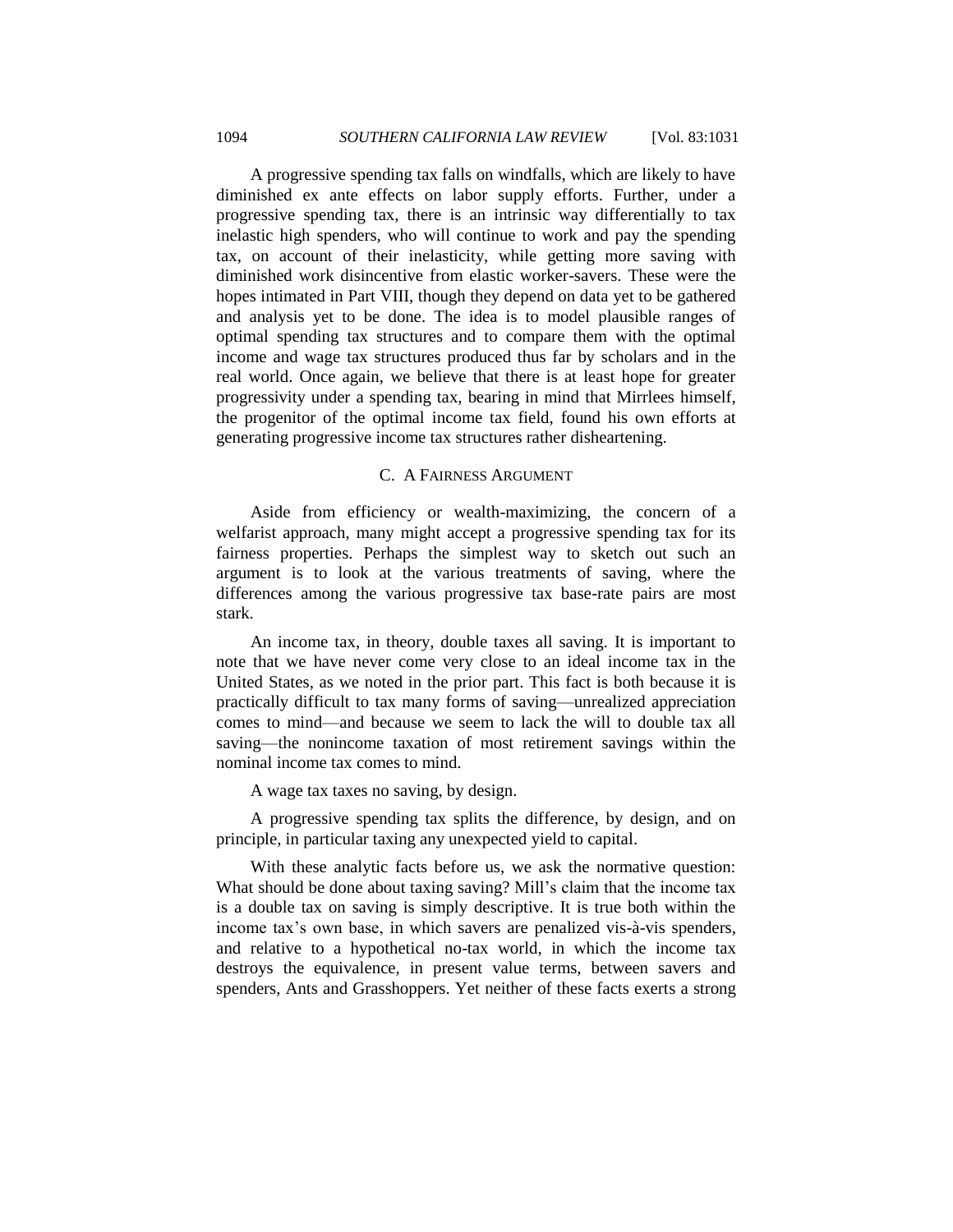pull on moral intuitions; it is hard to get from Mill's *is* to any compelling *ought*.

A strong sense of a compelling normative, fairness-based argument in contrast can be gleaned from the near century of experience with the income tax in the United States. At the dawn of the comprehensive individual tax system, reformers wanted an income tax because it included the yield to capital and thus would impose an added burden on financiers and the like.<sup>174</sup> Those were, however, simpler times. As the income tax expanded in both scale, becoming a higher burden and more steeply sloped in its rate progression, and scope, reaching the majority of earners in the United States and elsewhere, things changed.<sup>175</sup> Lawmakers began to have second thoughts about double taxing the yield to capital anywhere and everywhere. Exceptions to the income tax's theoretical commitment to double taxing saving have been piled on one another, whether by happenstance, inertia, deliberate policy plan, or mere mistake. The result is hybrid taxes, perched—typically uneasily—between an income tax model, with its double tax, and a consumption tax model, with its principled nontaxation of saving. But the compromises to bring about this state of affairs have been effected without much normative or practical reflection, resulting in a tax system in which the lucky and the well-endowed—the capitalist class—can live well and consume away, tax-free. The system neither favors new saving nor effects a fair distribution of tax burdens across taxpayers; individuals who can live off the yield to capital quite simply need pay no tax.

On reflection, however—what we hope to have brought to bear in this Article—the seemingly divergent strands in contemporary tax systems are not random. Settled reflection reveals that ordinary moral intuitions may in fact reasonably reach different normative judgments about different uses of savings. How one uses his or her savings seems more important, from a political, moral, and social point of view, than the sources of such savings, which can be morally arbitrary: luck in many cases. On the one hand, one is sympathetic to the noble Ant, especially when she is manifest as a middle-aged wage-earner, struggling to make ends meet while paying her taxes and setting aside some funds for her later retirement, or for medical

<sup>174.</sup> For two among many sources of good political history of the income tax, see SHELDON D. POLLACK, THE FAILURE OF U.S. TAX POLICY: REVENUE AND POLITICS (1996); and STANLEY*, supra* note [15,](#page-5-1) at 15–176.

<sup>175.</sup> *See* Carolyn C. Jones, *Class Tax to Mass Tax: The Role of Propaganda in the Expansion of the Income Tax During World War II*, 37 BUFF. L. REV. 685, 685–86 (1988/89).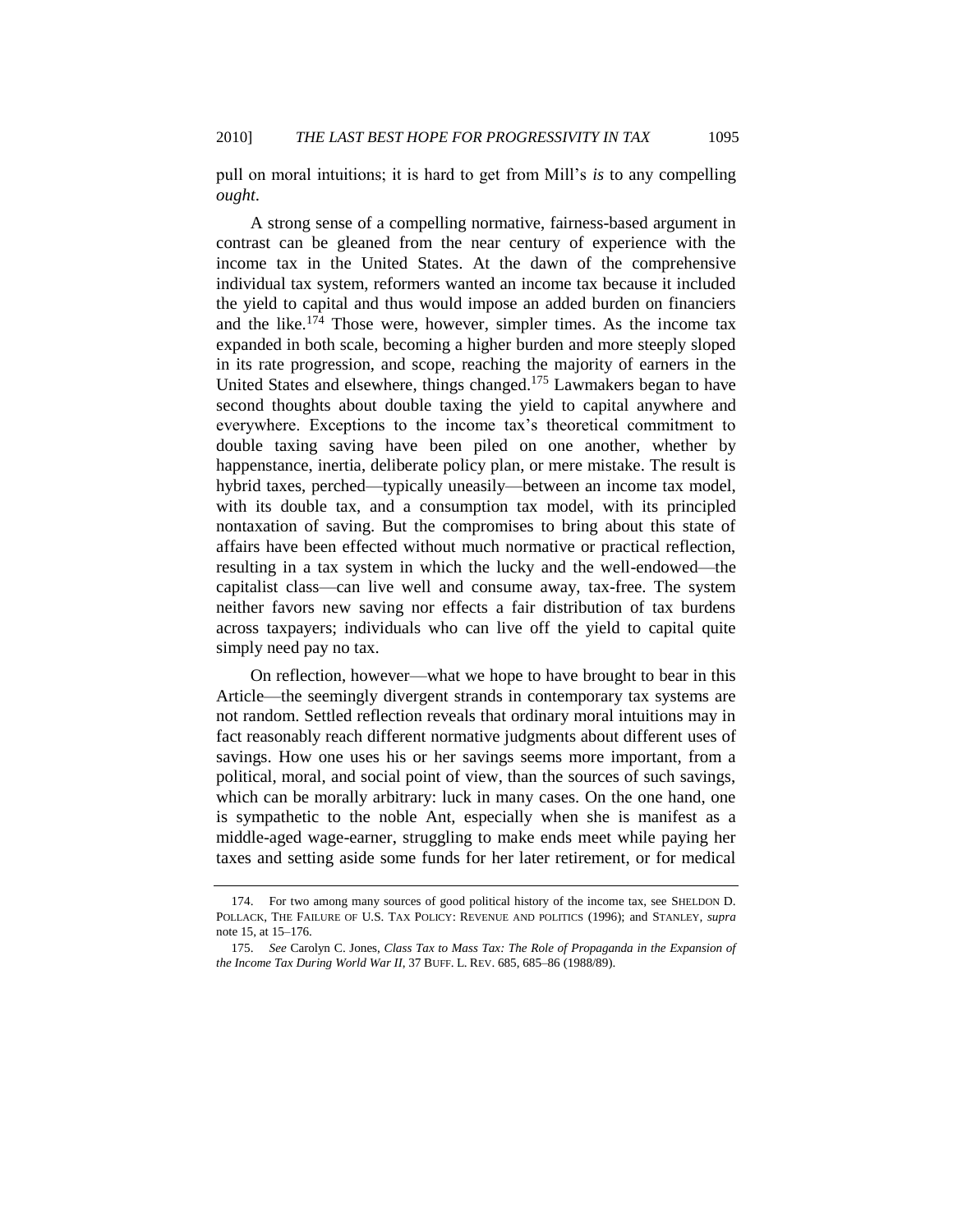or educational needs within her family. Why should we punish her, with a second tax, for her prudence? And so the country has tax-favored retirement, medical, and educational savings accounts. On the other hand, one is haunted by the specter of the socially privileged, such as a second- or third-generation rich child, living well off the fruits of someone else's prior capital accumulation. Surely this "trust-fund baby" should be taxed at least as much as the hard working Ant. Surely his or her income, in the form of rents, royalties, interest, dividends, and the like, should count in the tax base, at least as much as the product of Noble Ant's blood, sweat, and tears.

These simple insights and intuitions cash out into the two norms about saving we introduced above. The yield-to-saving norm holds that capital that enables a higher, better lifestyle should bear a burden, one at least commensurate with normal wage earnings. The ordinary-saving norm holds that capital transactions (borrowing, saving, investing) that are simply used to move around uneven labor market earnings in time, allowing people to save for their retirements or for periods of high spending needs / low earnings—such as times of education or medical urgency—should not be double taxed or otherwise discouraged and burdened. Fitting these norms into our preferred vocabulary for saving, smoothing affects the ordinarysaving norm, shifting the yield-to-saving norm. Indeed, shifting transactions are what are left once smoothing and precautionary uses have been subtracted out from the universe of all uses of savings. The net idea is that society ought not to burden smoothing transactions with a double tax, but that the yield to capital is an element of value that can properly be taxed when used to enable a "better," more expensive lifestyle. A progressive spending tax gives this result.

We suggest that many might find this the "fair" set of norms and principles to govern the taxation of saving, regardless of the efficiency arguments canvassed above. But we also cling to the hope that a progressive spending tax could deliver greater equity and efficiency than the alternatives. To sustain that claim, however, considerably more research is needed.

#### D. OUR LAST WORDS: A RESEARCH AGENDA

<span id="page-65-0"></span>We did not come to offer definitive answers. We came rather to pose important questions. We believe that a great many citizens are interested in obtaining more progressivity from the tax system. We also believe that income and wage taxes—and we believe that the income tax is well on its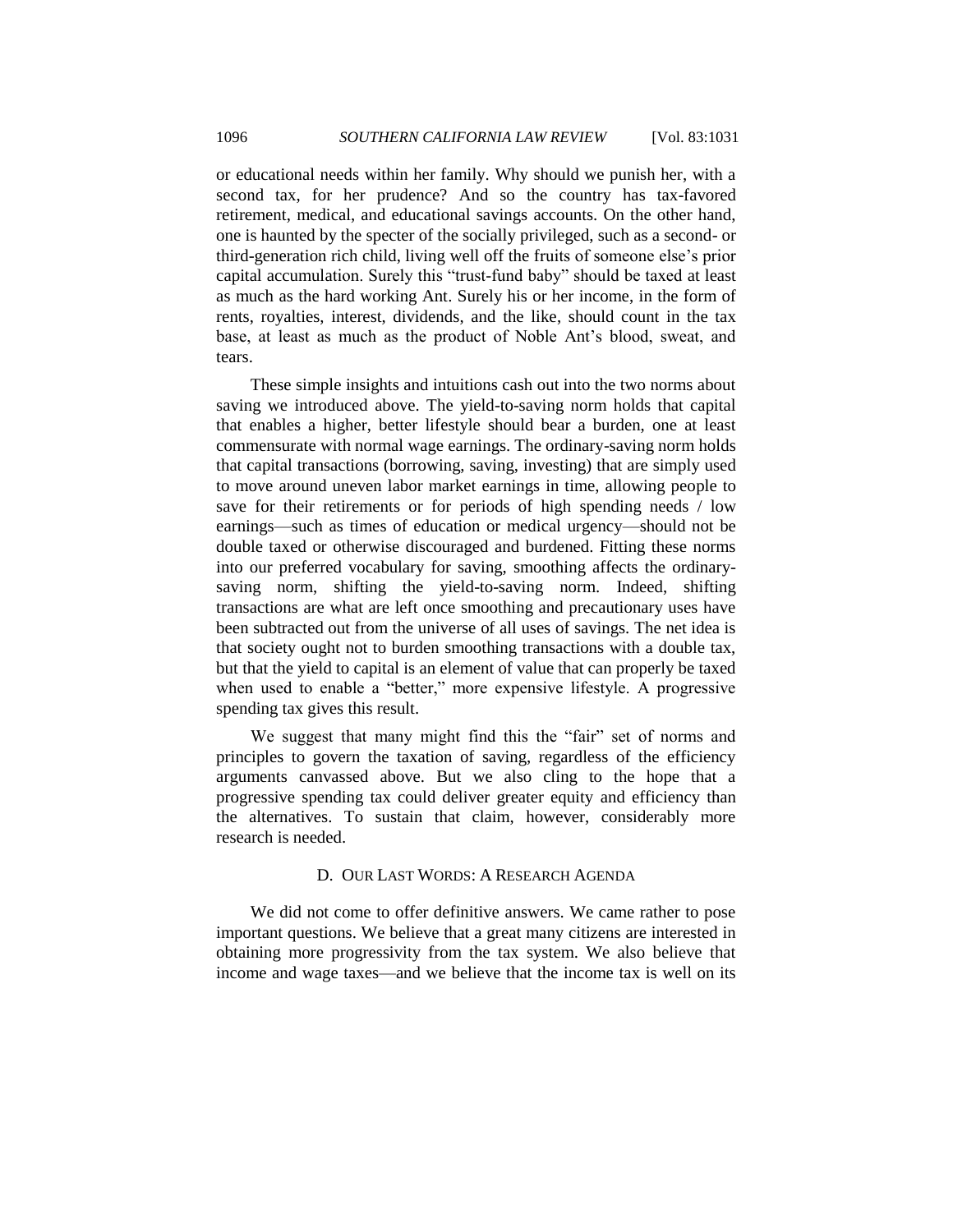way to being a wage tax—are intrinsically limited in their abilities to bear any more progressivity than what they already obtain. Indeed, this was an insight that Mirrlees had at the dawn of the optimal income tax movement in the early 1970s. For both sound economics and not-unrelated political and rhetorical reasons, the current tax system offers only very limited hope for greater progression. See Joe the Plumber. Or see the Obama Administration's modest proposals to increase progressivity in tax and the utter failure to enact them to date.

We believe that the best—possibly the only—way out of the bind, for those who want more progressivity, is to change what we are taxing: the tax base. There are good reasons to believe that a progressive spending tax could support higher and more steeply sloped marginal rates than could an income or wage tax. Many people in the face of progressive spending taxes will react by saving more rather than working less, an action that could be fully rational, depending on why they are saving and their anticipated tax rates on ultimate consumption. Greater saving under a progressive spending tax may also be consistent with certain behavioral biases. Society will benefit from the work effort, the increased saving, and the inchoate tax on ultimate consumption. Others, inelastic spenders—consumption addicts—may continue to work and spend, paying the high tax rates. Society will benefit from the greater tax revenue. Still others will see some considerable tax fall on their spending out of life's good fortune, windfall gains having little or no ex ante deterrent effects on their labor supply. Meanwhile, tax rates on lower- and middle-class consumption can be lowered. A progressive spending tax holds out hope for greater efficiency and equity.

As of now, this is just hope: what we believe is the last best hope for progressivity in tax. To make it more real, we need more and better analysis of why people save, under both plausible rational and behavioral models. We need to understand more precisely how work effort might respond to progressive marginal spending tax rates. We also need to understand how the various practical forms of implementing a progressive spending tax would affect opportunities for evasion and noncompliance, and how these opportunities might undercut whatever gains could otherwise be expected. We suspect that a mixture of theoretical, applied, experimental, and other types of research will be needed. This research will all take some time.

It is our final hope in this Article that such time be taken, such work be done. It is important work, which has been obscured by